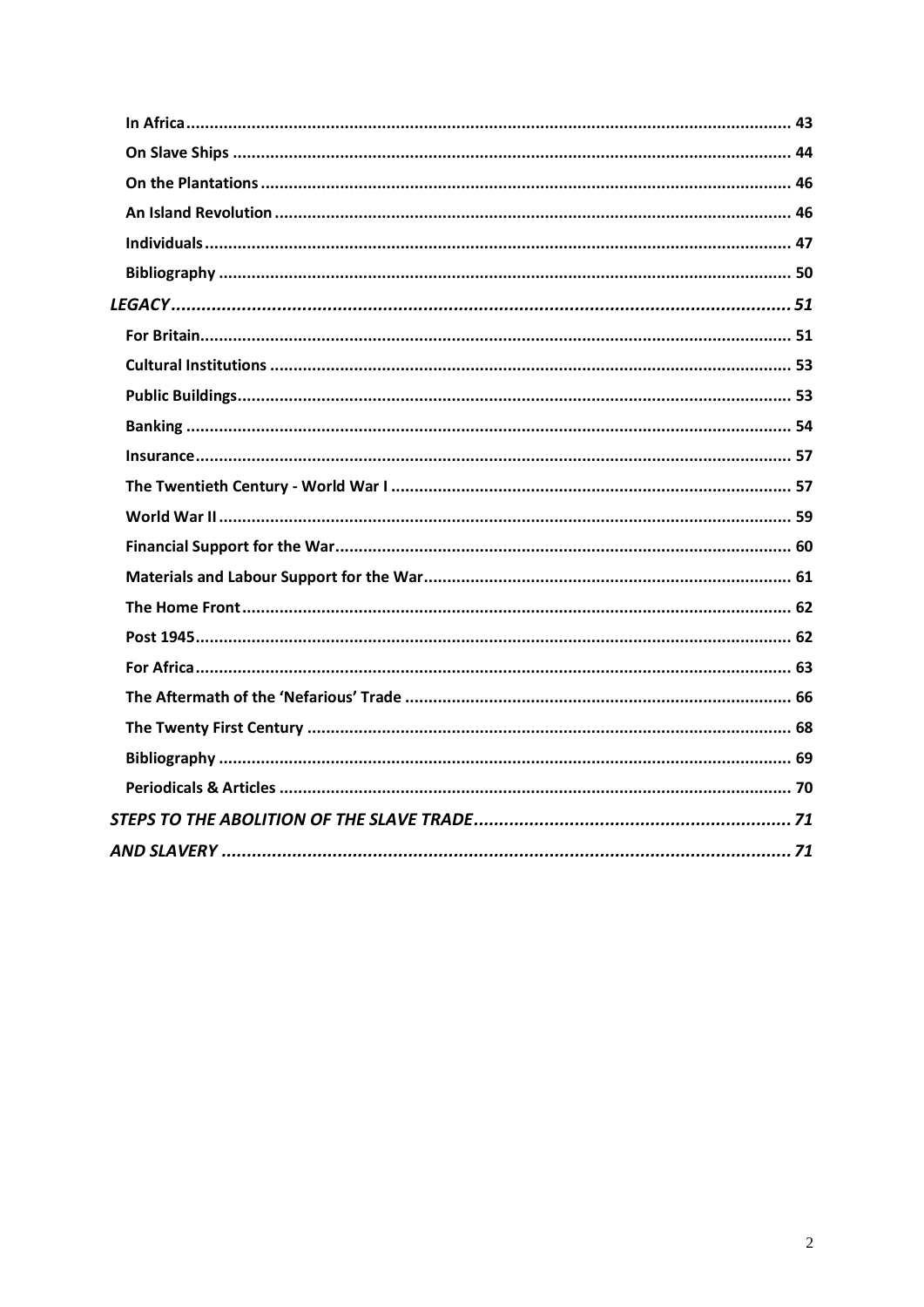# **The Memorial 2007 Education Project**

## **The Transatlantic Slave Trade and Slavery**

#### <span id="page-2-1"></span><span id="page-2-0"></span>**Introduction**

*"The need to make slaves less than human had its basis in Christianity, for accepting slaves as human beings with souls, created by the same God the white man worshipped would be against Christian ethics. Only if slaves were not real people could the good Christian profess that God had intended slavery as part of his scheme of the world."*

*Dorothy Broderick Images of the Black in Children's Fiction New York, London: Bowker, 1973* 

The Transatlantic Slave Trade and Slavery was one of the most heinous acts of inhumanity perpetrated against a people based solely on the colour of their skin and the false premise of their 'inferiority'. *"Perhaps the true total of those who died in Africa because of the slave trade was as much as double the number of those who were landed alive across the Atlantic. This means that Africa may have lost twenty or thirty million people, because of the trade, during the four and a half centuries that it lasted." Basil Davidson 'Discovering Africa's Past' Longman 1978*

*"The slave trade not only killed far more people than it carried off into captivity, but eventually it killed even these by enabling them to be worked out;...." William Mathieson, Great Britain and the Slave Trade 1839-1865 Longmans, Green & Co. 1929* Never before or since have so many people been forcibly transported from one continent against their will.

It was during the era of this 'nefarious' trade that the ideology of racial inferiority began and was reinforced by the eugenics movement. It was argued that African equalled slave equalled savage. However before the arrival of Europeans, African societies showed a level of sophistication not found in many parts of Europe. The Memorial Education Project looks at African society before the impact the Europeans' arrival had on Africa to the legacies it left. It is supported and illustrated by the Memorial Sculpture as a visual representation of the different stages of this process.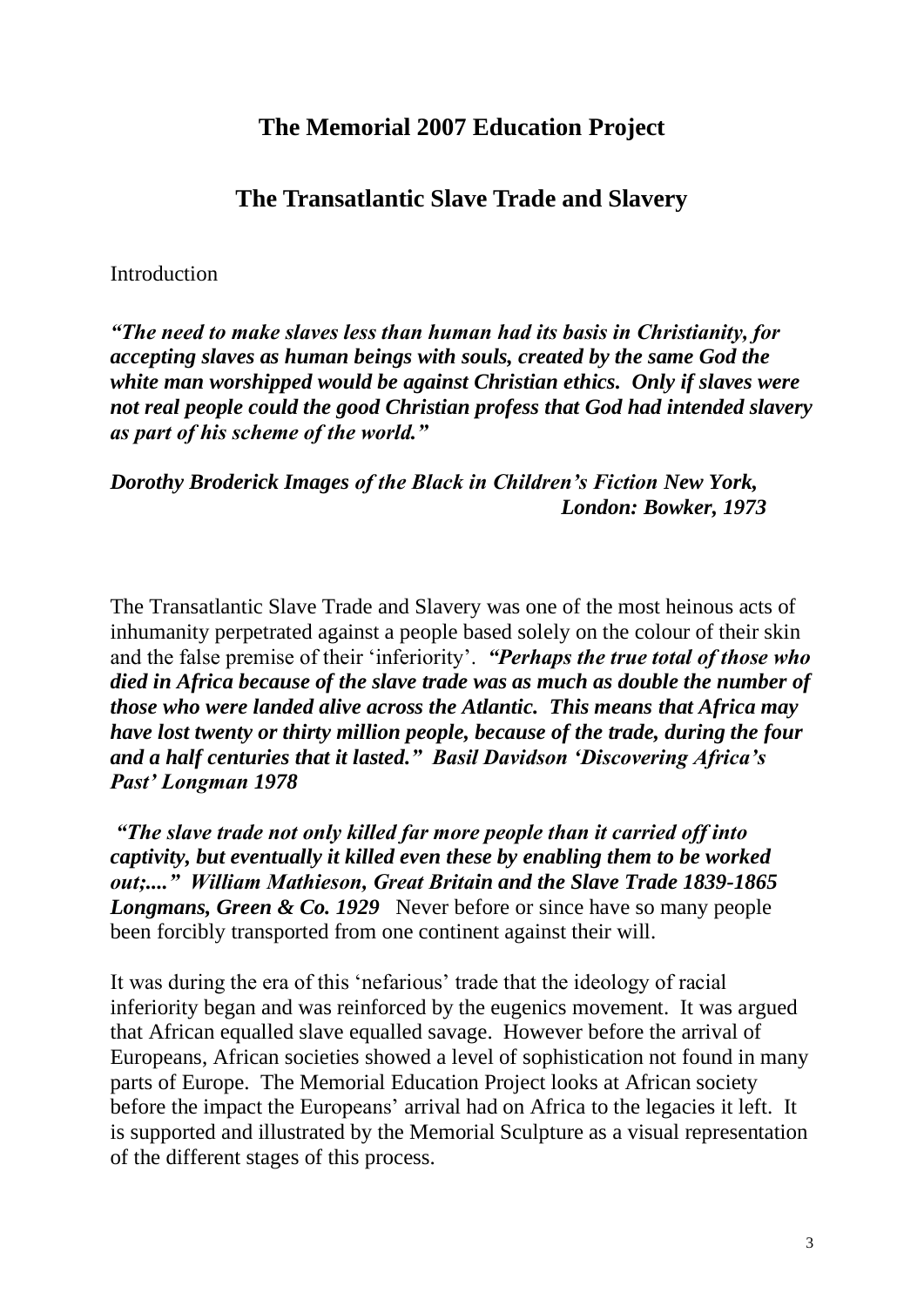# **AFRICA BEFORE THE EUROPEANS**

<span id="page-3-0"></span>*".... before ever the British came into relations with our people, we were a developed people, having our own institutions, having our own ideas of government."*

*Joseph Ephraim Casely Hayford from the Gold Coast (now Ghana) in an address to a London audience 1920*

Prior to the arrival of the Europeans and the Transatlantic Slave Trade, the African continent composed of peoples of different races, ethnicities, languages, religions and political structures with cultures and societies *"whose standard of living in terms of food, personal safety and freedom, equalled that of contemporary societies in Europe. In some instances they were even more advanced." Basil Davidson, Discovering Africa's Past, Longman 1978*

<span id="page-3-1"></span>Kush

Great African kingdoms were to be found on the continent with the Kingdom of Egypt created around 3000BC as the world's first sizeable state. To the south of its borders lay the Kingdom of Kush that was spread over modern day Sudan. In the eighth century BC the Kushite king Kashta began the invasion of Egypt. After his death in about 751BC it was continued by his successor Piankhi who recorded this northward sweeping enterprise on a granite stela set up at Jebel Barkal, near Napata. This important source can now be found in the Cairo Museum. Taharqa 690-664BC completed the conquest and ruled lands which stretched from the shores of the Mediterranean to the borders of modern Ethiopia and the Kushite kings became the XXVth dynasty amongst the Pharaohs of Egypt. *"Kush became a world power and Taharqa briefly entered the European idea of history." Basil Davidson, The African Past p. 54.* Highly skilled the Kushites worked in a variety of metals: bronze, copper, silver and gold and made heavy gold jewellery worn by queens which was buried with them. Kush was a wealthy kingdom based on trade in gold, ivory, ebony, slaves, animal skins and ostrich eggs. *"Kush itself produced high quality pottery that was eggshell thin. It was the finest ceramics industry produced in the ancient world. They also produced bronze implements of exceptional quality." Robin Walker, When We Ruled, p. 176*

The global importance of the Kushites is explained by Derek Welsby of the British Museum *"Consideration of the Kushites alongside such giants of the*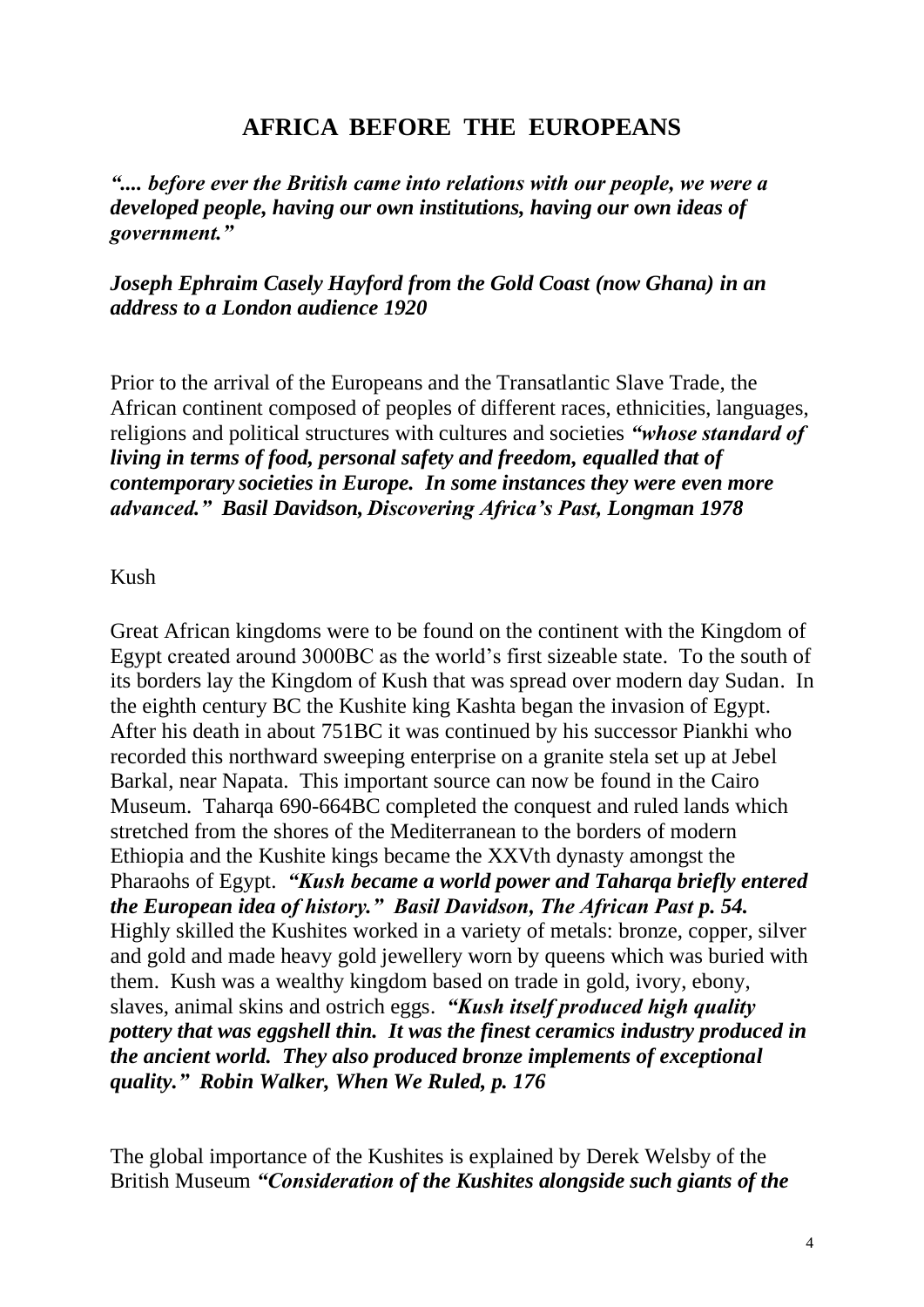*ancient world as the Greeks, Romans and Egyptians is justified on account of the longevity of the kingdom and of its size, if for no other reasons. At the time when Rome was a small village on the banks of the Tiber and the Greek city states held sway over miniscule territories, the Kushites ruled an empire stretching from the central Sudan to the borders of Palestine." Cited by Walker, p. 202.* 

<span id="page-4-0"></span>The Central West African Empires

The Central West African Empires of Ghana, Mali, Songhai and Kanem-Bornu were *"advanced in matter of government and economic prosperity …. Each played an important part in the development of West Africa. Each rose to power in turn and became a vital link in the commercial world of North Africa, which in its turn affected events in Europe – various countries were dependent on their import of Ghana gold through Africa for the stability of their currencies …." Margaret Shinnie, Ancient African Kingdoms*

#### <span id="page-4-1"></span>Ghana

The ancient state of Ghana was a 1000 miles north and west of modern day Ghana, situated in today's Mali and southern Mauretania region between the Senegal and Niger rivers. It emerged earliest of the great West African imperial systems. *"The makers of ancient Ghana were authentic West Africans, but they were also influenced by ideas and pressures from North Africa and probably from the Nile as well." Basil Davidson ibid. p. 27.* From about 734AD Ghana was known as 'the land of gold' and as Davidson points out *"the fortunes of Ghana flourished on an intelligent local exploitation of a nonlocal demand for West African gold and other products." ibid. p. 28* Several European countries were dependent on their imports of Ghana gold through North Africa which was important for the stability of European currencies. *"Ghana's wealth was based on an extensive trade network. The city of Kumbi-Saleh was the centre of major trade caravans carrying salt from the Sahara, and gold from the Wangara region." Walker, ibid., p. 362.* In 1076 Ghana was attacked by the Almoravids of North Africa but they were unable able to maintain their control. Nevertheless Ghana's power declined and in 1240 the Malians, also called Mandingas, led by Sundiata Keita, seized and destroyed the Ghanaian capital Kumbi-Saleh. Ghana became part of the Empire of Mali.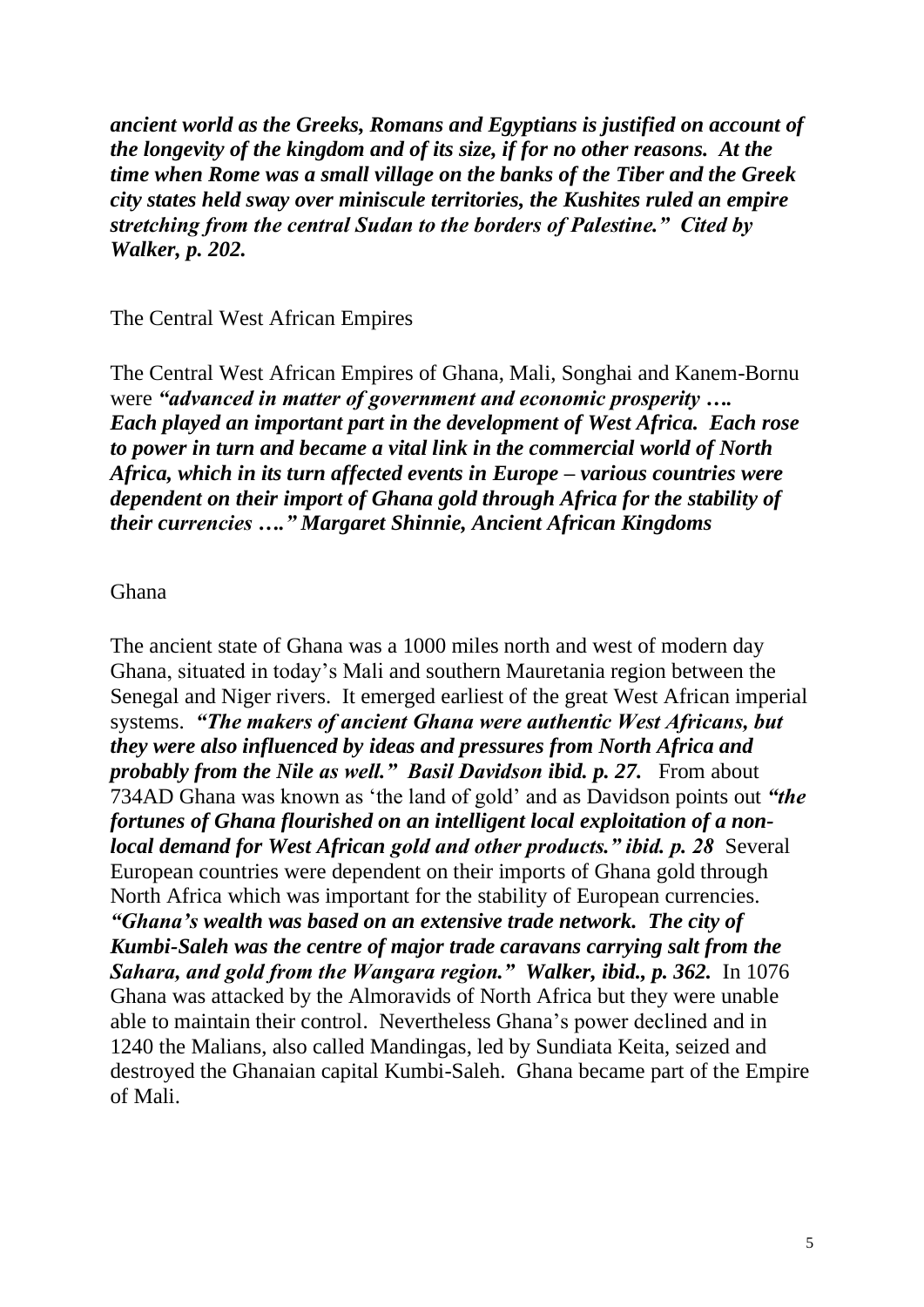### <span id="page-5-0"></span>Mali

Mali was also an ancient kingdom and at the height of its power in the fourteenth century it included lands now called Senegal, Gambia, Mauretania and Niger. Ibn Battuta, the famous Muslim travel writer of the Middle Ages, described the Malians when he wrote *"The Negroes …. are seldom unjust, and have a greater abhorrence of injustice than any other people. Their sultan shows no mercy to anyone who is guilty of the least act of it. There is complete security in their country. Neither traveller nor inhabitant in it has anything to fear from robbers or men of violence." Cited by Walker p. 373* 

In 1255 Mansa Wali succeeded Sundiata and was the first ruler to take the royal title Mansa. Wali's largely peaceful reign was followed by years of power struggles when in 1285, a freed slave, declared himself Mansa of Mali. Under the leadership of Mansa Sakura the empire prospered.

Walker cites an Egyptian scholar, Ibu Fadl Al-Umari, who published *Masalik ab Absar fi Mamalik al Amsar* in Cairo around 1342. He records two large maritime voyages ordered by the predecessor of Mansa Musa; Al-Umari does not name this ruler but he has been identified by modern writers as Mansa Abubakari II. *"..... this king launched two hundred ships filled with men and a further two hundred ships amply stocked with food, gold and water to last for two years. The ruler sent them with a mission to explore the extremity of the Atlantic Ocean." ibid. p. 375* One ship returned and the captain recounted his adventures to the Malian king. As a result the king organised a voyage of 2000 ships and sailed with it across the Atlantic but there is no evidence of their return. Whilst there were currents to carry them across the Atlantic there were none to bring them back consequently there is no knowledge of what they may have discovered. This *"implies that Malians visited the Americas in 1311*." Walker points out that *"this was 181 years before Christopher Columbus 'discovered' the continent*.*" p. 377*

Ivan Van Sertima, *Evidence for an African Presence, in African Presence in Early America* gives an example of Columbus reporting that he acquired metal goods of West African manufacture from the Native Americans. Howard Lawrence, *Mandinka Voyages across the Atlantic in African Presence in Early America* points out that old maps of the Mexican region, drawn by Europeans, show that the Malians renamed places in the region after themselves. Names such as Mandinga Port, Mandinga Bay and Sierre de Mali exist as place names. Two skeletons of Negro males dated at 1250AD have been recovered from a grave in Hull Bay near the Danish Virgin islands. An inscription written in an old African script called Tifinagh has also been discovered at the bottom of a waterfall in the Reef Bay Valley not far from the African skeletons. Fourteenth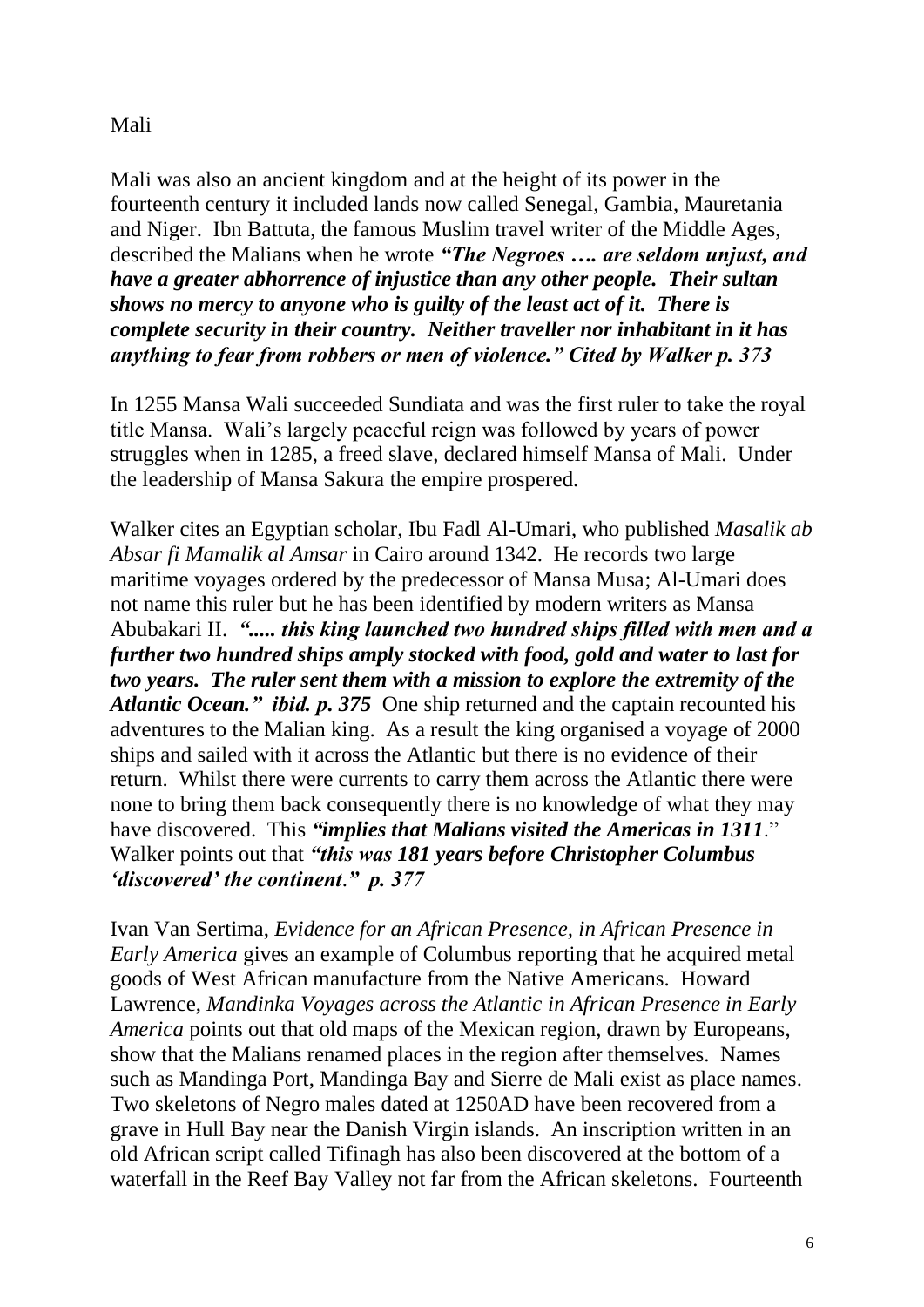century carvings found in the Americas that depict African men and women, wearing turbans, many with tattoo marks cut into their cheeks have also been found. These may well be depictions of Malians. Cited by Walker ibid. p. 377

The discovery of sixteen huge stone carved human heads in Olmec Mexico, all with African facial features, the earliest dated about 1160BC, shows that African influence was far reaching and that Africans must have travelled beyond the shores of the African continent to the New World. Jose Melgar, a Mexican, found one of the carvings in 1862 and in 1869 he wrote a bulletin on it for the Mexican Society of Geography and Statistics: *"What astonished me was the Ethiopic type represented. I reflected that there had undoubtedly been Negroes in this country, and that this has been in the first epoch of the world." Quoted by Anthony Browden, Nile Valley Contributions to Civilization. Cited by Walker ibid. p.199*

In 1963 an exhibition of Olmec artefacts was held at the Museum of Fine Arts in Houston, Texas. In an introductory essay for the exhibition catalogue, The Olmec Tradition, Alfonso Medellin Zenlil wrote *"The colossal heads and 'Monument F' of Tres Zapotes, principally, have vigorous and precise Negroid physical characteristics, such as prominent cheek bones, thick lips and platyrrhine noses. For a long time there was concern as to what their hair is, or was, since, in the case of the colossal heads, they are invariably covered by a cap or helmet. This doubt has gone on indefinitely, but ….. the discovery of two heads… on which together with the characteristic cheek bones and platyrrhine nose, there is a hair arrangement or head of curly hair." Cited by Walker ibid. p. 199* 

In 1312 Mansa Musa became king and during his reign Mali became known throughout the Mediterranean world and Europe. Davidson suggested that the rulers of Mali were *"rumoured to have been the wealthiest men on the face of the earth." Africa, Television series part 3: Caravans of Gold, UK, Channel Four Television 1984 Cited by Robin Walker, ibid. p. 378* When he died in 1332AD he left a wealthy prosperous empire and Mali began to appear on maps. One map read *"This negro lord is called Musa Mali, Lord of the Negroes of Guinea. So abundant is the gold which is found in his country that he is the richest and most noble king in all the land.*" Shinnie (ibid) Cynthia Crossen senior editor of the *Wall Street Journal* wrote *"You've heard about the extraordinary wealth of Bill Gates, J.P. Morgan and the sultan of Brunei, but have you heard of Mansa Musa, one of the richest men who ever lived?"* She further comments that: *"Neither producer nor inventor, Mansa Musa was an early broker, greasing the wheels of inter-cultural trade. He created wealth by making it possible for others to buy and sell." The Rich and How They Got That Way, UK, Nicholas Brealey, 2000. Cited by Walker, ibid. p. 378* **After**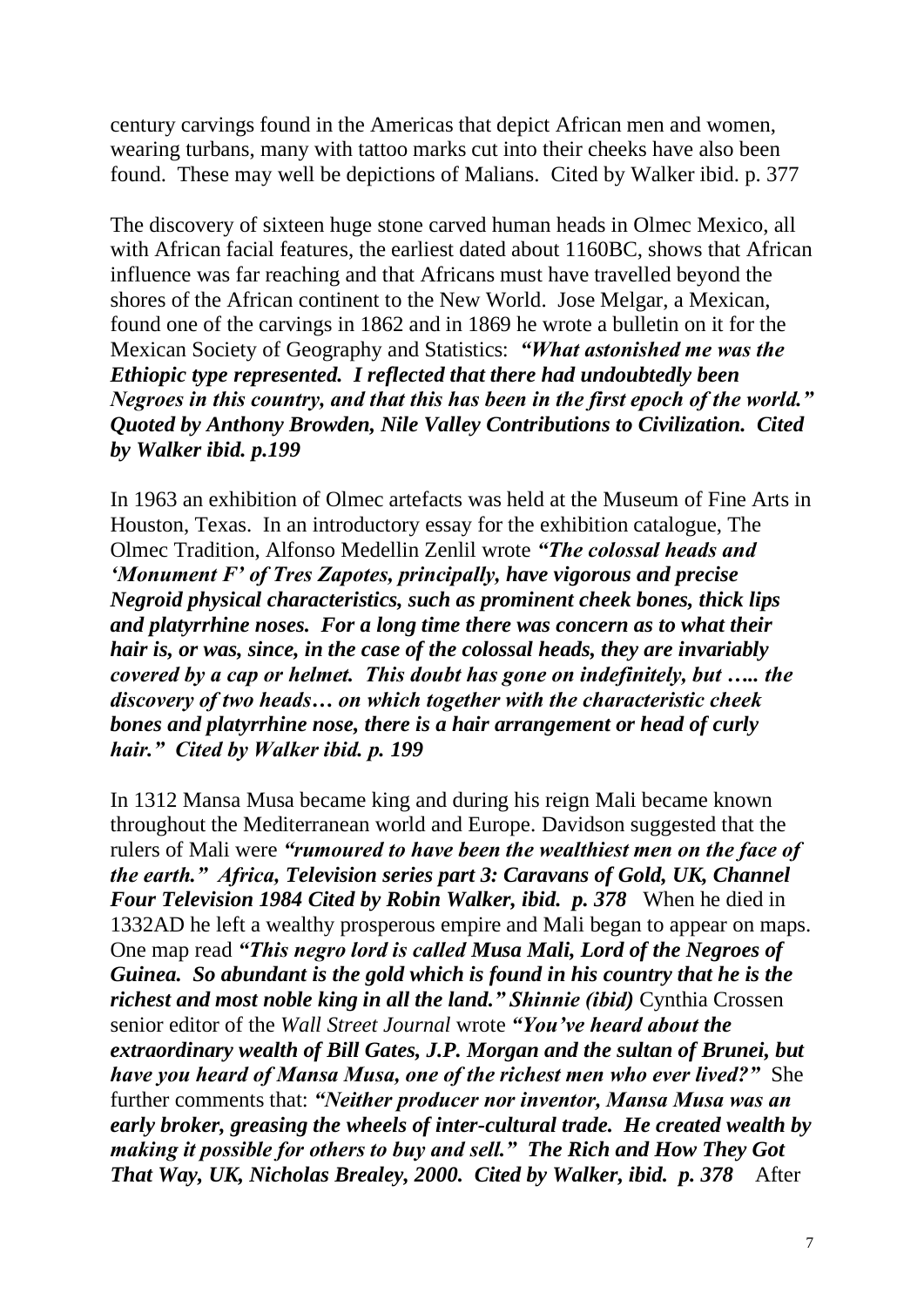Mansa Musa's death in 1337 he was succeeded by Mansa Maghan who faced with problems saw the beginning of Mali's decline.

## <span id="page-7-0"></span>Songhai

On Mali's decline Songhai rose to power and became *"the last of the vast West African empire… and dominated West Africa in the fifteenth and sixteenth centuries, taking over from Mali" Walker, ibid. p. 383* Timbuktu became a great centre of learning with its University, one of the first in Africa, famous for its scholarship. Morocco had long envied the wealth and power of Songhai and in 1589 the powerful leader El Mansur attacked Songhai and defeated it. This saw the end of the empire. (Research ongoing)

Each of these empires rose in turn, taking power over one from the other. They were all very important internationally because they provided the gold on which many countries depended for their finances.

## <span id="page-7-1"></span>Kanem-Bornu

Kanem and Bornu were states of Central Sudan. *"Rising obscurely before the tenth century but continuing long into later times, the Kanem-Bornu empire was the political and economic equivalent in the central Sudan of the great systems of Mali and Songhay further to the West. It had links with these but also with the Kezzan in the north, the Nile Valley in the east and the peoples of the forest country in the south." Davidson, The African Past p. 97* Davidson further notes *"Farmers could work their fields in safety. Travellers and pilgrims could follow the roads without fear. Those who lived in towns and market-villages could prosper with the spread of trade that came both from everyday security and from unified rule over a wide country. There was growth of learning in the towns, and of schools in the villages. There was regular traffic between Kanem-Bornu and the Egyptian and Tunisian provinces of the Turkish empire in North Africa." A History of West Africa 1000-1800*

This is endorsed by Sir Richard Palmer an acknowledged authority on Kanem-Borno: *"The degree of civilisation achieved by its early (rulers) would appear to compare favourably with that of European monarchs of that day. Especially when it is understood that the Christian West had remained ignorant, rude and barbarous." Cited by Walker, ibid. p. 429*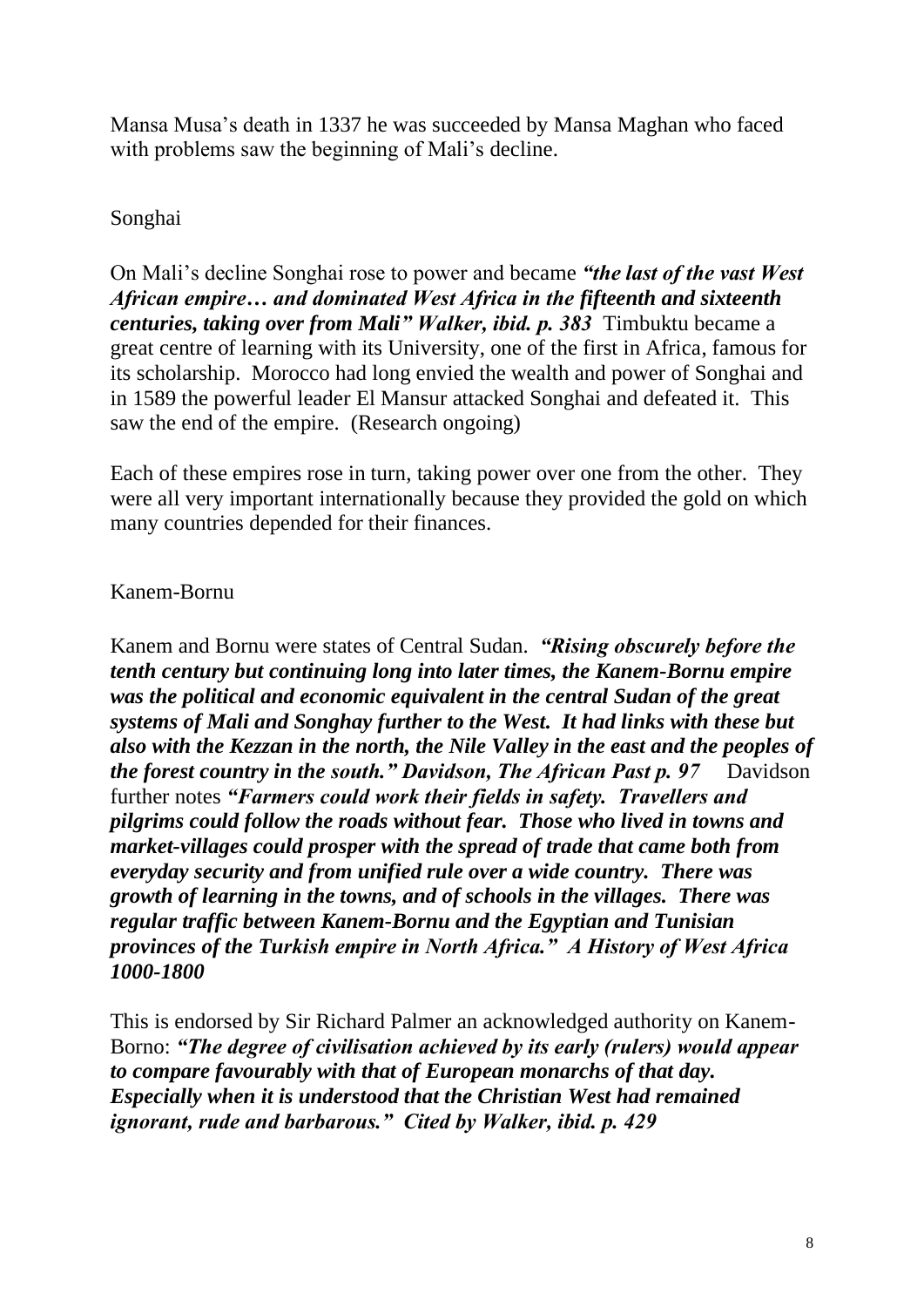#### <span id="page-8-0"></span>The Swahili States

On the East coast of Africa a number of major cities flourished between the ninth and the sixteenth centuries. They were known as the Swahili States and were spread over a region of 2,500 miles from Somalia to Mozambique. *"Used for centuries along the eastern coast of Africa, Swahili is a large and flexible African language with an intake of Arabic forms and words. Its very name indicates this, for it derives from the Arabic word for coastland." Davidson, Modern Africa, p. 164 "The major city-states were Mogadishu and Brava in Somalia, Lamu, Mombasa and Malindi/Gedi in Kenya, Kilwa and Mafia on islands just off the coast of Tanzania, the islands of Pemba and Zanzibar, and finally Sofala in Mozambique. They were renowned for sophisticated and tasteful architecture. Their mosques were as grand as the medieval cathedrals of Europe and Lamu, one of their cities, was as sophisticated as medieval Venice." Walker, ibid. p. 468.* One such was Kilwa, an island off the coast of what is now Tanzania, which was described by one visitor as *"one of the most beautiful and well constructed cities in the world." Cf. Ibn Battuta quoted in G.S.P. Freeman-Grenville ed. East African Coast, Select Documents, UK, The Clarendon press, 1962 cited by Walker ibid p. 37.* The level of luxury was such that *"They are finely clad in many rich garments of gold and silk and cotton, and the women as well; also with much gold and silver chains and bracelets, which they wear on their legs and arms, and many jewelled earrings in their ears." Duarte Barbosa, Swahili Civilization, in African Civilization Revisited, ed. Basil Davidson, US, Africa World Press 1991, cited by Walker, ibid p. 476.* Other island cities such as Pemba, Kafia and the island of Zanzibar dressed in a similar style with a not dissimilar opulence.

The Indian Ocean trade was important to the Swahili States. They flourished because of the trade in gold, ivory and wax which were the main source of coastal wealth in these areas and *"They imposed taxes and duties on merchant*  ships that arrived at their ports." Walker, ibid. p. 468. East West trade stretched all the way to China and *"in 1414 the city of Malindi sent ambassadors to China, carrying a gift of a giraffe. The gift created a sensation at the imperial court.*" *Walker, ibid. p. 474.* Davidson commented that *"To those who read of it in Sicily, or heard Idrisi talk of it, this eastern trade must have seemed rich beyond dreams, a strange and glittering El Dorado." Cited by Walker, ibid. p. 474*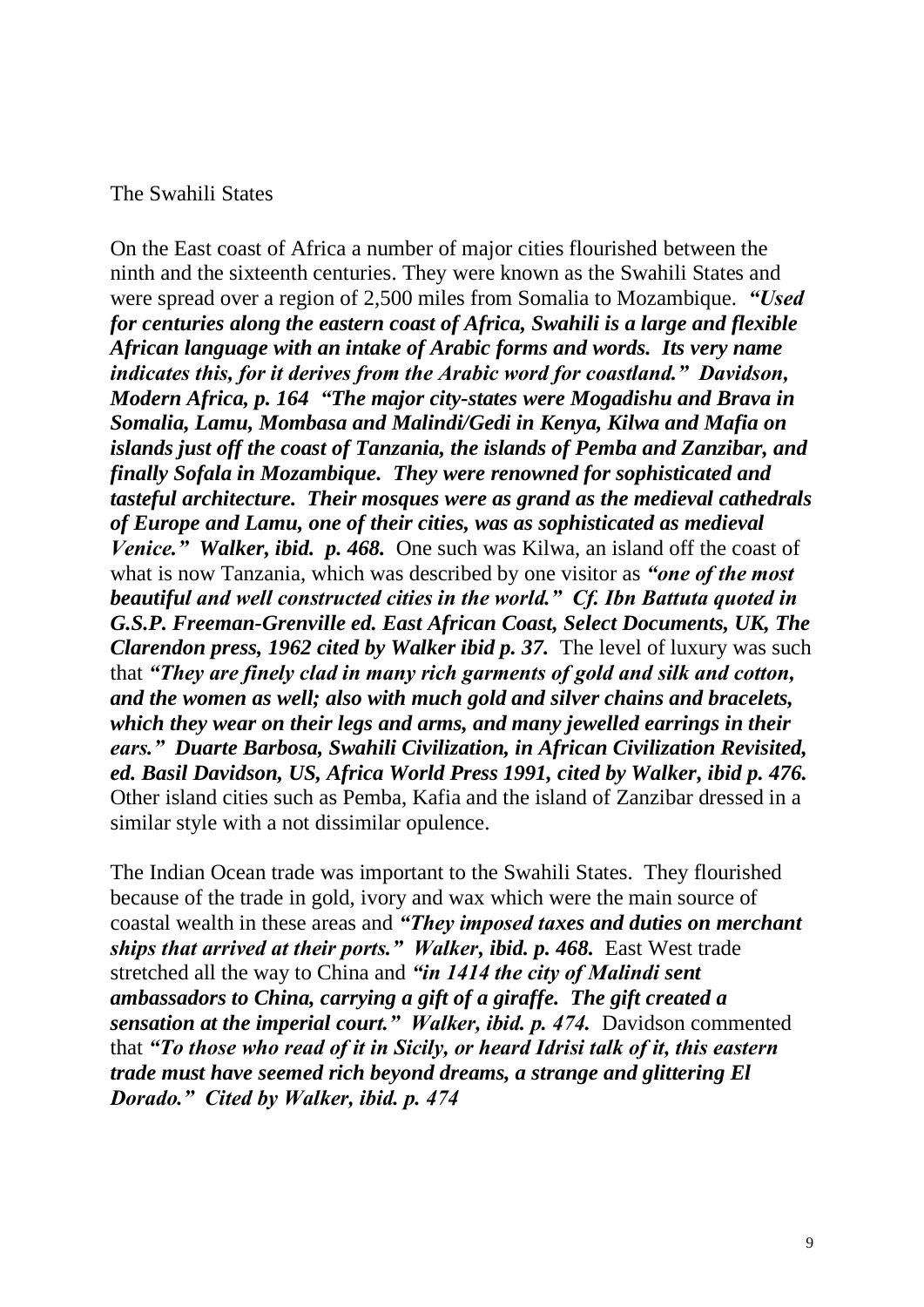A Time-Life documentary on the Swahili culture entitle *Africa: A History Denied* described the commerce as *"on a scale not seen since the Greek and Roman times." Cited by Walker, ibid. p. 474* 

*"Six or seven hundred years ago when houses like this (stone and mortar house of many stories with plenty of windows and decorated in the 1920s Art Deco style) first began to be designed and built by Swahili architects for leading men and merchants, there were few houses anywhere else in the world ….. While the inhabitants of London in Elizabethan times were emptying chamber pots out of the window, Swahili residents of Lamu who could afford such a house as this enjoyed the luxury of good sanitation." Davidson, Africa, Television series part 3: Caravans of Gold cited by Walker ibid. p. 477.*

Walker points out those Chinese records of the fifteenth century mention the Somali city of Brava and note that Mogadishu had houses of *"four or five storeys high" ibid. p. 475. "Visitors commented on the craftsmanship of the doors, the excellent joinery and the surrounding streams, orchards and fruit gardens." Walker, ibid. p. 476.* 

The arrival of the Portuguese saw the destruction of this coastal culture. *"It was at Mozambique, during his first voyage, that da Gama (a Portuguese captain) exchanged the first shots. Back again on the coast in 1502, this time with a score of ships from home (the largest but one of all fleets that Portugal would send to the golden East), da Gama threatens to burn Kilwa unless its ruler will acknowledge the supremacy of the king of Portugal and pay him yearly tribute in gold. Ravasio does the same at Zanzibar and Brava. Meeting resistance, Almeida storms Kilwa Mombasa, burning and destroying. Saldanha ravages Berbera, Soares destroys Zeila, D'Acunha attacks Brava!" Davidson, Old Africa Rediscovered. Cited by Walker ibid. p. 476.*

<span id="page-9-0"></span>The Forest States

Among the forest states on the continent, the Yoruba states were probably the largest and most important. Of all the old civilizations the culture of Ife and Benin is probably the most famous. *"Such was the genius of the Ife metallurgical artists that nothing in the Renaissance surpassed their technique." Charles S. Finch, The Star of Deep Beginnings cited by Walker ibid. p. 329.* This view was endorsed by Frank Willett, who felt that Yoruba art *"would stand comparison with anything which Ancient Egypt, Classical Greece and Rome, or Renaissance Europe had to offer." Cited by Walker ibid p. 329.* Bronze and brass heads and statuettes were found in Benin by the British Military Expedition of 1897 stolen and taken to Europe; others were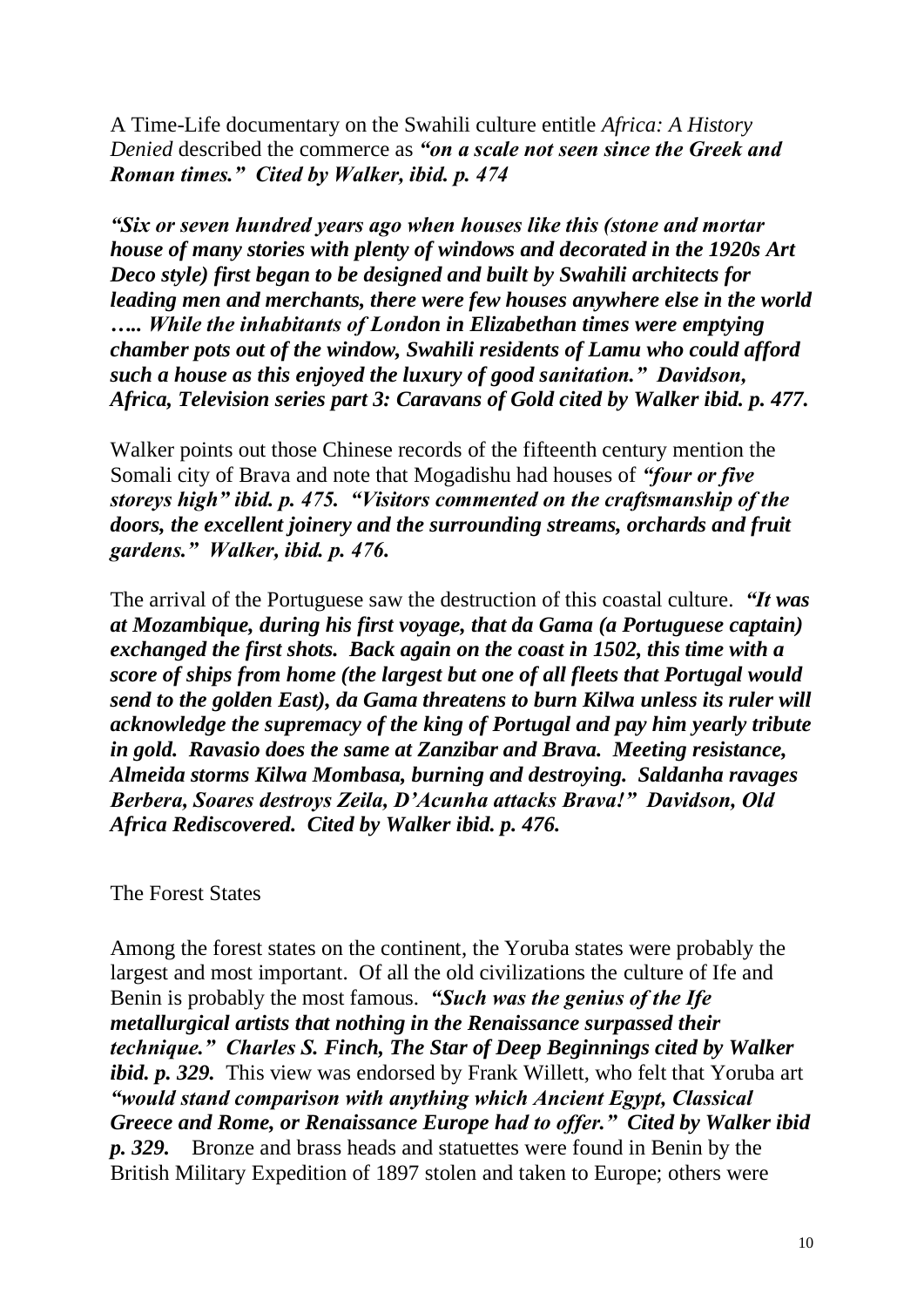discovered at Ife in 1910. These heads are ranked amongst the great art of the world, of a style which had not been seen before, for its excellent workmanship and great beauty. They can be seen in institutions such as the British Museum in London.

Ruling from Ife, the Yoruba by the eleventh century were seen as the leading cultural force in what is today southern Nigeria. German writer Herbert Wendt wrote appreciatively of Yoruba *"Modern ethnologist have found the art of the Yorubas so astonishingly high in quality that they did not (at first) ascribe it to a Negro race..... The Yoruba Empire consisted of city states similar to those of ancient Greece..... Some of these states had a hundred and fifty to two hundred and fifty thousand inhabitants. Art objects of the highest were found in their ruins - glazed urns, tiles with pictures of animals and gods on them, bronze implements, gigantic granite figures. The Yorubas introduced the cultivation of yams, the preparation of cheese and the breeding of horses into West Africa. They had outstanding artists in metal, gold-casters, cotton weavers, wood-carvers and potters. Their professions formed themselves into guilds, with their own laws, their children were brought up in educational camps, their public affairs were directed by a courtly aristocracy and an exuberantly expanding bureaucracy." It Began in Babel, UK, Weidenfield and Nicholson, 1963 cited by Walker, ibid. p. 323.*

Such was the Yoruba culture that Professor Leo Frobenius, a German scholar, felt he had discovered remnants of the lost Greek civilisation of Atlantis. Peter Garlake explains why Frobenius could have made such a mistake *"The calm repose and realism of the Yoruba sculptures were reminiscent of Classical Greece. The pantheon of Yoruba gods, their attributes, their vivid lives and complex responsibilities echoed Mount Olympus. The architecture of the houses and palaces, where rooms opened off enclosed courtyards, open to the sky, resembled the impluvia of early Mediterranean, particularly Etruscan (i.e. Roman), buildings. The Yoruba concept of the universe, their educational system, the organization of their society and their statecraft supported a Greek connection." The Kingdoms of Africa, UK, Elsevier-Phaidon, 1978, cited by Walker ibid. p. 323.*

The cotton weavers of Yoruba received the praise of a mid-nineteenth century English visitor William Clarke who commented *"As good an article of cloth can be woven by the Yoruba weavers as by any people .... in durability, their cloths far excel the prints and home-spuns of Manchester." Quoted in J.A. Atanda, An Introduction to Yoruba History, UK, Ibadan University Press, 1980 cited by Walker ibid. p. 325.*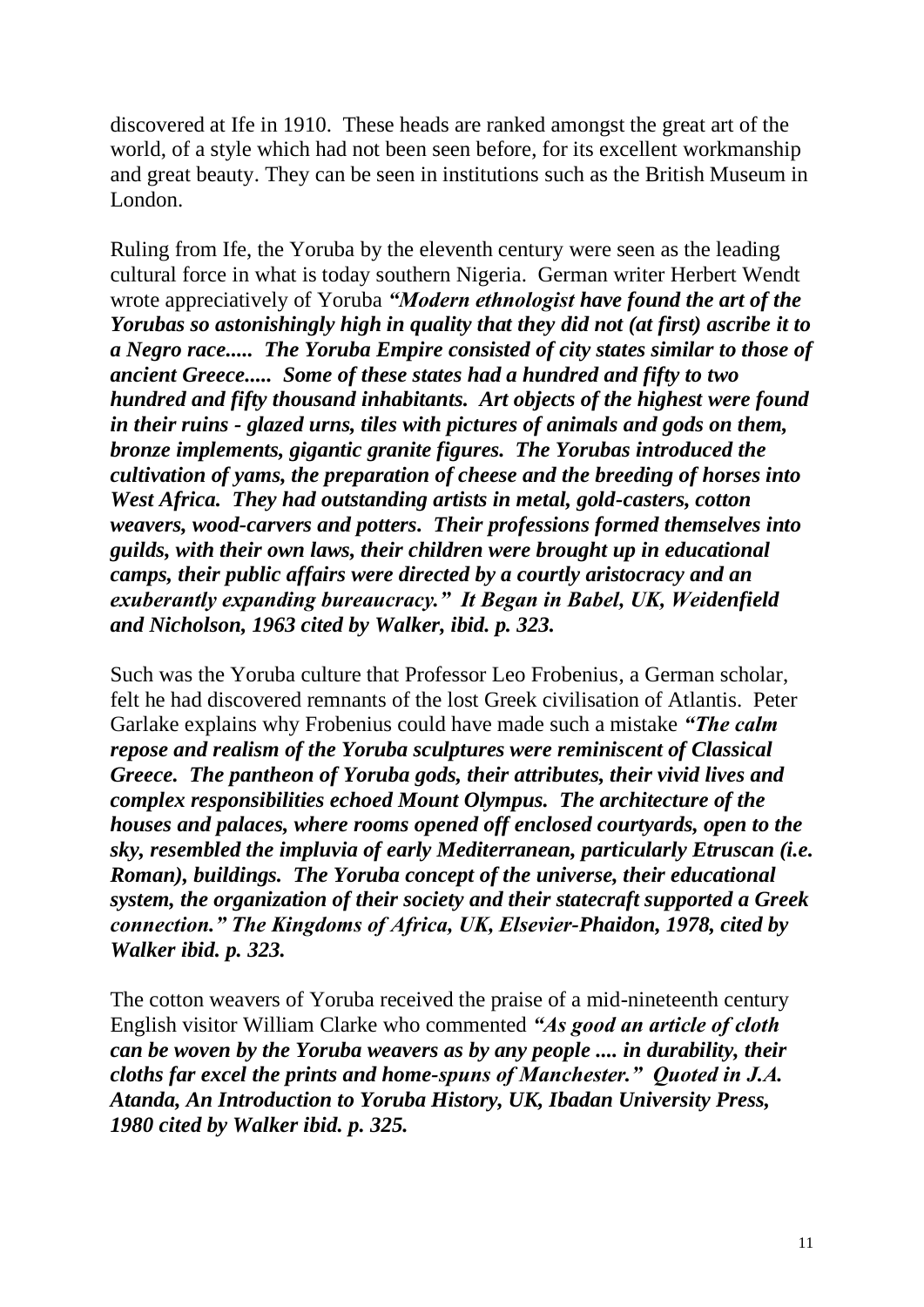<span id="page-11-0"></span>The Hausa Confederation

In the region of what is now northern Nigeria the Hausa Confederation known as the Hausa Bakwai, or 'pure' Hausa States was made up of seven independent cities and surrounding territories. These cities were Gobir, the most northerly, Biram, Katsina, Kano, Daura, Rano and Zazzau the most southerly. They flourished *"from the eleventh or twelfth centuries to the early twentieth century." Walker, ibid. p. 436.*

The basis of each state was the *birni* or walled village. *"The walls enclosed a large self-sufficient community where trade, industry and agriculture took place. Moreover, villagers from the surrounding rural areas could enter the birni in times of emergency cause by threats from enemy armies. Each birni was designed to withstand blockades. Within the walls, exchange took place between farmers and craftsmen. The Hausa unified the different birni and hamlets into towns, and the most important became capital cities. The capitals governed the hundreds of other walled villages and held the seat of government. In each capital, an elaborate hierarchy and administration evolved." Walker, ibid. p. 437*

The first Hausa Sarki, the king, Bagauda ruled from Kano 999AD to 1063. Successive Sarkis ruled the confederation and in 1438 Abdullah Burja was crowned the eighteenth ruler of Kano. *"Within a few years, he became the most powerful sarkuna in the Hausa Confederation. His general led military campaigns for seven years in the regions to the south. The campaigns attempted to open the trade route to Gwanja on the edge of the forest belt. The Kano cavalry, typical of the time, was equipped with plumed iron helmets and chainmail. Their horses were protected with lifidi – a thick quilted armour made of cloth. Burja's raids proved successful. Twenty one thousand prisoners were captured." Walker, ibid. pp. 439-440*

Burja was succeeded by Yakuba in 1452. *"Pursuing a policy of peace and commerce, large numbers of Malian immigrants settled in Kano. Developing the intellectual culture of the city, these Fulani intellectuals introduced the Islamic teachings of dogmatics and grammar. This added to the already established teachings of jurisprudence and the hadith." Walker, ibid. p. 440.*

Although the Hausa were linked by language for most of their history, they never formed a unified territory which is why they are described as a confederation of independent states. *"Hausa historians also claim kinship with other states in the Nigeria region known as the Banzai Bakwai, or 'impure' Hausa States. These were Zamfara, Kebbi, Gwari, Nupe, Yoruba and Kwararafa." Walker, ibid. p. 92.*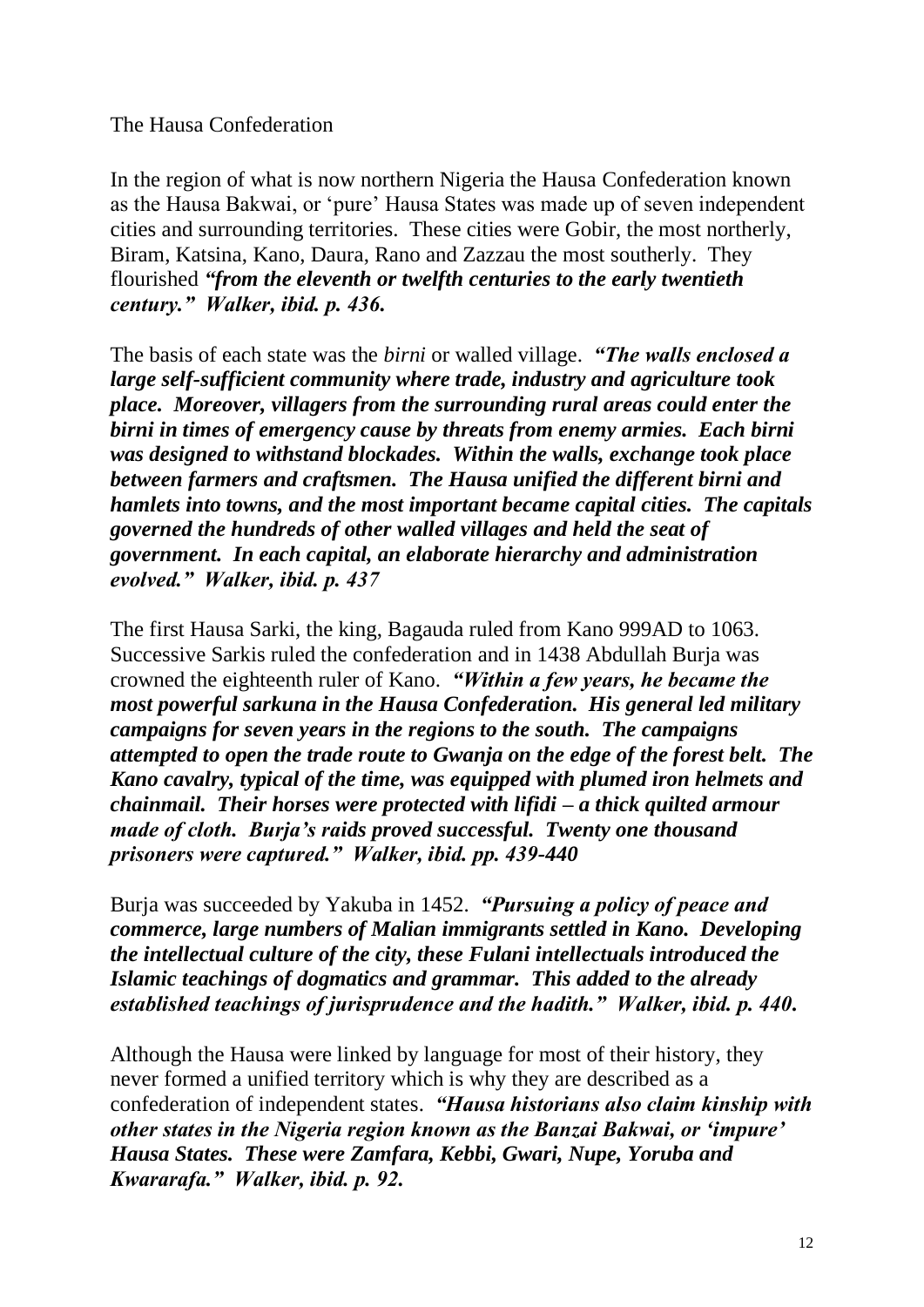Each state of the Hausa Confederation *"was typically governed by a Council, composed of the great ministers. Apart from the Sarki, there was the Galadima (his deputy or heir apparent), the Madawaki (the commander-inchief), the Magaji (the minister of finance), the Yari (the chief of prisons), the Sarkin Dogarai (the head of the royal bodyguard) and the Sarkin Yan Doka (the chief of police). The Madawaki was the second most important official on the Council. Apart from the ceremonial functions, he advised the king on appointments to high office. He was also on the panel of kingmakers. Local government was in the hands of the village heads. Some of these were royally appointed. …. Taxes were imposed on movable property, livestock, annual production, and as tribute on conquered states. Citizens paid in kind. Tribute was sometimes paid by the supplying of slaves." Walker, ibid. pp. 444 & 446.*

#### <span id="page-12-0"></span>The Role of Women

Powerful women such as Princess Amina born around 1533 in Zazzau emerged in the sixteenth century. *"In 1549 she became the heir apparent (Magajiya) to her mother. With the title came responsibility for a ward in the city where she convened daily councils with other officials. She also began training in the cavalry. In 1576 she became the undisputed ruler of Zazzau. Distinguished as a soldier and an empire builder, she led campaigns within months of becoming ruler. She built walled forts as area garrisons to consolidate the territory conquered after each campaign. Some of these forts still stand today. She is credited with popularising the earthen city wall fortifications, which became characteristic of all Hausa city-states since then. Towns grew within these protective walls, many of which are still in existence called 'ganuwar Amina', or Amina's walls. Amina subdued the whole area between Zazzau and the Niger and Benue rivers, absorbing the Nupe and Kwararafa states." Walker, ibid. p. 93. "They (the Nupe) enjoyed a high reputation for the quality of their craftsmanship in brass, silver, and glass manufacture. They were also skilled as boat builders, for war and trade." Walker, ibid. p. 443 The Kano Chronicle* says: *"Every town paid her tribute. The Sarkin Nupe (i.e. king of Nupe) sent her forty eunuchs and ten thousand kolas …. In her time all the products of the west came to Hausaland." Walker, ibid. p. 93.* 

*"Zazzau came to control the trade route from Gwanja and began to benefit from the trade previously enjoyed only by Kano and Katsina, two other Hausa city-states. Amina's achievement was the closest that any ruler had come in bringing the region now known as Nigeria under a single authority." Walker, ibid. pp .93- 94*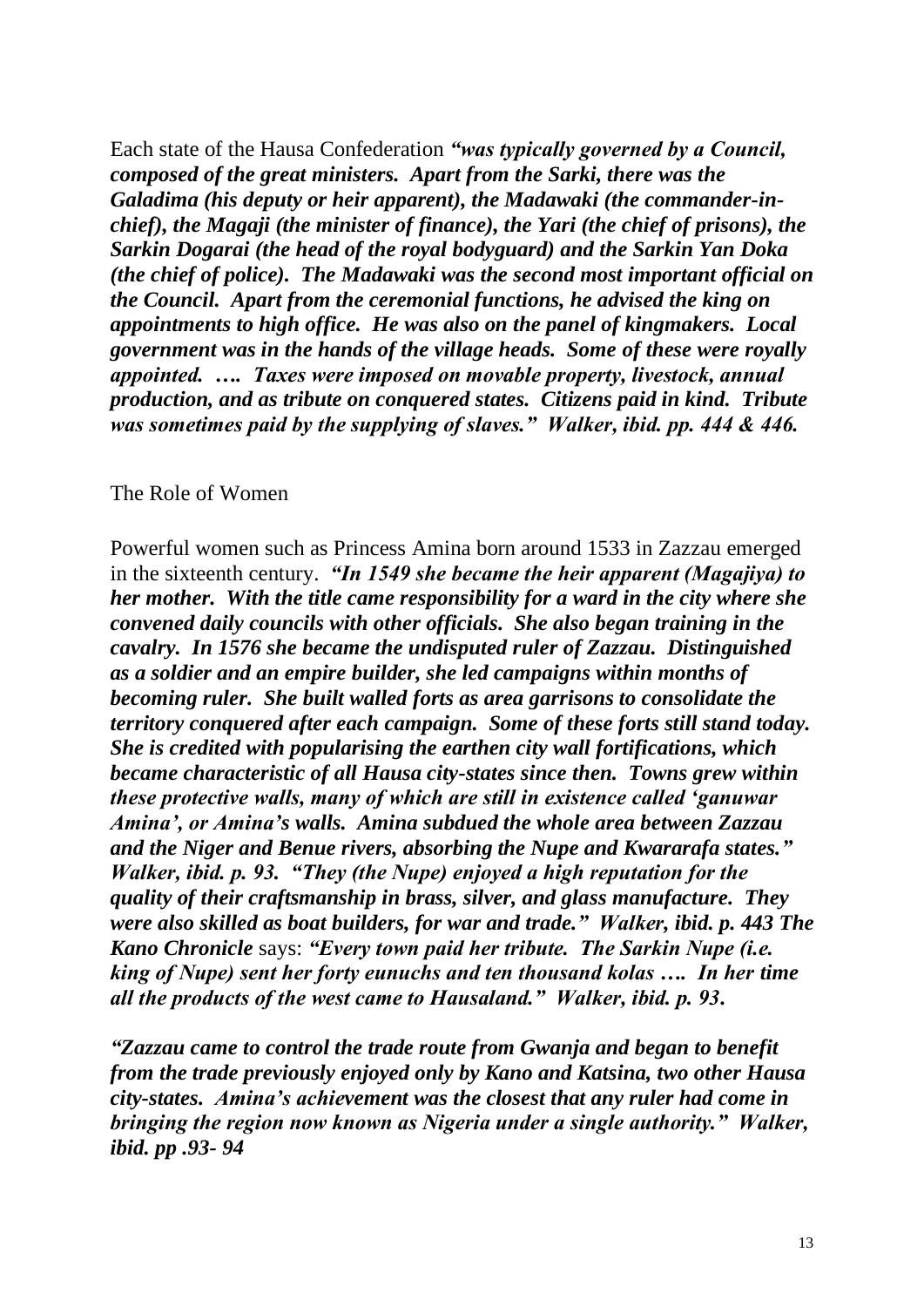At the beginning of the twentieth century the Hausa Confederation fell to the British who incorporated it with the conquered lands of Benin, Igbo and Yoruba to form the modern state of Nigeria.

In 1963 the Oxford historian Professor Hugh Trevor-Roper made the now famous remark *"Perhaps in the future there will be some African history to teach. But at present there is none, or very little: there is only the history of Europe in Africa. The rest is largely darkness…. and darkness is not a subject for history."*

The history of Africa in this early period dispels the notion that it was a backward primitive civilization and illustrates the ignorance of even the most eminent. In fact it was more advanced than many European countries and in the vanguard of overseas exploration and discovery. As Davidson points out *"They have created culture and civilisations, evolved systems of government and systems of thought and pursued the inner life of the spirit with a consuming passion that has produced some of the finest art known to man." African Kingdoms – The Great Ages of Man, Time-Life Books Inc. 1966* 

| <b>3000BC</b> | King Menes becomes pharaoh of Egypt                                            |
|---------------|--------------------------------------------------------------------------------|
| c1100BC       | Kashta, King of the Kushites makes Kush independent of<br>Egypt                |
| <b>500AD</b>  | The Kingdom of Axim adopts Christianity                                        |
| 570AD         | The army of Christian Abyssinia invades Western Arabia                         |
| 570AD         | The Prophet Mohammed is born in Mecca                                          |
| 640-642AD     | The Arabs conquer Egypt                                                        |
| 700-1200AD    | <b>Kingdom of Ghana</b>                                                        |
| 1054-1055AD   | The rise of the Almoravids, an African dynasty, in North<br><b>West Africa</b> |
| <b>1100AD</b> | Swahili City states develop along the East coast of Africa                     |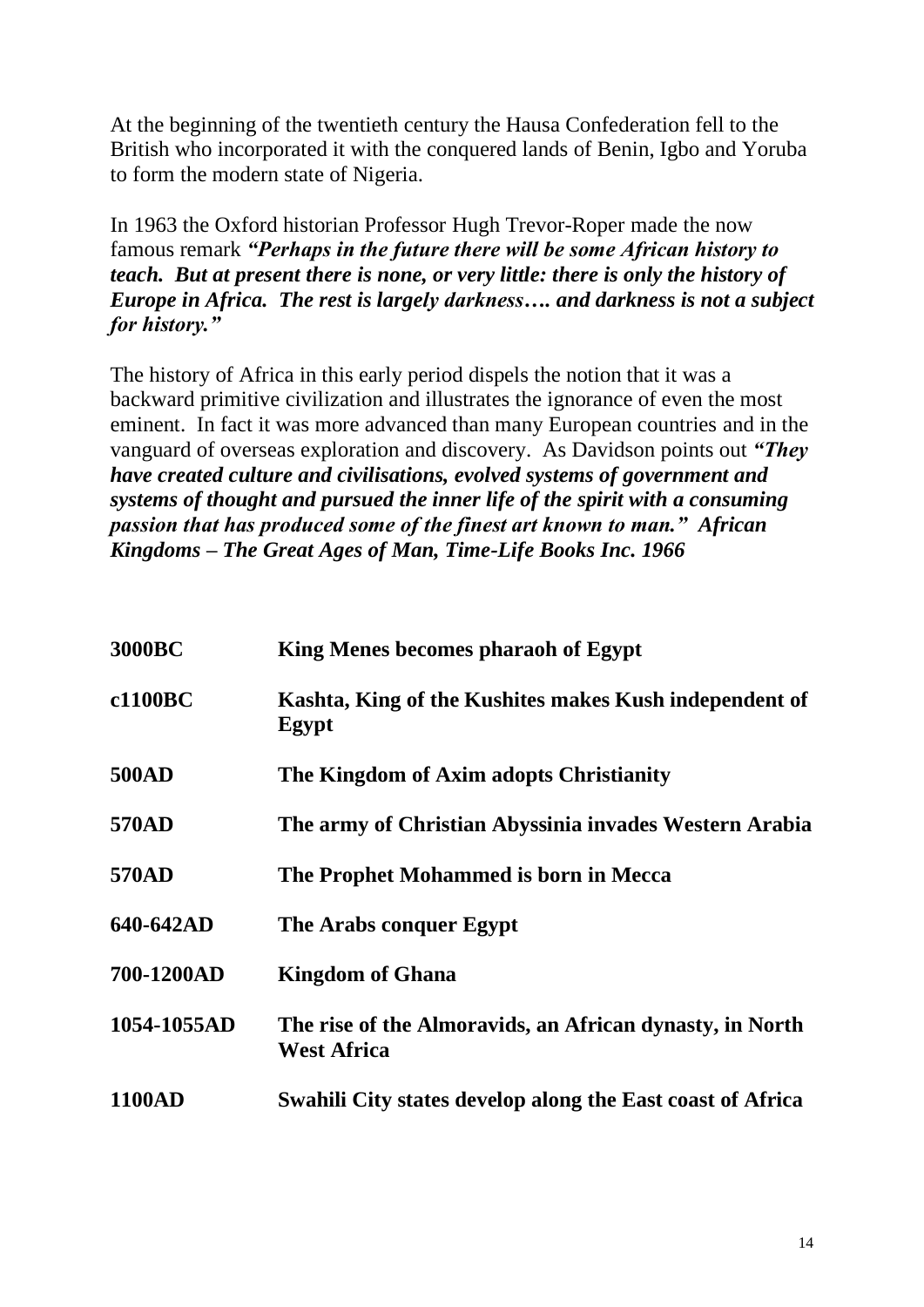| <b>1150AD</b> | The Almoravid Empire includes all of Mauritania,<br>Morocco, Mali and half of modern Algeria, Portugal and<br><b>Spain</b> |
|---------------|----------------------------------------------------------------------------------------------------------------------------|
| c1200-1500AD  | <b>Kingdom of Mali</b>                                                                                                     |
| <b>1300AD</b> | The rise of the Kingdom of Zimbabwe                                                                                        |
| 1300-1800AD   | The Kingdom of Kanem-Bornu                                                                                                 |

<span id="page-14-0"></span>Bibliography

Basil Davidson, The Lost Cities of Africa, Longman 1959 Basil Davidson, African Kingdoms – The Great Ages of Man, Time-Life Books Inc. 1966 Basil Davidson, The African Past, Penguin Books 1966 Basil Davidson, A History of West Africa 1000-1800, Longman 1977 Basil Davidson, Discovering Africa's Past, Longman 1978 Cheikh Anta Diop, Precolonial Black Africa, Chicago Review Press, 1988 Margaret Shinnie, Ancient African Kingdoms, Edward & Arnold 1965 Robin Walker, When We Ruled, Every Generation Media London (UK) 2006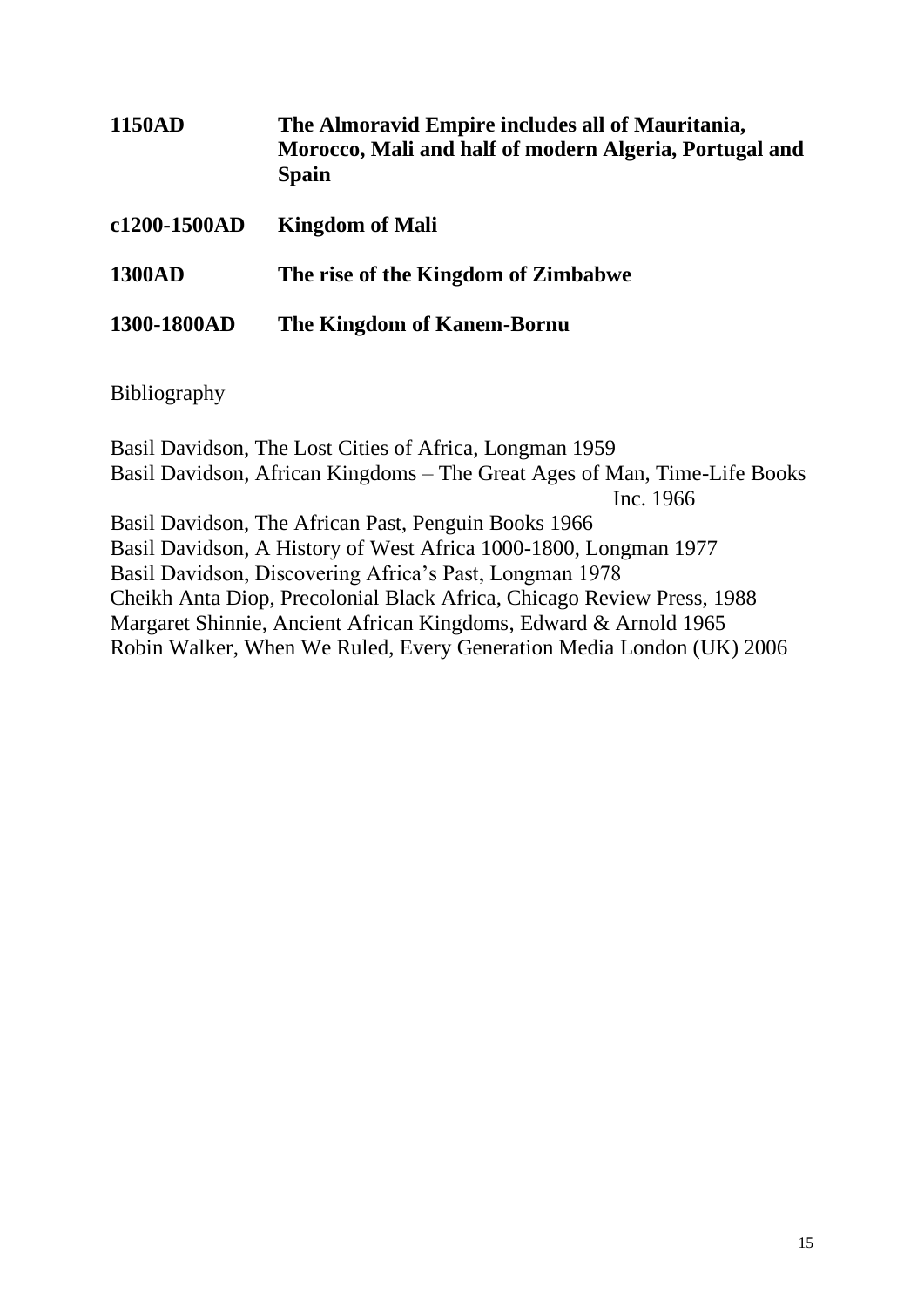# **THE COMING OF THE EUROPEANS**

<span id="page-15-0"></span>*"It was an ingenious system, for the ships never needed to travel empty. And it was an enormously profitable system for the planters whose slaves produced the sugar, the merchant capitalists who sold them the slaves, the industrial capitalists who supplied the manufactured goods with which the slaves were bought, and the bankers and commission agents who lent money to all of them."*

### *Peter Fryer Staying Power – The History of Black People in Britain, Pluto 1984*

Portugal was the first European country to explore and exploit Africa. When the Portuguese sailed around the Cape of Good Hope they found flourishing ports and coastal towns scattered along the coast of East Africa. The Portuguese came to understand the extent and wealth of the Indian Ocean trade and were determined to control it and access the riches of the countries involved in it. With their superior weapons they were able to subdue the coastal towns and use them as a base. Fears of the Portuguese forced the people to trade and live in friendship with them but as a token of friendship the Portuguese demanded tribute *'of a certain sum of money, or a rich jewel'* to be paid each year to their king.

Recent research by Cambridge University who have been conducting excavations in the Cape Verde archipelago, 350 miles off the West African coast *"have found the skeletal remains of some of the very first victims of European Atlantic slave trading. The earliest remains almost certainly date from the 1460s and 70s – at least a dozen years before Columbus's discovery of the New World, and 30 years before the first African slaves arrived there. The investigations so far suggest that African slaves were being transported by Portuguese slave traders to the islands, possibly as early as the mid-1460s. The archaeologists have found substantial numbers of skeletons – at least half of which appear to be of African origin. Some of the individuals were buried still wearing African style ivory jewellery." David Keys, Europe's medieval slave trade, BBC History Magazine Vol. 10, No. 2, February 2009*

Prince Henry the Navigator of Portugal helped to finance and organise many expeditions. From one of these to Africa in 1415 he learnt about the trade in gold, silver and spices. In 1441 Captain Antam Gonçalves left Lisbon for Africa and sailed to Rio de Oro on the coast of southern Morocco. Twelve Africans were kidnapped, taken to Portugal and given to the prince. One of the captives was of noble birth and he gave the Portuguese valuable information about the land he came from. With this information Prince Henry made plans for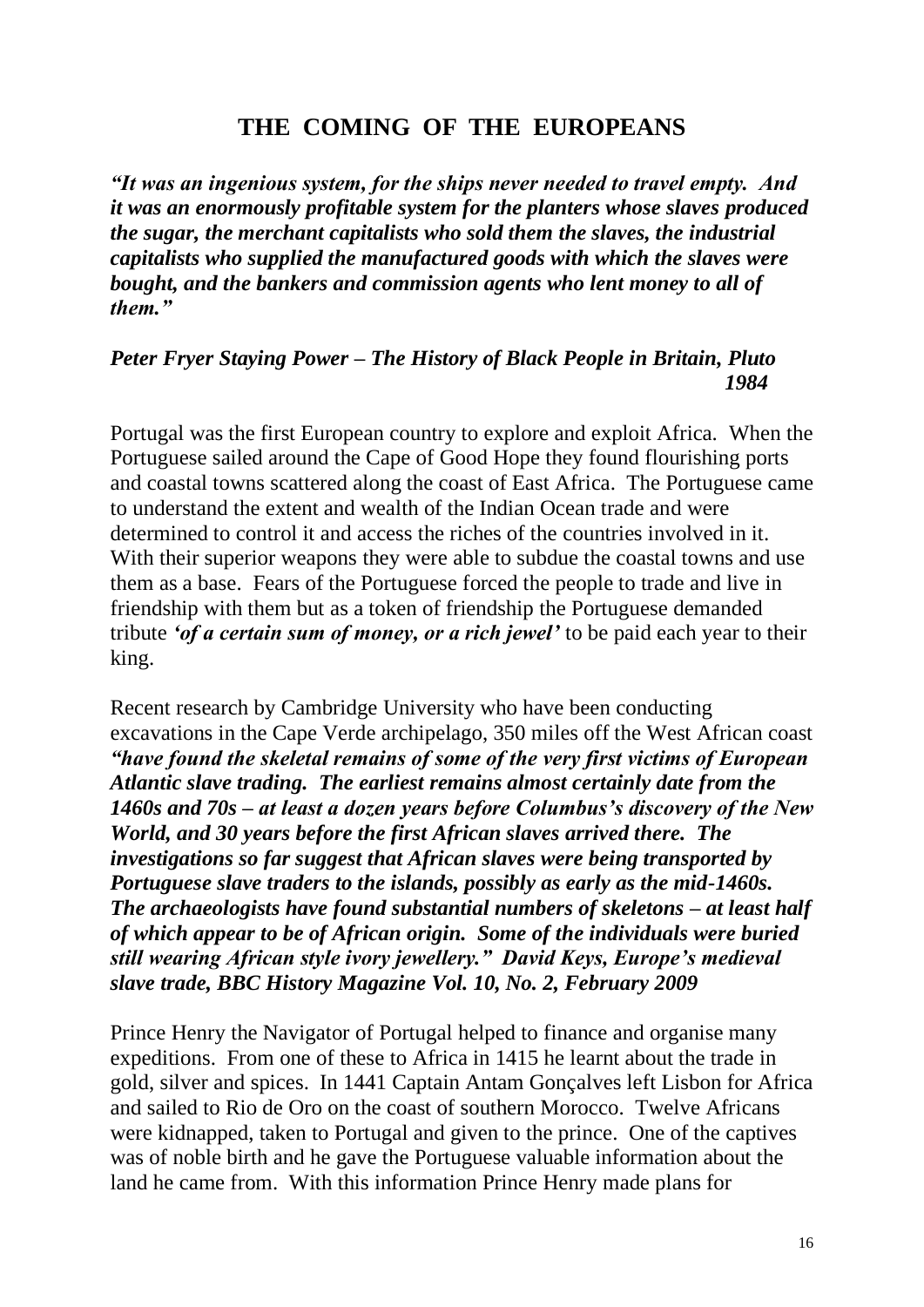conquest and more enslavement of Africans. He sought the sanction of the Church for this action and sent an embassy to Pope Martin V. The Pope granted *"to all of those who shall be engaged in the said war, complete forgiveness of all their sins." Cited by Walker, ibid. p. 544*.

A larger expedition was financed with 235 enslaved Africans taken back to Portugal for sale. When a slave auction was held in Lagos (Portugal) in 1445 it was described by one witness as a *"terrible scene of misery and disorder".* By the 1470s the Portuguese had established trade links along the coast as far as states where slaves were traded for weapons. Lisbon the capital of Portugal became the country's main slave port.

In 1482 Portugal made contact with the Kongo and an exchange of ambassadors took place with the Kongolese royal family being baptised into the Catholic Church. It was seen as an opportunity to spread the Christian gospel and save heathens. Dr. Chancellor Williams writes *"The Portuguese Christianization of the Kongo created something more than chaos. It was a revolting mess, no matter from what angle it was viewed. To begin with, priests were not only among the leading slave traders, but they also owned slave ships to carry the 'black cargoes' to distant lands. Priests also had their harems of Black girls, some having as many as twenty each .... One of the main attractions that drew thousands of White men was their unlimited sexual freedom with all the Black girls and women who were enslaved and helpless in the power of their masters. These 'wholesale raids' on Black womanhood continued to swell the mulatto population, the majority of which became the faithful servants and loyal representatives of the conquering races to which their fathers belonged." The Destruction of Black Civilization, US, Third World Press, 1987. Cited by Walker ibid. p. 350*

In 1512 a document, the *Regimento,* was issued by King Manuel of Portugal. It was a blueprint outlining Portuguese policy for the Kongo. Based on the premise that all Catholic kings are brothers, it was therefore logical that Manuel would help his brother the king of Kongo build Christianity in his kingdom. Additional support was to be given by the Portuguese ambassador as an advisor to the Kongolese king in reforming his court along Christian lines. *"In particular, the Kongolese should receive European titles, carry European emblems and adopt Portuguese courtly etiquette. In addition, the Kongolese should pay for the Christianisation programme by exporting copper, ivory and slaves to Portugal." Cited by Walker, ibid. 345* 

Williams' response to the *Regimento* exposes the Portuguese exploitation of the Kongolese. *"This is one of the most interesting and significant documents in the history of Black people because it was the first detailed blue print for the*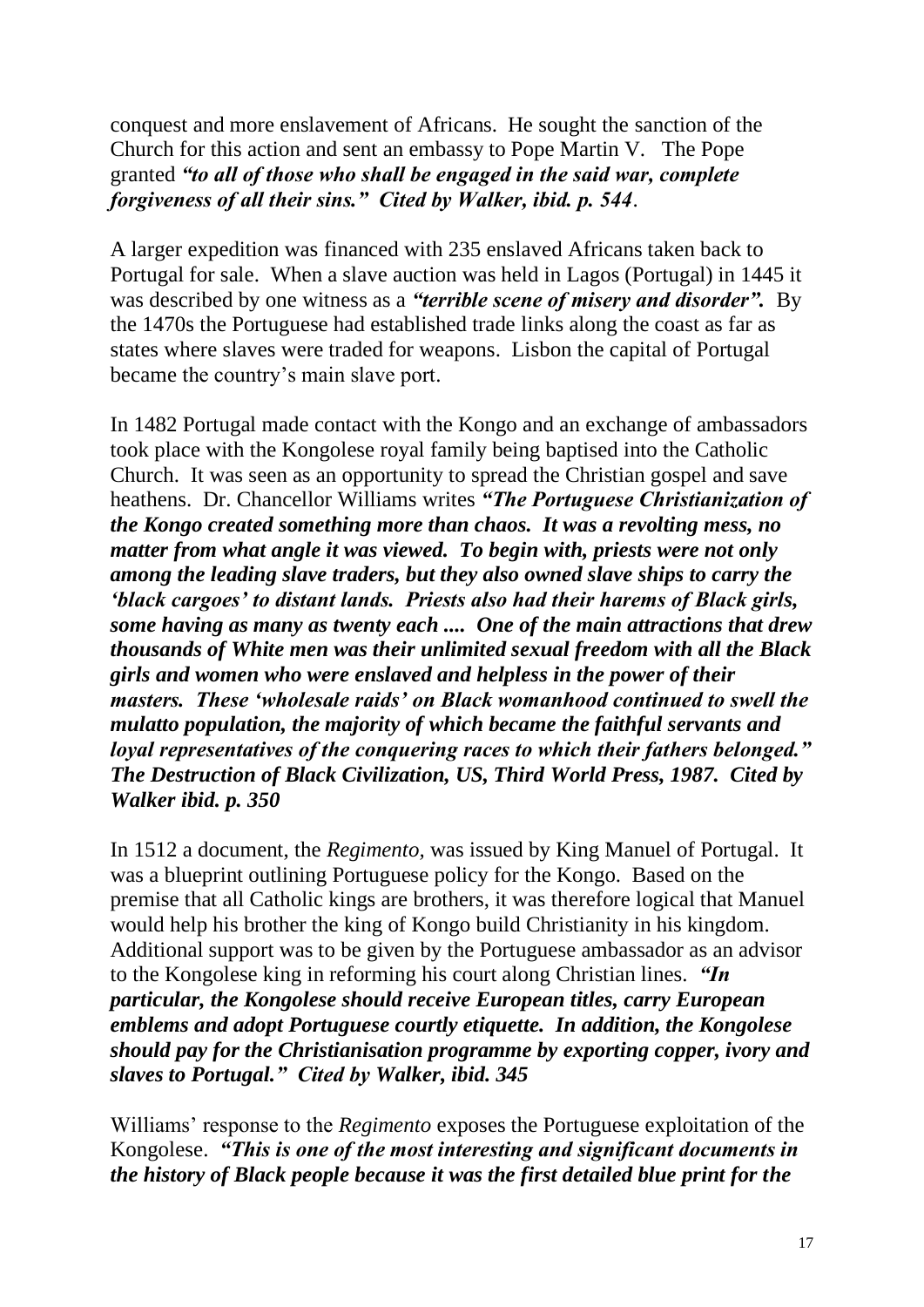*conquest of the Black man's mind (acculturation via Christianity), his body (slavery), and his country. This historic document, however, was couched in all the endearing words and phraseology of equality and brotherly love …." Cited by Walker, ibid. 346*

<span id="page-17-0"></span>The Arrival of Other Europeans

In 1562 John Hawkins set out on England's first slaving expedition to the West African coast and began by attacking a Portuguese ship and seizing 200 African captives intended for Portuguese planters in Brazil. He found two kings at war with a third king. Asked for military aid he joined forces with the two kings and led a party of English soldiers into battle against their opponent. The attack was successful and in return for his help the two kings gave Hawkins prisoners of war. With his ship the *Jesus of Lubeck,* the contribution of Elizabeth I to the venture, full of captured Africans, Hawkins sailed for the slave markets of Hispaniola (the island now divided between Haiti and the Dominican Republic)

The French, Dutch, Danes and others also made slaving expeditions to Africa to satisfy the demands of those colonists farming sugar in the Caribbean islands. The demand for enslaved labour increased as exports of sugar boomed to satisfy the sweet tooth of Europe.

## <span id="page-17-1"></span>Slavery

Forms of slavery existed in Africa before the coming of the Europeans but where it existed it was more similar to what in Europe was known as serfdom. *Walter Rodney's 'History of the Upper Guinea Coast'* points out that *".... 'domestic slaves' could not be sold, except for serious offences; they had their own plots of land and or rights to a proportion of the fruits of their labour; they could marry; their children had rights of inheritance; and, if born of one free parent, often acquired a new status. Such individuals could rise to positions of great trust, ...."* This bore no similarity to the barbaric, inhumane and chattel slavery practised in the Caribbean and the Americas that was introduced by the Europeans.

Slavery as practised by White Europeans towards Africans has been compared to other forms of slavery. "*To the Romans, slaves were merely vulgar and conquered people who had no rights of Roman citizenship. The Greeks thought of their slaves as unfortunate people who had failed to cultivate their minds and wills and were thus reduced to that lowly, but necessary state. But these slaves were still human beings. However, the African who was*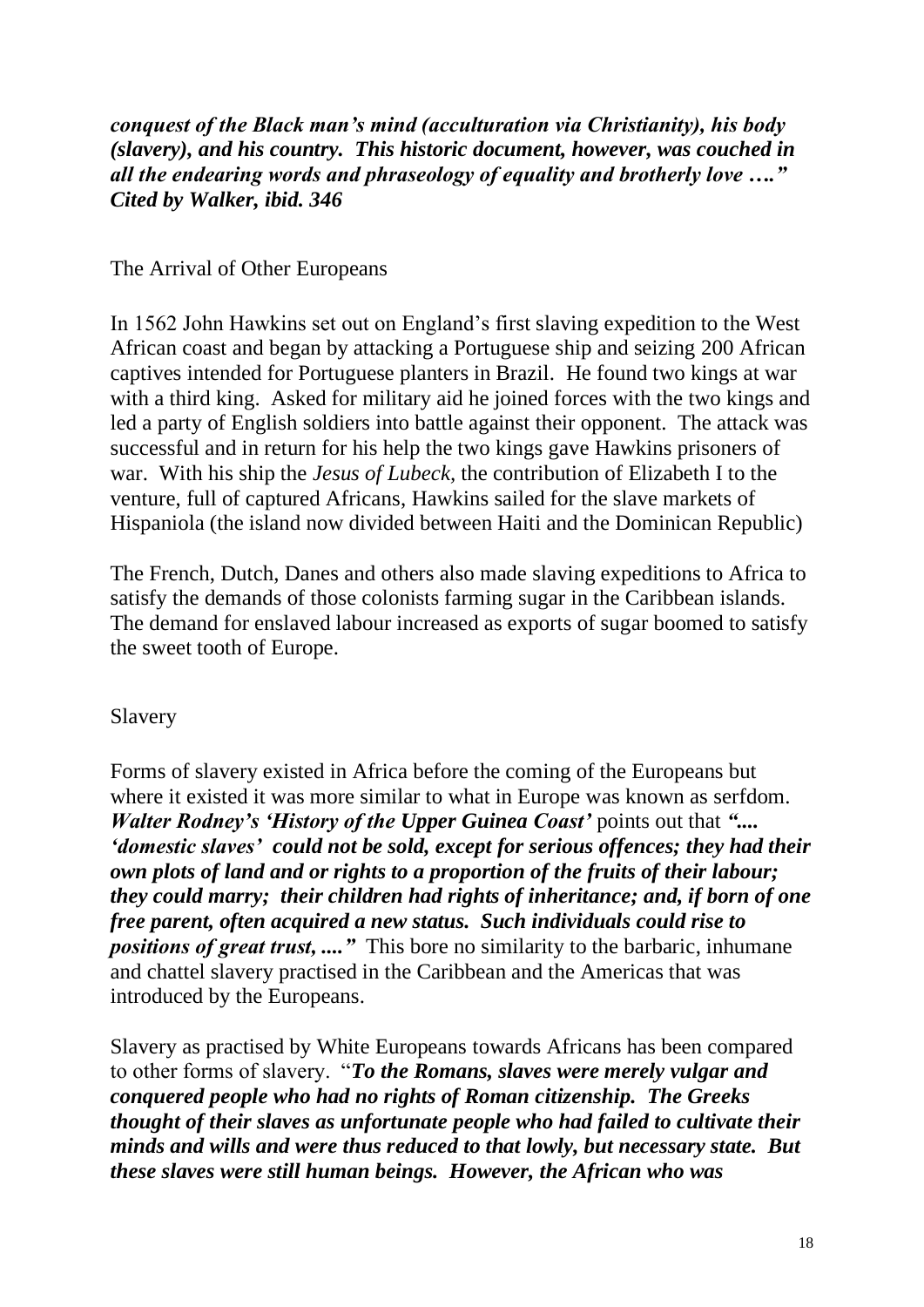*unfortunate enough to find himself on some fast clipper ship to the New World was not even accorded membership of the human race." Imamu Amira Baraka, Blues People: Negro Music in White America, London: Macgibbon & Kee, 1963*

Marika Sherwood points out **"***What was different about the enslavement of Africans by Europeans was that they were treated as chattels, as non-human goods at the mercy of their owners ...... There was only one reason to enslave and transport African women, men and children to the Americas: to make money for emigrant Europeans establishing mines, plantations, farms, businesses. Except in the North American colonies, this money was generally repatriated to Europe." After Abolition – Britain and the Slave Trade since 1807, I.B. Tauris, 2007* 

*"The British Empire carried more Africans into bondage across the Americas than any other nation. Not only did the British slavers of the seventeenth and eighteenth centuries do most to hone the art of the 'Africa Trade', they also benefited financially more than any of their competitors. Britain became 'Great' on the backs of millions of slaves." James Walvin, Britain's Slave Empire, Tempus Publishing, 2000*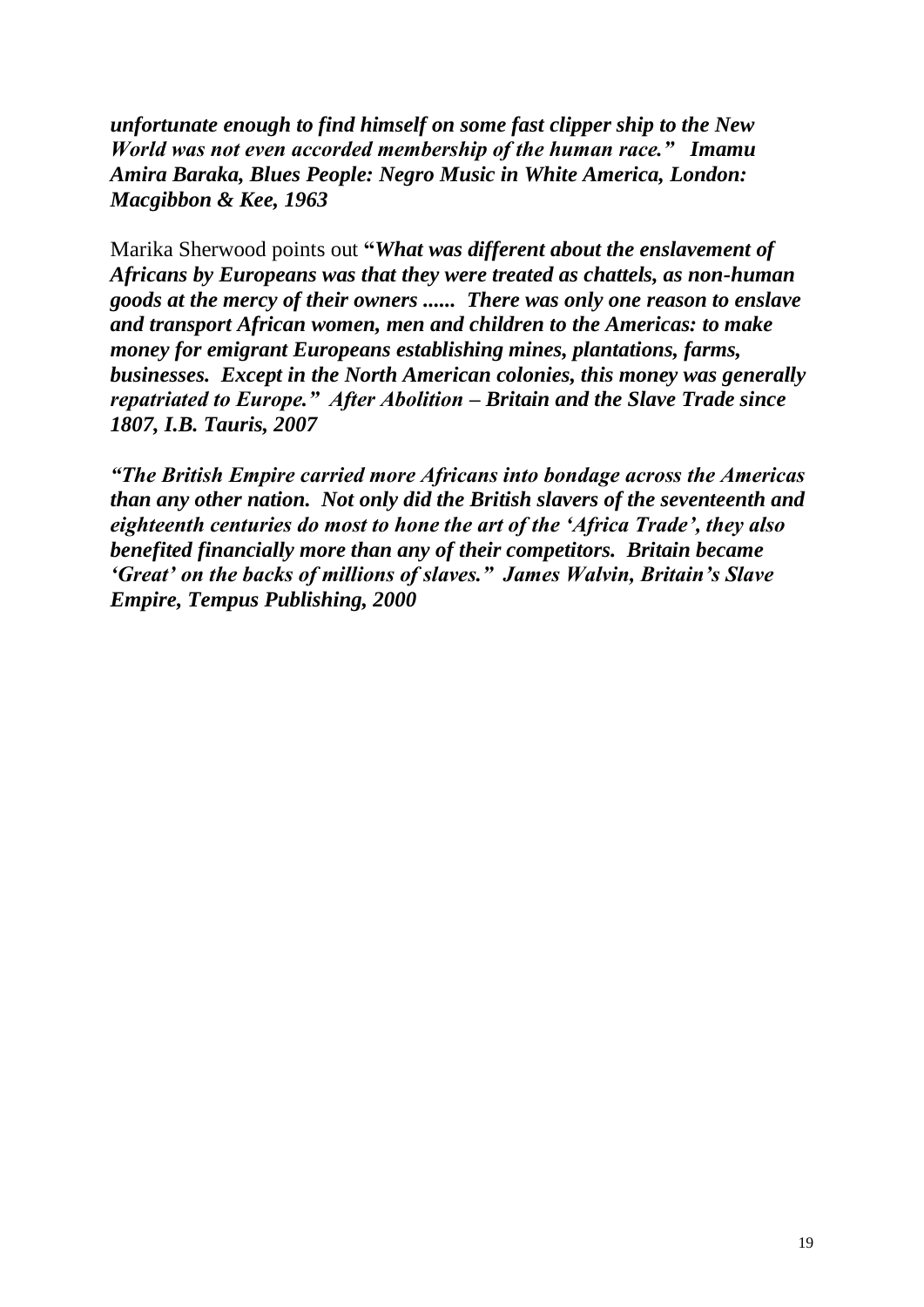| 1415        | <b>Prince Henry the Navigator (Portugal) finances and organises</b><br>an expedition to the North and West coastline of Africa |
|-------------|--------------------------------------------------------------------------------------------------------------------------------|
| 1441        | Captain Antam Gonçalves sails from Lisbon to present day<br><b>Mauritania and captures Africans to sell as slaves</b>          |
| 1444        | <b>Beginning of the Slave Trade with the landing of</b><br>235 enslaved Africans in Portugal                                   |
| 1445        | Portuguese establish a slave market and fort at Argun<br>(Mauretania)                                                          |
| 1482        | The Portuguese build a fort at El-Mina (Ghana)                                                                                 |
| 1492        | <b>Columbus discovers America</b>                                                                                              |
| 1515        | Spanish planters in the Caribbean send home their first cargo<br>of sugar                                                      |
| 1518        | First cargo of enslaved Africans from West Africa to the West<br><b>Indies</b>                                                 |
| <b>1550</b> | Portuguese begin construction of a fort at Accra (Ghana)                                                                       |
| 1562        | First English slaving expedition by John Hawkins to what is<br>now Sierra Leone and captures 300 Africans                      |
| 1609        | <b>First English settlement in Bermuda</b>                                                                                     |
| 1618        | James I gives a charter of monopoly to thirty London<br>merchants to deal in enslaved Africans                                 |
| 1619        | <b>First record of Africans landing in Virginia</b>                                                                            |
| 1625        | <b>First English settlement in Barbados</b>                                                                                    |
| 1626        | <b>First enslaved Africans arrive in St. Kitts</b>                                                                             |
| 1632        | <b>English arrive in Antigua</b>                                                                                               |
| 1633        | The fort of Argun falls to the Dutch                                                                                           |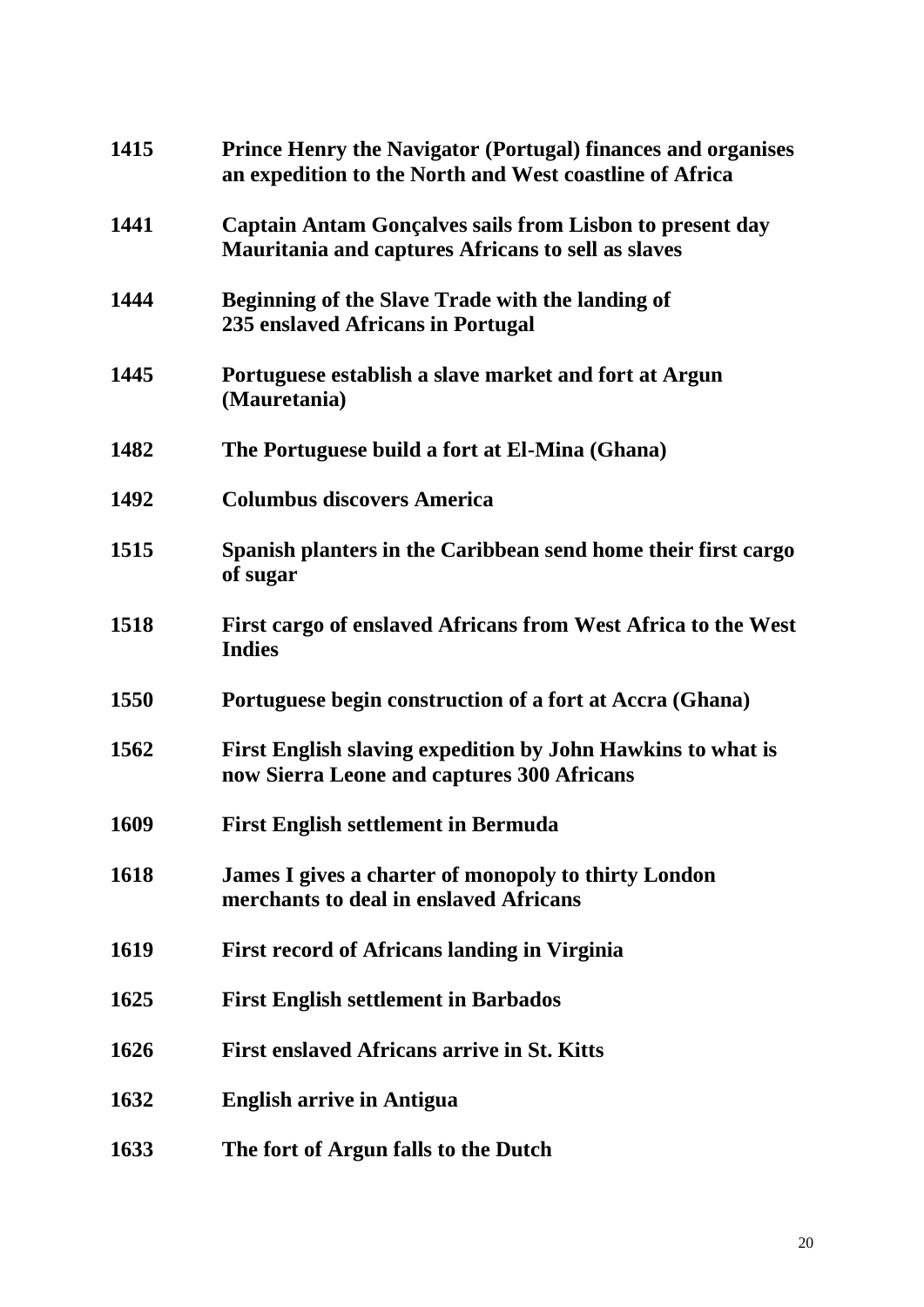| 1637                  | <b>El-Mina falls to the Dutch</b>                                                                                                                                   |
|-----------------------|---------------------------------------------------------------------------------------------------------------------------------------------------------------------|
| 1642                  | Dutch delegation to the King of Kongo                                                                                                                               |
| 1650                  | English establish the first sugar plantation in Antigua                                                                                                             |
| 1652                  | <b>Small Dutch colony founded in the Cape of Good Hope</b>                                                                                                          |
| 1655<br>$10^{th}$ May | <b>British invade Spanish controlled Jamaica</b>                                                                                                                    |
| 1664                  | <b>Founding of the Company of Royal Adventurers Trading to</b><br>Africa who sold captive Africans to the newly established sugar<br>plantations in the West Indies |
| 1674                  | Betty's Hope – Antigua's largest estate owned by Christopher<br>Codrington                                                                                          |
| 1710                  | The Church of England inherits three plantations on Barbados                                                                                                        |
| April                 | from Christopher Codrington which are managed by the<br>Society for the Propagation of the Gospel in Foreign Parts, the<br>missionary arm of the Church             |

<span id="page-20-0"></span>Bibliography

Basil Davidson, Discovering Africa's Past, Longman 1978 Peter Fryer, Staying Power – The History of Black People in Britain, Pluto 1984 Nick Hazlewood, The Queen's Slave Trader: John Hawkyns, Elizabeth I and the Trafficking in Human Souls, New York: Harper Collins 2004 David Keys, Europe's medieval slave trade, BBC History Magazine, Vol. 10, No. 2, February 2009 Walter Rodney, History of the Upper Guinea Coast, 1545-1800, Oxford University Press, 1970 Walter Rodney, How Europe Underdeveloped Africa, Bogle L'Ouverture Publications Ltd., London 1988 Marika Sherwood, After Abolition – Britain and the Slave Trade since 1807, I.B. Tauris, 2007 James Walvin, Britain's Slave Empire, Tempus Publishing, 2000 Chancellor Williams, The Destruction of Black Civilization, US, Third World Press, 1987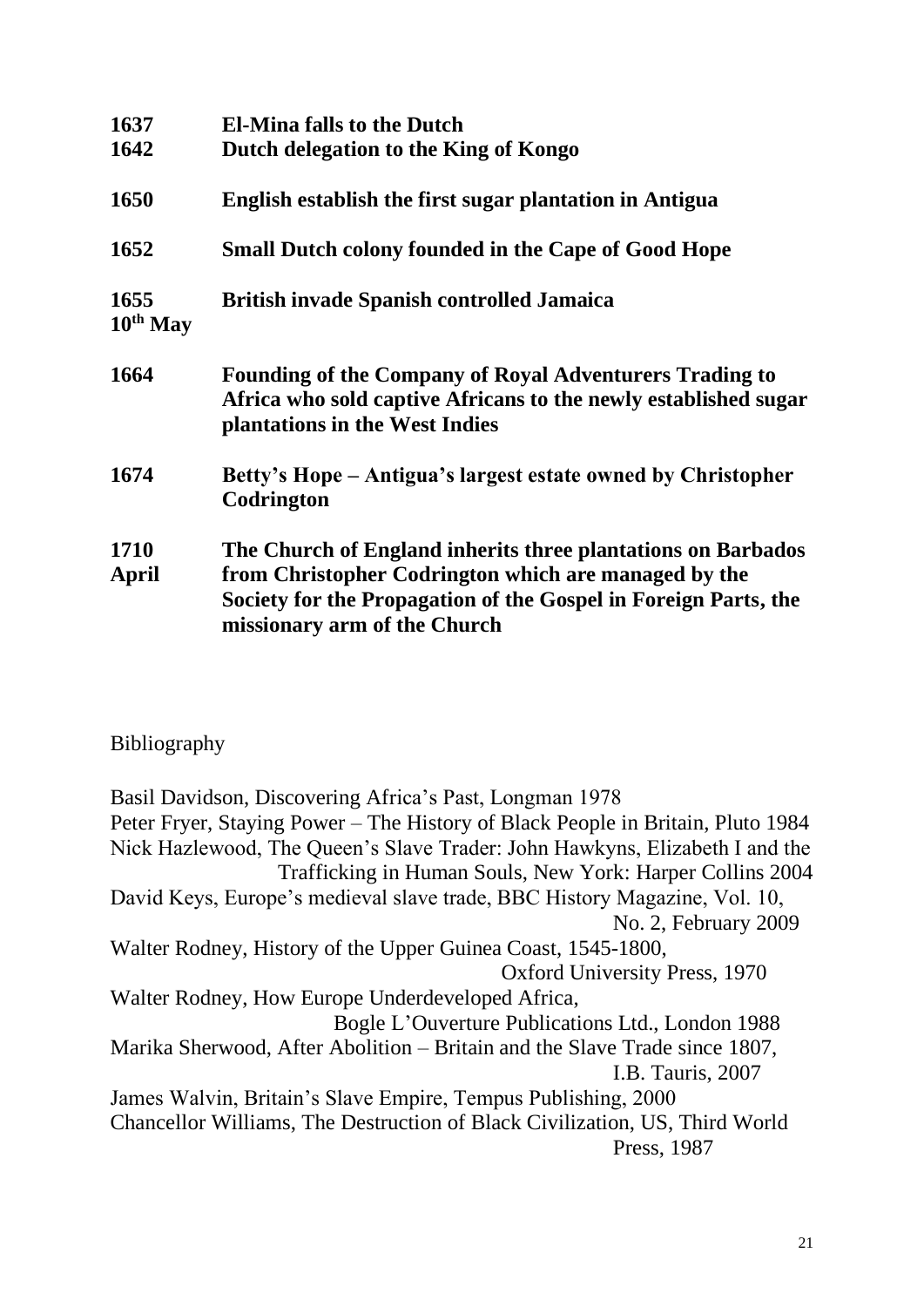# **CAPTURE**

<span id="page-21-0"></span>*"I was early snatched away from my native country, with about eighteen or twenty more boys and girls, as we were playing in a field. Some of us attempted, in vain, to run away, but pistols and cutlasses were soon introduced, threatening that if we offered to stir, we should all lie dead on the spot."*

*Ottobah Cugoano, Thoughts and Sentiments on the Evil of Slavery 1787*

The enslavement of Africans came about in a variety of different ways. Neighbours' rivalries were frequently exploited by ship's captains. This involved bribing local chiefs who supplied guns and other weaponry to one side in a local conflict to make war on their neighbours. *"Feuds were sedulously fomented; kidnapping encouraged; negroes were bribed to accuse each other and judges to condemn both." William Mathieson 'Great Britain and the Slave Trade 1839-1865' Longmans Green & Co. 1929.* As a result of this external intervention, factionalism increased along the West African coastline and into inland states. This destabilisation hastened the destruction of African societies although many African chiefs tried to resist the incursion of the slave trade. However such was the pressure that they succumbed and became part of the system. *"Faced with the onward march of Imperialism and European civilisation, local peoples had to make a choice between acceptance and defiance, collaboration and resistance. It is small wonder that for the most part collaboration became the inevitable consequence." Denis Judd 'The Impact of Imperialism' BBC History Magazine January 2008* Similarly this was the position of African rulers when faced with the arrival of European slave traders to the African continent.

Initially African kings and chiefs entered into friendly agreements with the agents of the Kings of Portugal. They also accepted occasional military help from those such as John Hawkins and sold some of the 'rightless persons' in their kingdoms. These 'rightless persons' were prisoners of war or those sentenced for serious offences. Those found guilty of criminal activity were sold to slave traders. *"With a hellish ingenuity the very crimes of the country seemed to have been made on purpose to serve the interests of slave-sellers and slave buyers. Theft, adultery, witchcraft and the removal of fetishes were falsely imputed for the sake of selling the accused into slavery, and some of the chief men were said to employ the best looking women they could find,*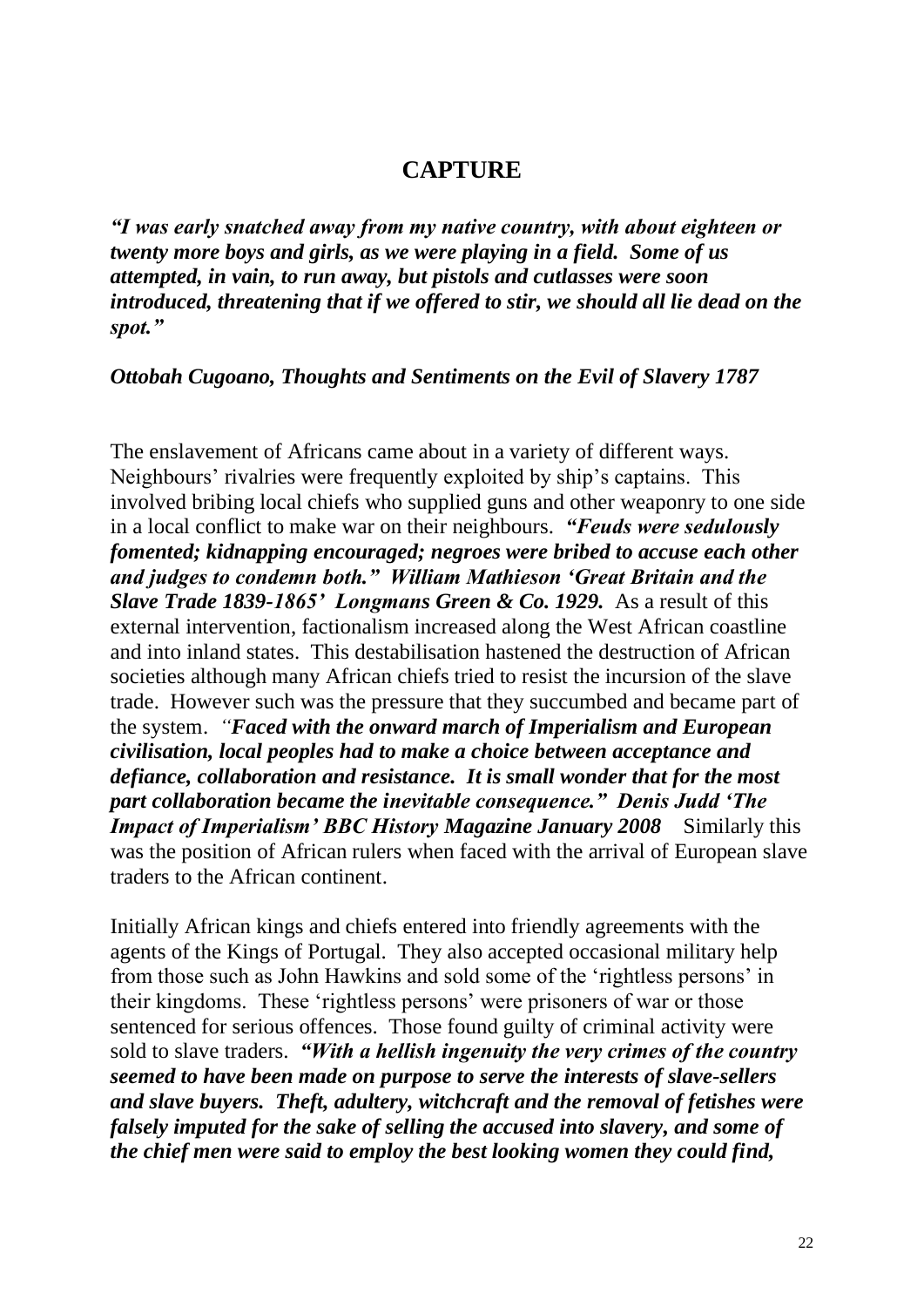## *well dressed, in order to entice the unwary into criminal situations, which ensured their conviction or offered a pretext for selling them to Europeans." Mathieson, ibid.*

They were also pleased to buy European goods and with the increased demand for more captives, white slavers offered more and more guns and gunpowder and alcohol in exchange. Each knew that if one refused to sell captives, another would agree and then the one who had refused would lose his chance of buying guns and other European goods. When they ran out of 'rightless persons' in their own areas they began buying such persons from their neighbours. When their neighbours would not sell, they made war for captives

Night time ambushes often took place when Africans were snatched from their environment and as a result many suffered severe mental disorientation. *"Accra's men rushed into the villages with lighted torches, and set fire to anything that would burn, making at the same time the most hideous yells to frighten and terrify the peaceful Negroes within their huts and cabins. It was not long before the two villages were in flames, out rushed the frightened Negroes for safety, when they were immediately pounced on by Accra's men, and bound hand and foot with ropes and chains, and then thrown into the canoes. In this way they would kidnap as many as fifty and a hundred men at a time. Down the river as fast as they can go, with their living cargo, to the good ship 'Thomas' of Liverpool." Dicky Sam 'Liverpool and Slavery' Centenary Edition Scouse Press 1984 –First Published 1884*

When captured enslaved Africans were shackled together, often in pairs and secured at the neck by a length of wood forked at both ends. They would arrive at the coast weakened, having marched hundreds of mile with little food on the enforced journey. *"The slaves were collected in the interior, fastened one to another in columns, loaded with heavy stones of forty or fifty pounds in weight to prevent attempts to escape, and then marched the long journey to the sea, sometimes hundreds of miles, the weakly and sick dropped to die in the African jungle. Some were brought to the coast by canoe, lying in the bottom of boats for days on end, their hands bound, their faces exposed to the tropical sun and the tropical rain, their backs in the water which was never bailed out." C.L.R. James, The Black Jacobins.* 

On the West African coast slave castles were built where the enslaved were held for shipment. The first and largest Elmina, in what is now modern day Ghana, was built by the Portuguese in 1482. When buyers arrived the prisoners were stripped naked and examined by the ship's doctor. He selected those he thought able to survive the infamous Middle Passage, the sea crossing from Africa to the Americas and the Caribbean. It was during one of these crossings that the infamous Zong Massacre took place in 1781. (For details see Section Sold)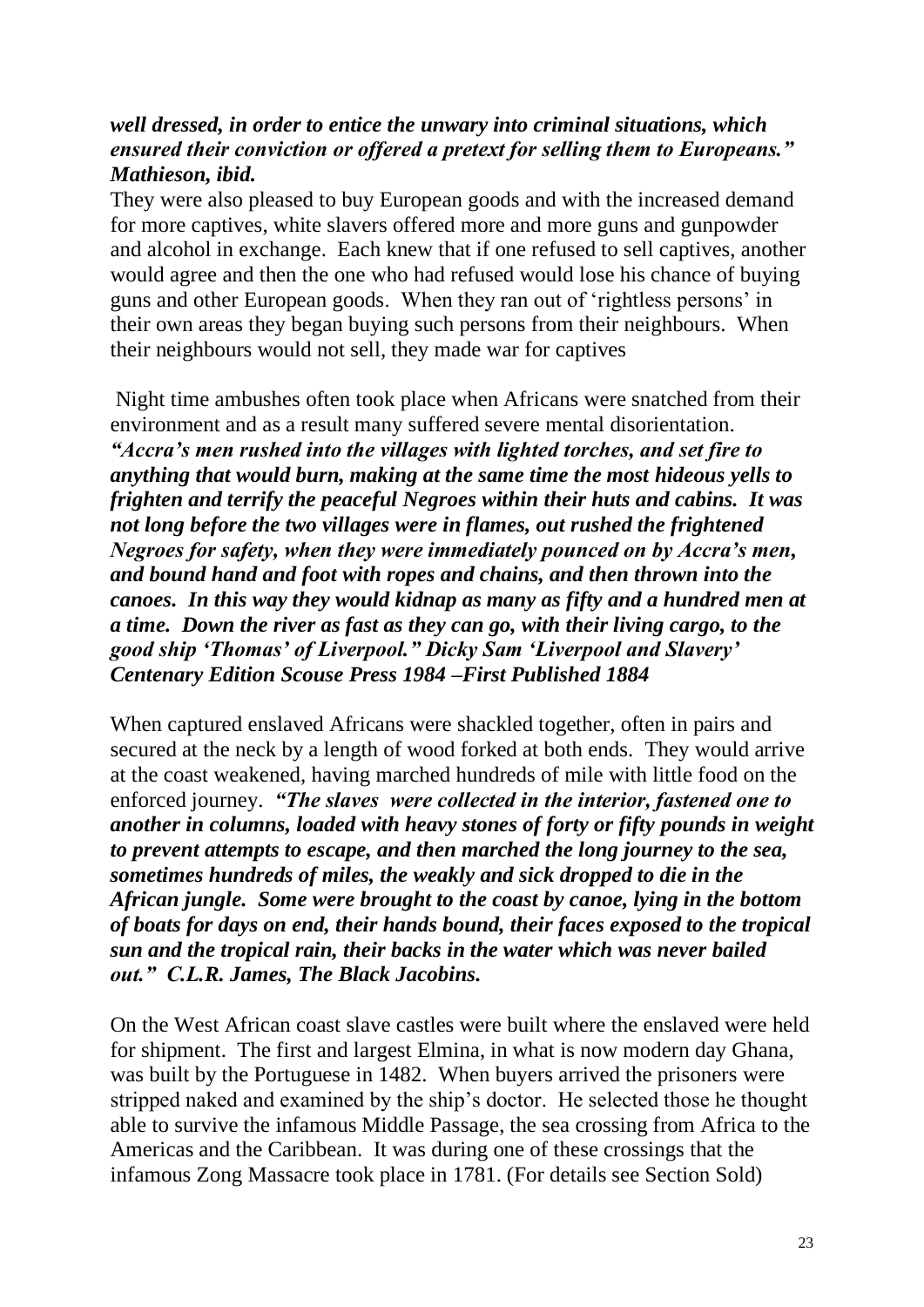On the rare occasion African traders were invited to dine with the captain on board the ship *"when they were well supplied with drink, the ship would be got under-way, all sails set, and rapidly leave the shore. The traders on awaking would find themselves out at sea; they would be stripped, branded, and put down the hold to share the fate of other slaves." Sam, ibid*

The position of rulers was difficult and made more so because the slave trade grew slowly infiltrating its way into daily life. A few kings saw the danger, tried to stop it and blamed themselves for the failure. *"It is a disgrace to us and to rulers before us that we, in our simplicity, should have opened the way for many evils in our Kingdoms." King Garcia V of Kongo 1641* 

Simplicity was not the only reason but self defence. Once guns supplied by Europeans became common place in Africa, no coastal ruler could feel safe without a supply of them and he could only obtain guns in exchange for slaves.

<span id="page-23-0"></span>Bibliography

Ottobah Cugoano, The Thoughts and Sentiments on the Evil of Slavery 1787 C.L.R. James, The Black Jacobins, Penguin Books 2001 first published 1938 William Mathieson, Great Britain and the Slave Trade 1839-1865, Longmans, Green & Co 1929 Dicky Sam, Liverpool and Slavery Centenary Edition – Scouse Press First Published in 1894 Michael Taylor, The Interest: How the British Establishment Resisted the Abolition of Slavery, The Bodley Head London, 2020 James Walvin, The Zong: A Massacre, the Law and the End of Slavery, New Haven, CT, 2011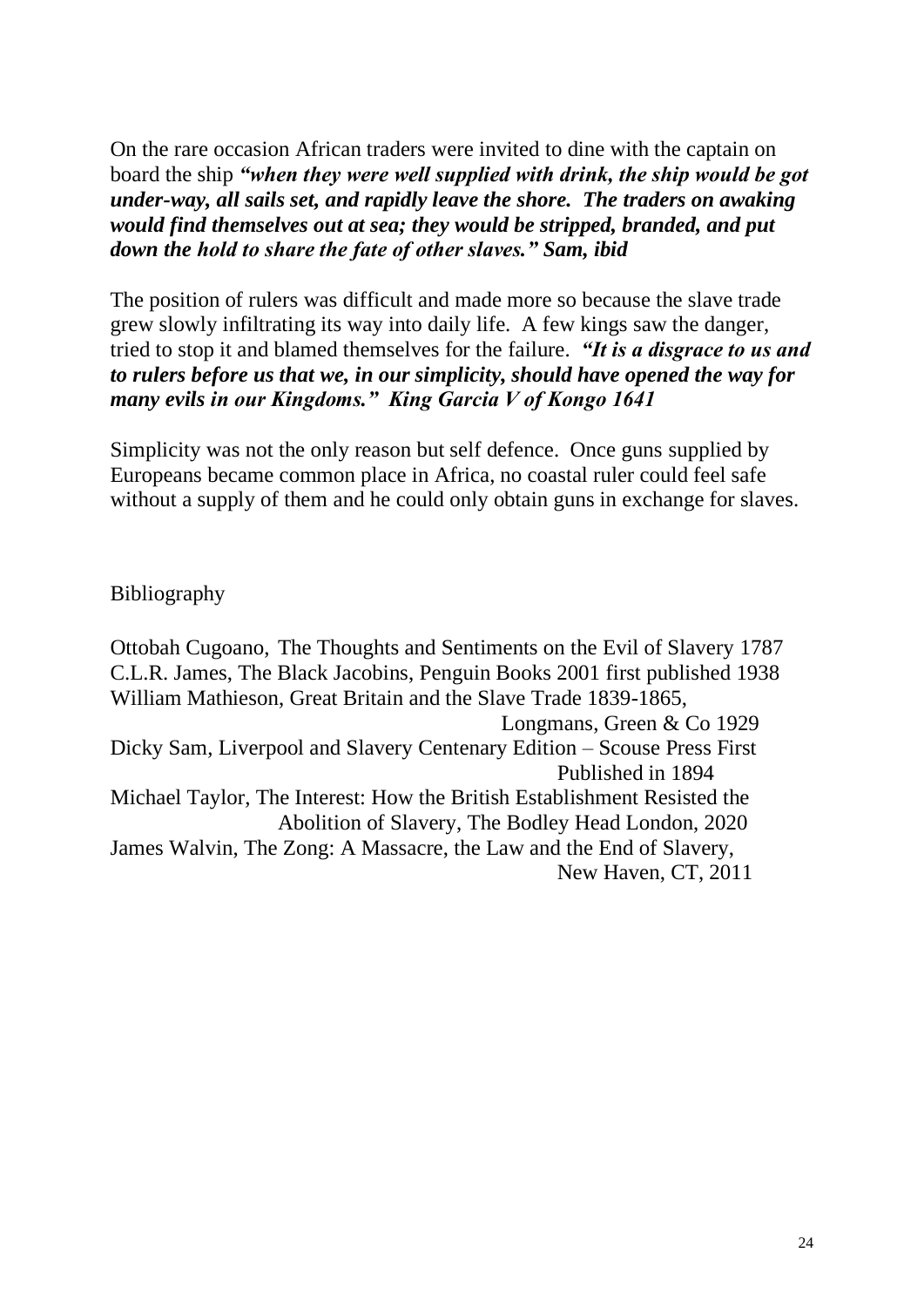### **SOLD**

<span id="page-24-0"></span>*"The Liverpool brand, DD, burnt with red hot irons into the living flesh of African men, women and children, was famous among West Indian planters as a guarantee of prime quality."*

*Peter Fryer Staying Power - The History of Black People in Britain, Pluto 1984*

Enslaved Africans sold by slave traders were usually young able bodied men and women. There were also a proportion of children *"…. but people over the age of 30 were almost always rejected." Fryer – 'Black People in the British Empire – An Introduction' Pluto 1988*

The fit and healthy slaves were branded in a variety of places – breast, buttock or back with the purchasing company's mark. Branding prevented slave traders from exchanging approved slaves for unfit ones. It also provided information to the buyers in the Caribbean and America as to their likely quality as over time certain brands became associated with standards of quality.

The enslaved shackled in pairs in leg irons would be forced aboard the waiting ships for the transatlantic crossing, the infamous Middle Passage. *"The slaves were always packed often so closely that they sat between each others legs; they were chained by the ankle in pairs, their fetters being, not locked, but riveted; and the boarding above them was in so many cases so low that they could not even sit upright. The bent back frequently stiffened ... The stench arising from bad air and the accumulation of filth was overpowering; the bruising of naked and manacled bodies with the rolling and pitching of the ship in a rough sea was an added torment.... " William Mathieson 'Great Britain and the Slave Trade 1839 – 1865 Longmans, Green & Co. 1929.*

*"Captives were forced to sleep, eat, urinate, defecate and menstruate in coffinlike confines which lacked ventilation and sanitation. As a result, infections, infestations and diseases thrived. The captives' diet consisted of at least one meal a day, a porridge-like substance which did little to fend off scurvy or malnutrition, and they often suffered (and died from) dehydration due to the lack of drinking water. Any attempts at 'hunger-strikes' were met with force feeding aided by implements that prized the jaws apart, and thumb screws as a means of coercion." Lloyd Evering et al, The Transatlantic Slave Trade and its Legacies, set all free 2007*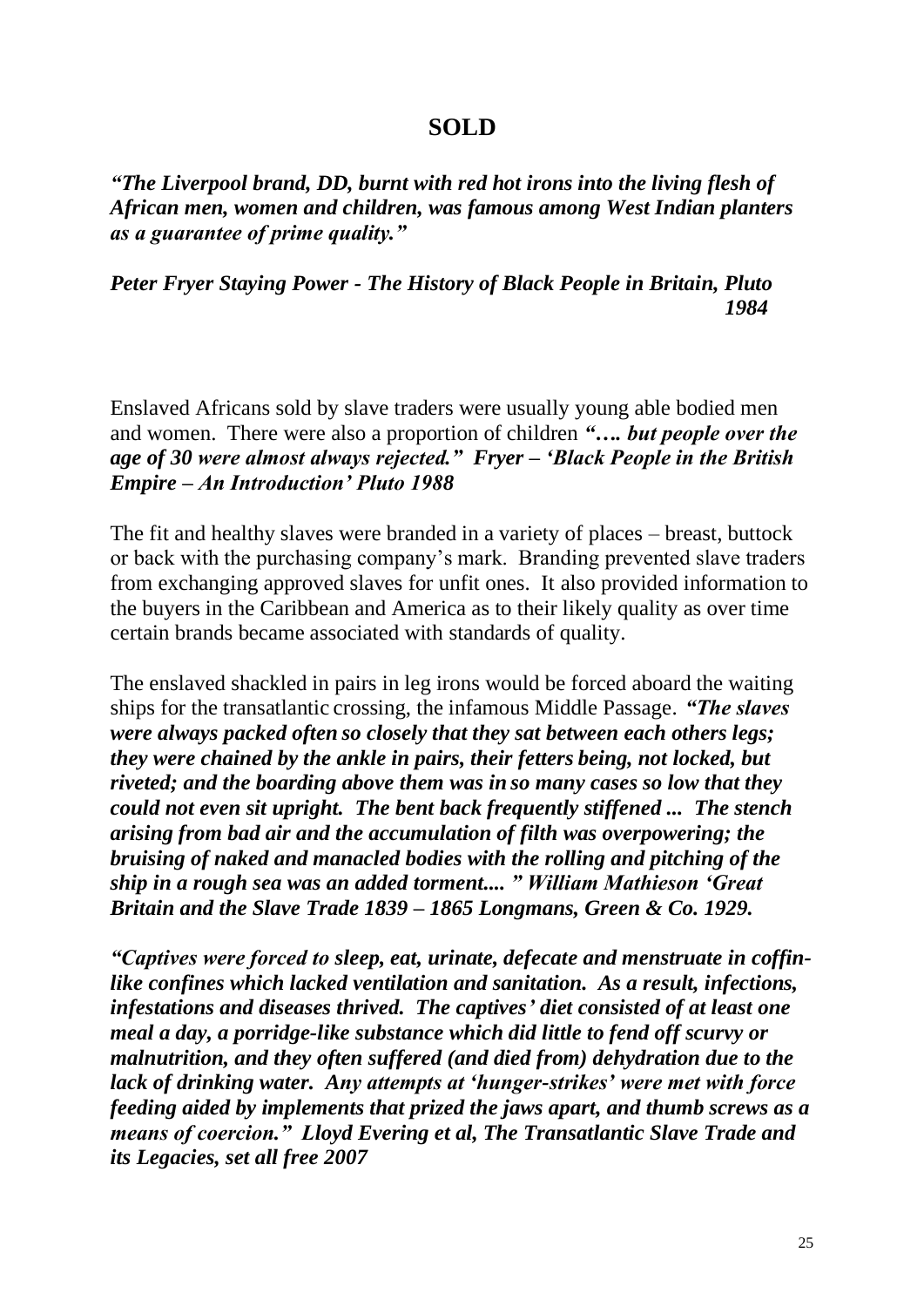*"The close proximity of so many naked human beings, their bruised and festering flesh, the foetid air, the prevailing dysentery, the accumulation of filth, turned these holds into a hell. During the storms the hatches were battened down, and in the close and loathsome darkness they were hurled from one side to another by the heaving vessel, held in position by the chains on their bleeding flesh. No place on earth, observed one writer of the time, concentrated so much misery as the hold of a slave ship." CLR James, The Black Jacobins.*

In November 1781 the Liverpool slave ship the Zong on its journey to Jamaica faced a water shortage. As a result the crew threw overboard 133 Enslaved Africans in what became known as the Zong Massacre. When the Gregsons, the owners of the Zong, claimed compensation for the loss of their 'cargo' the insurers refused to pay. The insureres were taken to court by the Gregsons and the jury found in their favour. They appealed and the case was heard before Lord Chief Justice Mansfield who ruled against the initial judgement and overturned it.

Granville Sharp, a campaigner against the slave trade, heard about the case from freed slave Olaudah Equiano and tried unsuccessfully to persuade the Admiralty to bring murder charges against the crew. The Zong Massacre focused attention on the barbarities perpetrated on Africans being forcibly transported across the Atlantic Ocean into slavery.

These horrific conditions were exacerbated by the treatment of women who were molested and sexually abused by the crew. The only respite, if it can be called that, the enslaved received was limited exercise on deck but this was to ensure they remained fit and sale worthy. This dehumanisation of a people was in the interests of profit as they were shipped across the Atlantic Ocean.

On arrival *"At the slave ports they were penned into 'trunks' for the inspection of the buyers. Night and day thousands of human beings were packed in these 'dens of putrefaction' so that no European could stay in them for longer than a quarter of an hour without fainting. The Africans fainted and recovered or fainted and died, the mortality in the 'trunks' being over twenty per cent." C.L.R. James, The Black Jacobins.* The enslaved would then be auctioned on shore or sold through a system called the 'scramble'. The 'scramble' involved the captain leaving his 'cargo' in the hold or under canvas on the deck of the ship. All buyers having bought a ticket would on orders storm the ship and grab the best of the available cargo.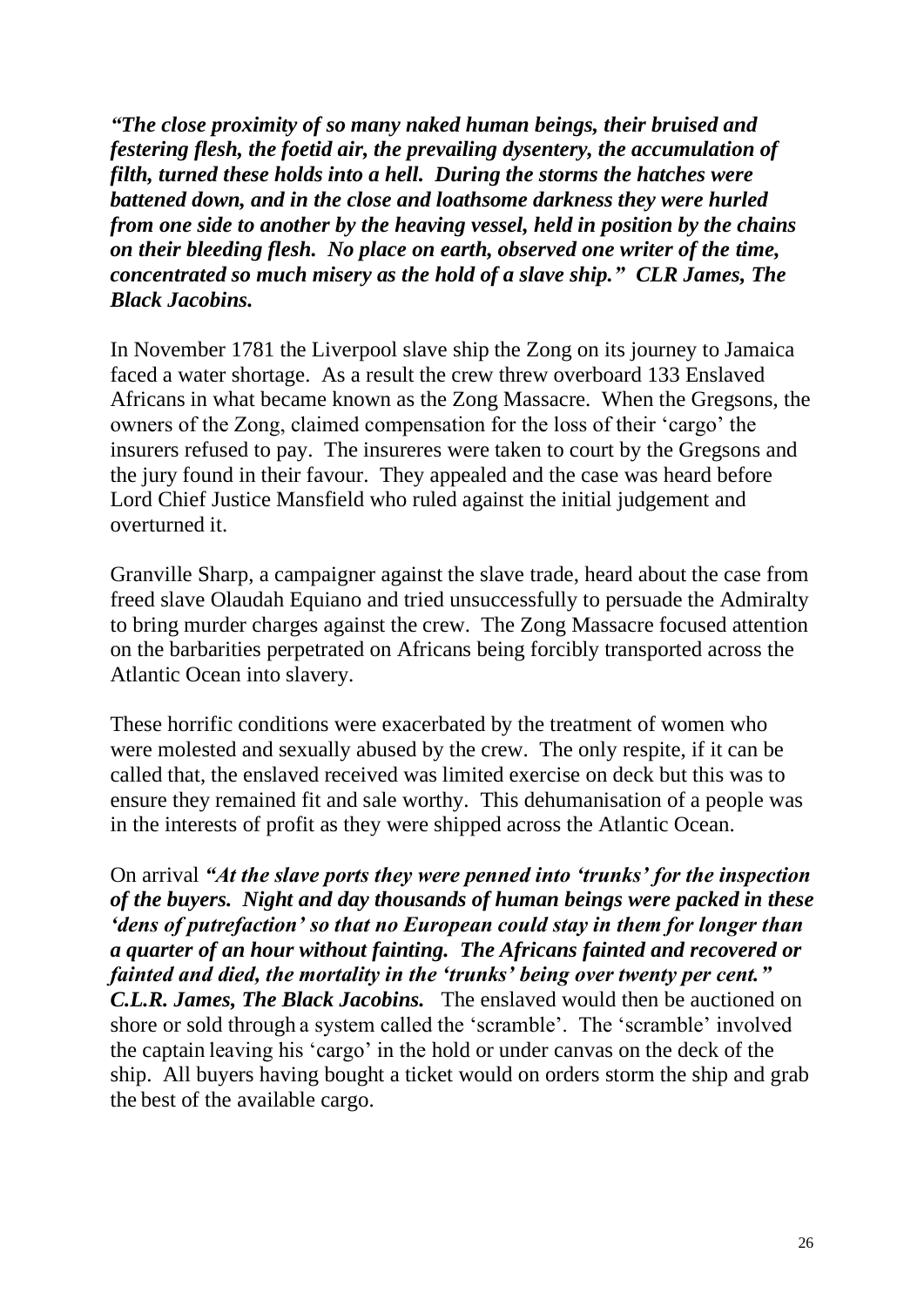<span id="page-26-0"></span>Bibliography

Seymour Drescher, Abolition: A History of Slavery and Anti-Slavery, Cambridge 2009 Seymour Drescher, Econocide: British Slavery in the Era of Abolition, Chapel Hill, NC 2010 Peter Fryer, Staying Power – A History of Black People in Britain, Pluto 1984 Peter Fryer, Black People in the British Empire, Pluto 1988 C.L.R James, The Black Jacobins, The Black Jacobins, Penguin Books 2001, First Published 1938 William Mathieson, Great Britain and the Slave Trade 1839-1865, Longmans, Green & Co. 1929 Michael Taylor, The Interest: How the British Establishment Resisted the Abolition of Slavery, The Bodley Head London, 2020 James Walvin, England, Slaves and Freedom, 1776-1838, MacMillan Press 1986 James Walvin, The Zong: A Massacre, the Law and the End of Slavery, New Haven, CT, 2011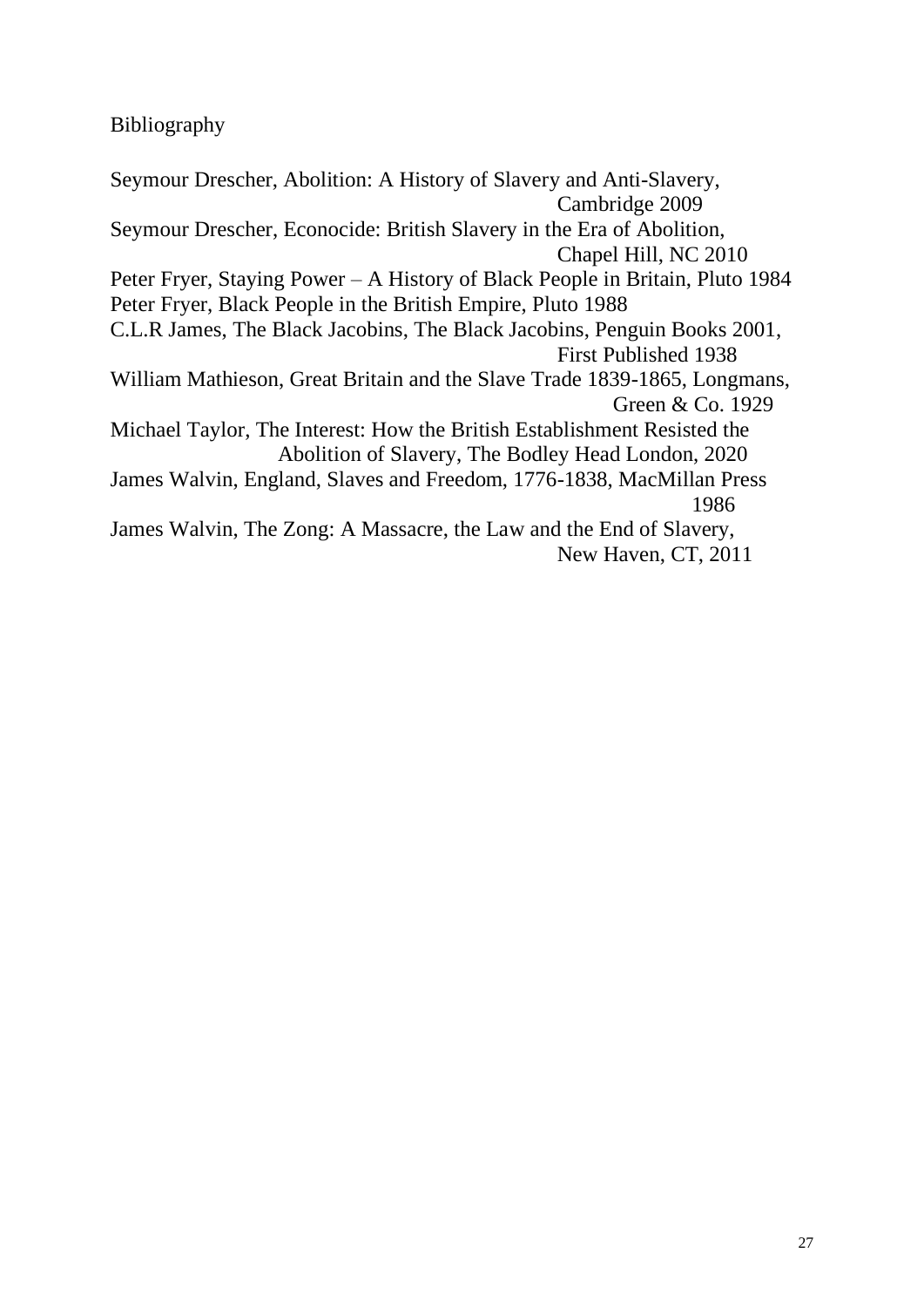# **SLAVE LABOUR**

<span id="page-27-0"></span>*"The iron muzzle, thumb-screws …. are so well known as not to need a description, and were sometimes applied for the slightest faults. I have seen a Negro beaten till some of his bones were broken, for only letting a pot boil over."*

*Olaudah Equiano The Interesting Narrative of the Life of Olaudah Equiano or Gustavus Vassa, 1789*

Enslaved Africans were not seen as human beings but as property. They were stripped of everything: their culture, their language, and their names and forced to take names imposed by their owners. They were at their owner's disposal, bought and sold at will, taken from plantation to plantation with families split up. Slave labourers on the plantations produced crops that satisfied the European appetite and became an important force in shaping the economy of European nations.

Many worked in the fields growing sugar, tobacco and cotton. This was backbreaking work with long hours in the scorching sun. *"Cultivating and harvesting the crop was brutal work. If you were a field hand, you planted cane shoots in holes of trenches you dug by hand, often in marshland where the air was dense with mosquitoes. At harvest time, you carried huge, heavy bundles of cane to the mill. You then fed each bundle twice through powerful vertical rollers that squeezed out the juice, which flowed into large copper vats in the boiling house, where it was simmered, strained, filtered, and allowed to crystallize into sugar." Adam Hochschild, Bury the Chains.* All this hard labour and suffering was simply to gratify the sweet tooth of Europeans.

Others worked in the factories and mills which were often very dangerous. *"The factory work was hot and dangerous as canes had to be fed into the rollers by hand. There was an axe hanging by to cut off tired fingers which became caught up in the rollers. In the boiling house slaves suffered terribly from burns while stoking the furnaces and ladling the boiling sugar from copper to copper." William Claypole & John Robottom 'Caribbean Story – Book One: Foundation' Longman 1986.* 

*"The mill rollers had no brakes and sometimes the hatchet did not help. A planter described one incident on Barbados: 'Two Negroe Women, being Chained together, by way of punishment for some offence, were employed .....*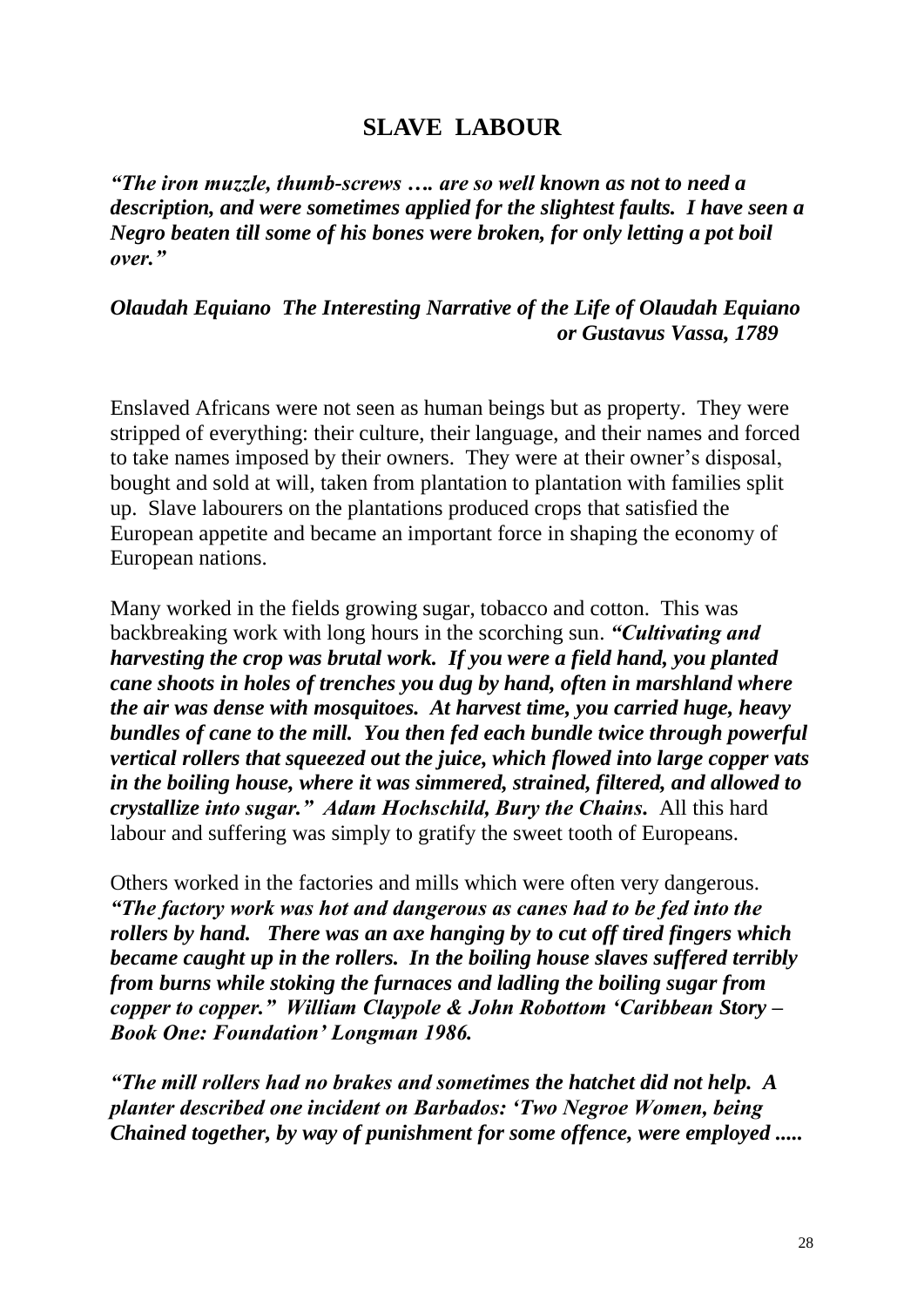*in a Windmill, one of them unfortunately reaching too near the Rollers, her fingers were caught between them, and her Body was drawn through the Mill. The Iron Chain, being seized by the Rollers, was likewise drawn through &.... the other female Negroe, was dragged so close to those Cylinder, that her Head was severed from her Body." Cited by Hochschild, ibid.*

Life on the plantations could be brutal. Punishments even for minor offences were severe to act as a deterrent to others. Floggings were common place as were amputations and foetuses were aborted by cutting open women's stomachs, inserting gunpowder into vaginas and setting it alight. *"From 1707, the punishment for any enslaved African who rebelled against their captor was to be 'nailed to the ground' and executed by 'applying fire by degrees from the feet and hands, burning them gradually up to the head.' Those who committed 'lesser crimes' faced castration or the chopping off of half a foot in a coordinated regime of 'terror (which) must operate to keep them in subjection', according to a slavers' manual from the time." Cited in The Londoner, May 2007* All these abuses were designed to instil fear and maintain order on the plantations.

Other slaves were domestics who worked as butlers, cooks, maids, coachmen and gardeners. Domestic slaves were thought to have a better life than the field slaves because their work was less demanding. Nevertheless *"…. Many of the tasks they had to do were humiliating, especially when they were serving one of the planter's children. One young mistress was described as having three slaves attending her when she took her afternoon nap: two to fan her face and one to lightly scratch her feet. To add to the difficulties of their position they usually had to live in a compound near the great house and away from the other slaves who often treated them as outcasts." Claypole, ibid.*

*"Between 1700 and 1800, Brazil is estimated to have had about 600,000 black miners. Most of them, or their parents, were born in Africa. Around 1800 the vast inland region of Brazil called Minas Gerais had about 15,000 whites and 200,000 blacks. Writing at that time, a Swedish mining engineer with long experience of the country explained that smelting and smithing there were learned from the blacks. He described the methods of iron production then in use throughout the region. His description shows that the methods used were those of Africa. This began to change only after 1800 with the introduction of machinery from Europe." Davidson, Discovering Africa's Past*

New World Africans took over a host of other skilled jobs in South America. With their knowledge of tropical farming the Africans understood how to farm this foreign soil and make it productive. They produced the sugar and other crops that fed the transatlantic trade. By 1800 there were approximately a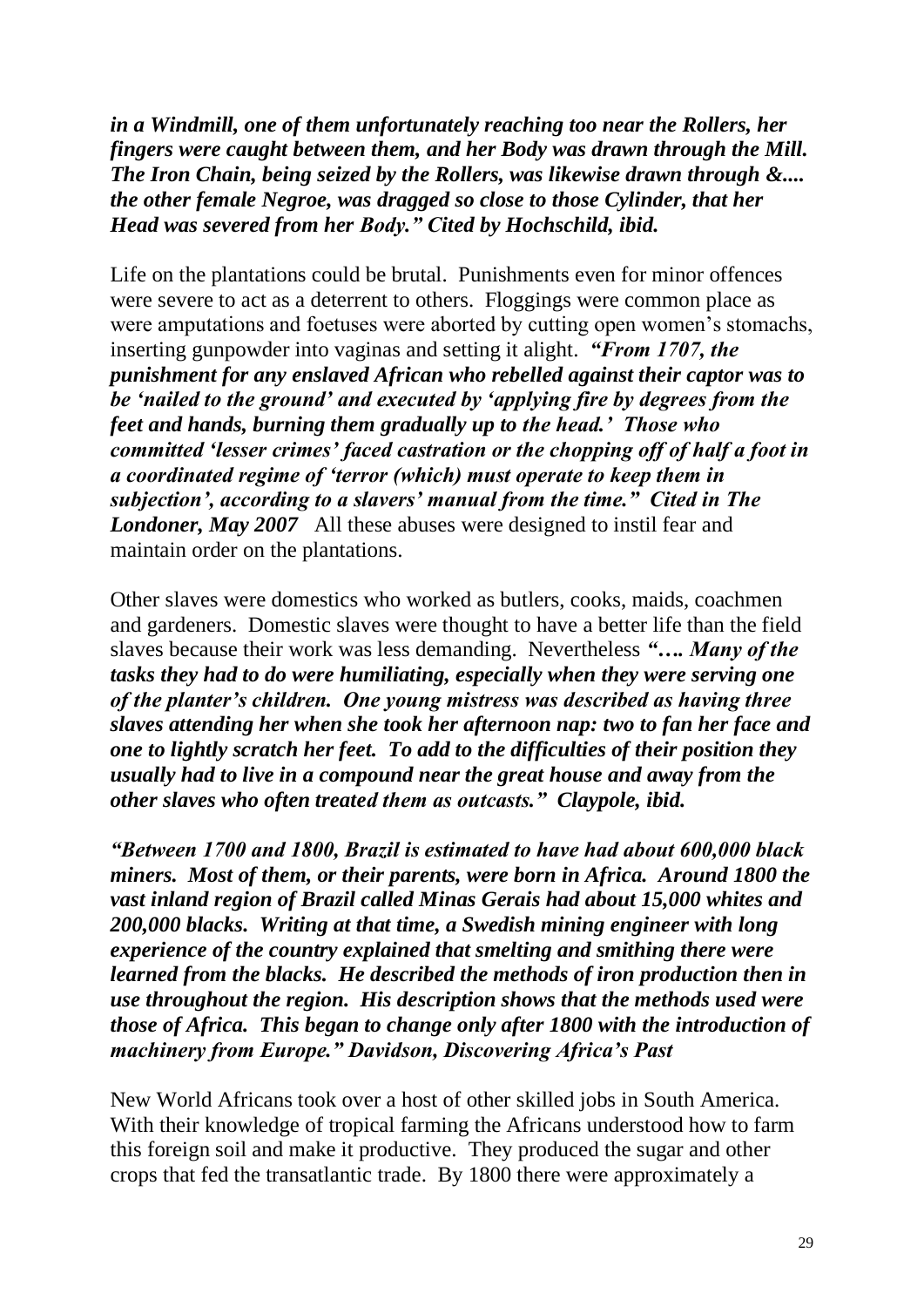million Africans growing sugar in Brazil, 250,000 producing coffee whilst others grew bananas, cotton and other crops. Their experience of cattle breeding also enriched the South American ranches and cattlemen rode the plains whenever ranching was possible.

The treatment of the enslaved in Brazil was no less brutal than that in the Caribbean and North America. A Brazilian writer in a pamphlet published in Rio said that atrocious punishments were common. *"On the great sugar estates in the north of Brazil it would horrify any humane person to witness the misery of the slaves, whose bodies, covered with wounds sufficiently indicate the treatment of which they are the victims. In the provinces of Piaupy and Paraulian a flogging for nine successive days is an ordinary punishment."*  The same writer said that *"Thumbscrews and other instruments of torture were used on the plantations and that slaves were sometimes tied up for a whole night over an ants' nest or exposed on a cross to the sting of mosquitoes." Cited by Mathieson.*

In 2008 on the BBC programme *Who Do You Think You Are?* Dr. Veront Satchell of the University of the West Indies at Mona, Jamaica was in conversation with the celebrity chef Ainsley Harriott. He revealed that in order to maintain their supply of slave labour, plantation owners would pay their overseers bounties to sire children with female slaves. The introduction of the Jamaican Slave Act of 1788 allowed owners of each estate 20 shillings per Negro child and then in 1792 this bounty was increased to £3.00.

<span id="page-29-0"></span>Bibliography

William Claypole & John Robottom, Caribbean Story Book One: Foundation Longmans 1980 Basil Davidson, Discovering Africa's Past, Longman 1978 Seymour Drescher, Abolition: A History of Slavery and Anti-Slavery, Cambridge, 2009 Seymour Drescher, Econocide: British Slavery in the Era of Abolition, Chapel Hill, NC, 2010 Olaudah Equiano, The Interesting Narrative of the Life of Olaudah Equiano, or Gustavus Vassa, 1789 William Mathieson, Great Britain and the Slave Trade 1839-1865, Longmans, Green & Co. 1929 Mary Prince, The History of Mary Prince (1831) ed Sara Salih, London, 2004 Bicentenary of the Abolition of the Transatlantic Slave Trade, The Londoner, May 2007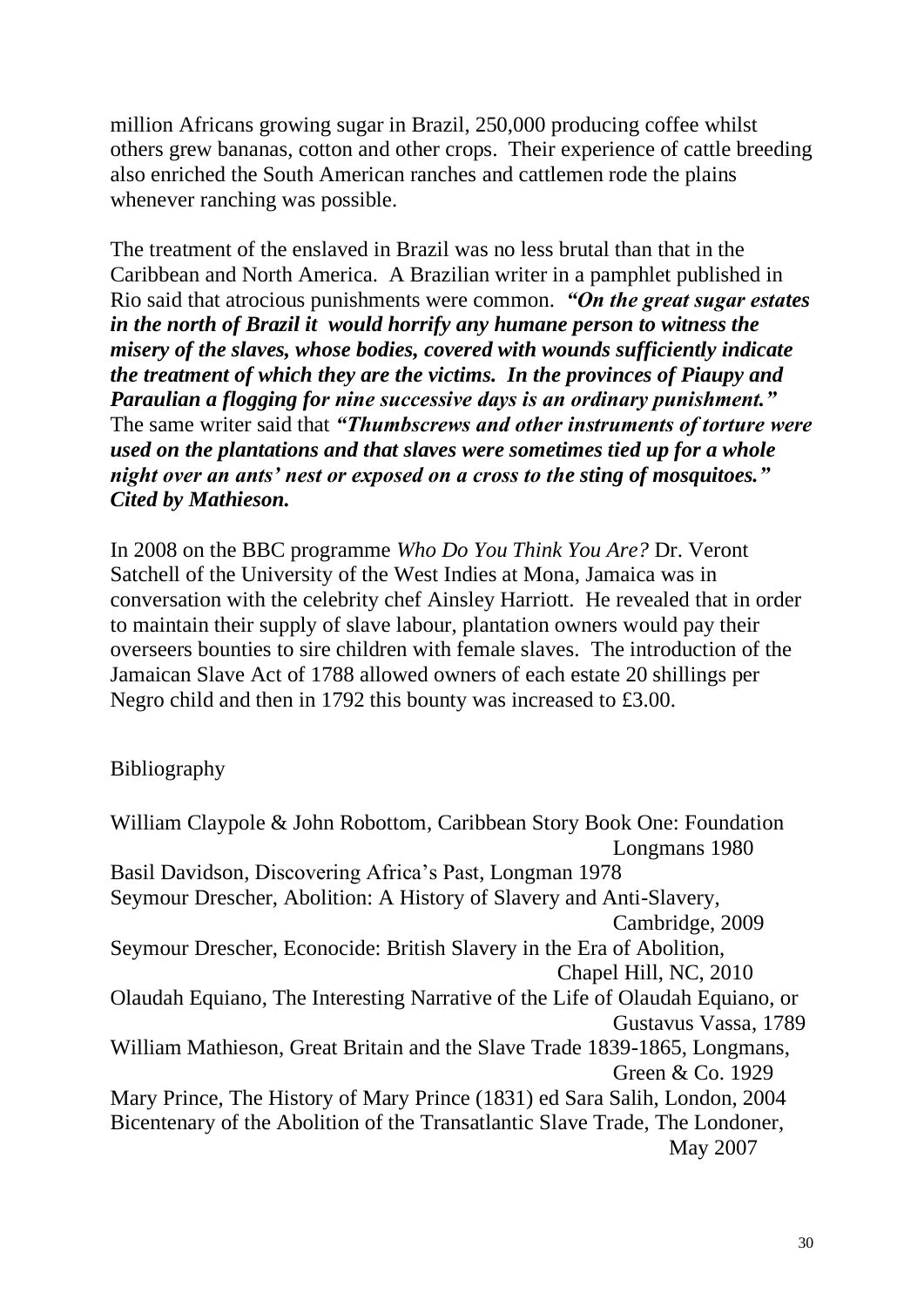## **EUROPE PROSPERED**

<span id="page-30-0"></span>*"Rising British capitalism had a magic money machine, an endless chain with three links, sugar cultivation; manufacturing industry; and the slave trade. And the slave trade was the 'essential link'. The whole system 'was frankly regarded as resting on slavery'"*

*Eric Williams 'From Columbus to Castro' Andre Deutsch 1970*

The 'Great' in Great Britain is inextricably linked to the free enforced labour provided by the slave trade and slavery. It was central to the growth of industry in Western Europe and the United States of America whilst simultaneously it depressed and destabilized the economies of African states. Almost every level of British society across the board were beneficiaries of the slave trade, particularly the major slaving ports of London, Liverpool and Bristol.

The single crop economy of the British West Indies was sugar, the 'white gold' of the New World. Although there were other crops grown such as tobacco, cotton, ginger, cocoa and coffee, they were of relative minor importance in comparison to sugar. Sugar was 'King'. Cheap labour was needed to plant, tend, cut the canes and process the sugar and the African slave trade became the foundation of this industry, the basis of West Indies' prosperity.

In 1663 a new gold coin, the Guinea, was struck. Inspired by the riches of the Guinea coast, Africans and African gold, it bore the image of Charles II with an African elephant below it. English wealth became measured in guineas. The London based slave trading company, the Royal Adventurers into Africa, who were responsible for creating the guinea, had stockholders that *"included the king and queen, the queen mother, a prince, 3 dukes, 7 earls, a countess, 6 lords, and 25 knights. Aristocracy and gentry held about a quarter of the stock; the rest was snapped up by merchants and City men." Fryer Staying Power "Prior to 1783 all classes in English society presented a united front with regard to the slave trade. The monarchy, the government, the church, public opinion in general, supported the slave trade." Williams, Capitalism and Slavery.*

<span id="page-30-1"></span>Pre the 1807 Abolition Slave Trade Act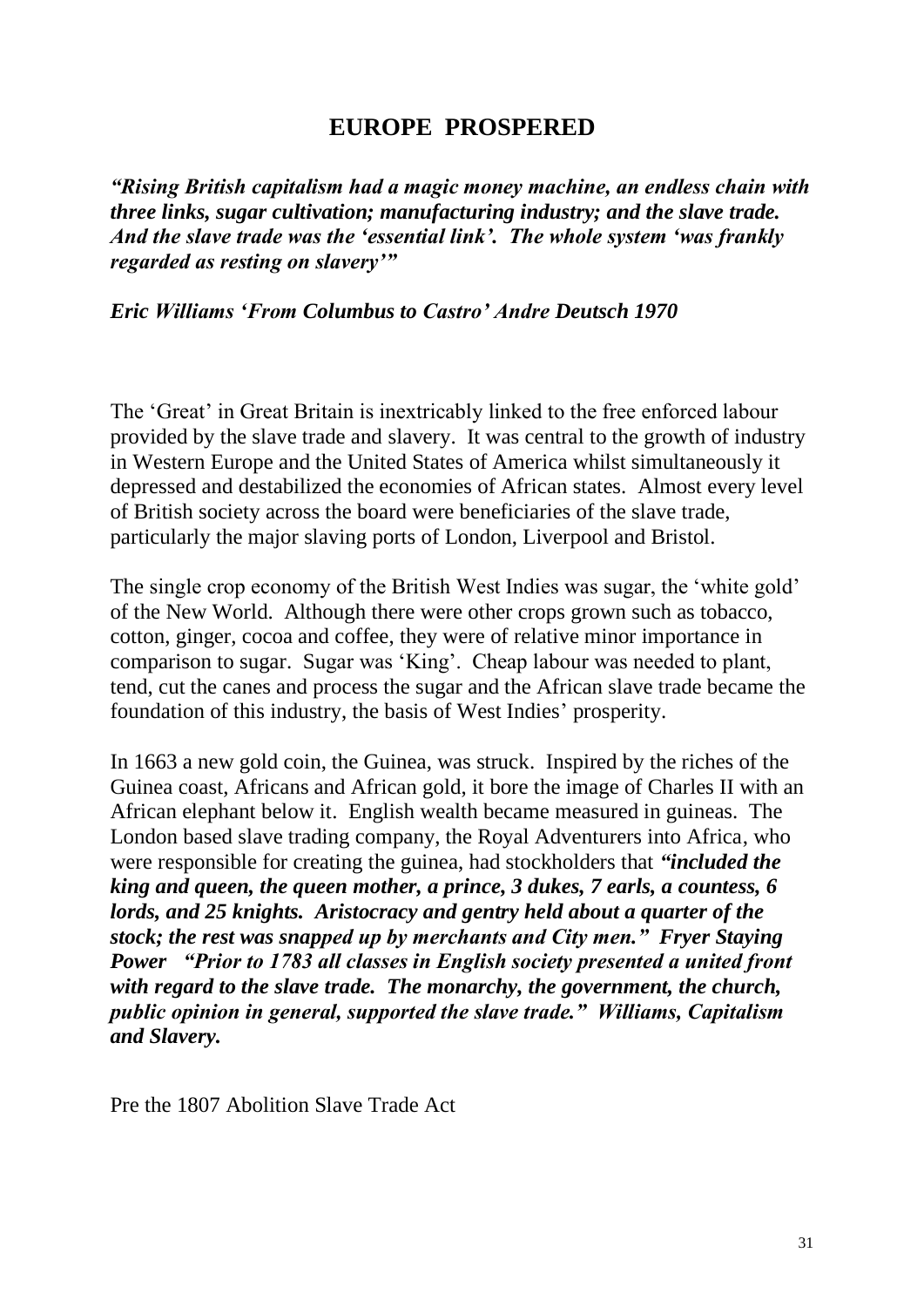London was the leading English slaving port until the 1720s when it was overtaken by Liverpool. "*Between 1672 and 1713, the Royal Africa Company, successor to the Royal Adventurers, sent more than 500 ships on the triangular voyage*. *These ships carried goods worth £1*,*500,000 and took on board* about *125,000 Africans… At the peak of its activities the company was shipping Africans at the rate of about 5,000 a year." Fryer, Black People in the British Empire*

Bristol's involvement in the slave trade was earlier than that of Liverpool. According to C.M. MacInnes the slave trade was of *'prime importance'* to Bristol soon after 1630 so that by 1713 the mayor was calling it *'one of the great supports of our people'. Cited by Fryer 'Bristol and overseas expansion; in Bristol and its Adjoining Counties, ed. C.M. MacInnes and W.F. Whittard (Bristol, for the British Association for the Advancement of Science, 1955)*  By the 18th century Bristol was second only to London in the slave trade and the trade in slave produced sugar.

However both London and Bristol were overtaken by Liverpool which became known as 'The Capital of the Slave Trade'. In September 1700 the *Liverpool Merchant* sailed from Africa to Barbados with a shipment of enslaved Africans. As the century progressed Liverpool's trading activity increased as did its population from 5,000 at the beginning of the eighteenth century to 78,000 at its end. It was said of Liverpool that *"every brick in this infernal town is cemented with an African's blood". W.A. Richards, Black Country Guns and the Slave Trade, The Black Countryman, Winter 1975, p. 7.*

*"So early as the year 1744 she (Liverpool) employed more than one half of the vessels engaged in that branch of commerce,( the slave trade), and transported annually from Africa more than one half of the slaves purchased by all vessels of Great Britain …. The number of slave clearances for Africa from Liverpool continued to grow in subsequent years. 53 vessels sailed for Africa from Liverpool in 1751, 69 vessels in 1761 and 107 in 1771. By the 1780s there were nearly twice as many slaving vessels clearing from Liverpool each year as there were from Bristol and London combined. Three out of every four slaves shipped to Jamaica in this decade were carried on Liverpool ships, and all but three of the 19 most important British firms engaged in slave trading were based in Liverpool. .... a quarter of the ships belonging to Liverpool were engaged in the slave trade. Liverpool had control of over 60% of the British slave trade and of over 40% of the entire European slave trade." Gail Cameron & Stan Crooke 'Liverpool Capital of The Slave Trade', Picton Press 1992*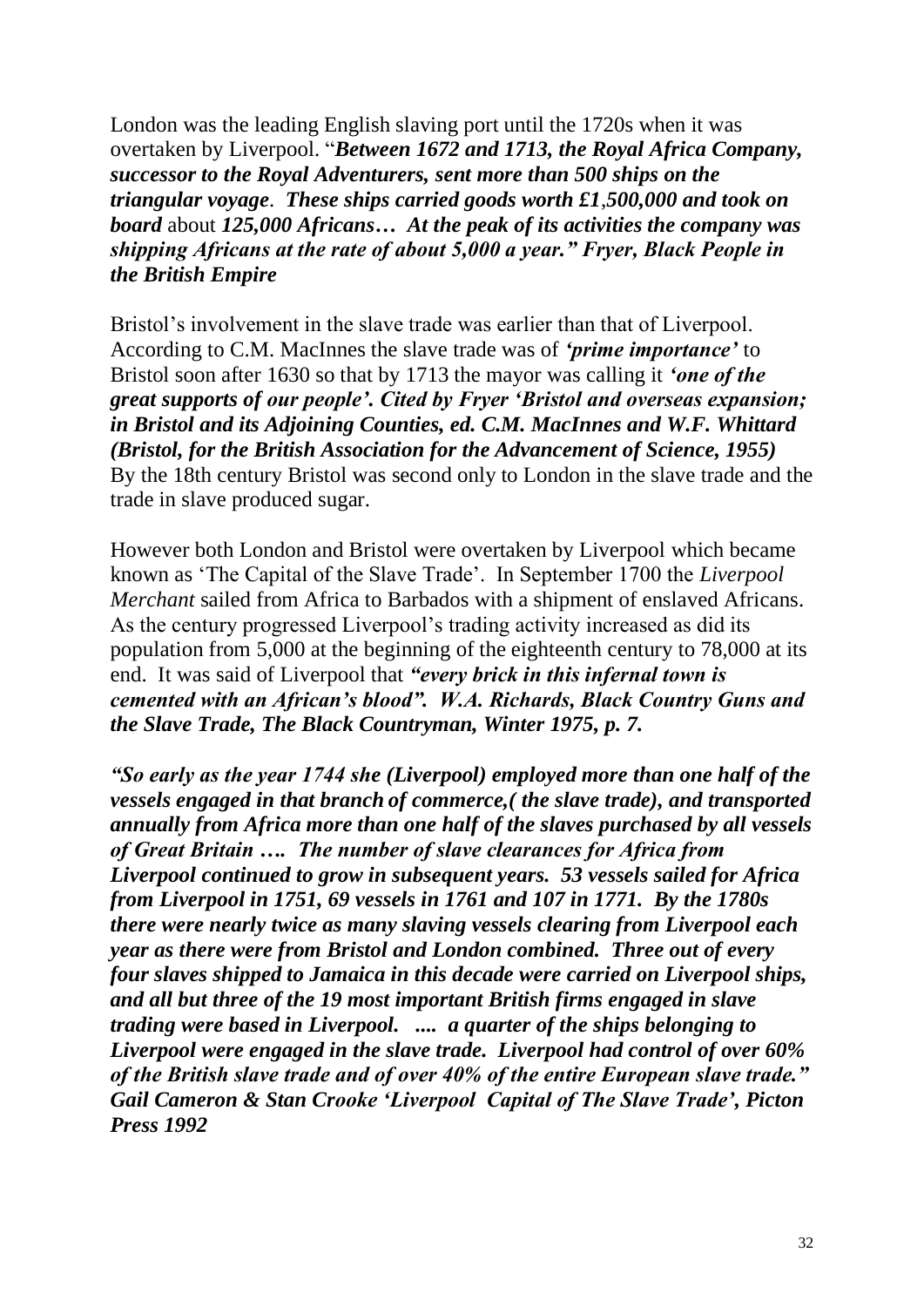Spain was the only colonising power without a base in West Africa. Consequently it had to turn to a middleman for their supply of slaves. British traders were more than willing to oblige as early as 1663. Under the terms of the Treaty of Utrecht in 1713, Britain acquired the *assiento*, which was the official contract to supply 4,800 Africans a year to south and Central America, the Spanish West Indies, Mexico and Florida. Eric Williams in *Capitalism and Slavery* cites the involvement of Bishop Robinson of Bristol who in 1713 *"helped to draw up (the Assiento) as British plenipotentiary at Utrecht."* For his efforts Robinson was promoted to the see of London.

Until 1791, a quarter of the Atlantic slave trade was in British hands and from 1791 to 1806 Britain's share was over half. The three big slaving ports were not the only cities that prospered and grew. There were other cities whose industries produced the goods with which the enslaved were bought. In Birmingham trade boomed for gunsmiths as over 150,000 guns were exchanged annually for Africans. Violence and tribal wars were fuelled by the plentiful supply of guns and gunpowder into Africa from which Birmingham grew and prospered.

The largest of these gunsmiths was the Quaker partnership of James Farmer and Samuel Galton. They specialised in making guns for the slave trade *"making 500 to 600 guns a week in 1754 and yet they still could not keep abreast of the orders coming inform slave trade merchants. For example in December 1754 the firm received an order for 1,400 guns for the slaving ship 'Castleton' at Lancaster, an order for 450 guns for the slaving ship the 'Swan' at Liverpool, an order for 300 guns for the slaver 'Phenix' at Bristol and an order for 600 Angola muskets for a London slaving ship." Galton Papers, 405/1 letter from S. Galton to J. Farmer dated December 9. 175 cited by W.A. Richards, Black Country Guns and the Slave Trade. "S. Galton was collecting all the gunlocks which he could from Darlaston to meet their orders and was asking gunmakers there to work during their June holidays." ibid. June 3, 1754.*  They not only supplied guns to *"British, French, Portuguese and other European slave-dealers, but also itself dealt directly in slaves. On one occasion £54,000 of slaves were handled in America." Fryer, Staying Power, p. 418.*

In 1795 Samuel Galton was formally disowned by the Society of Friends, not for trading in slaves but for *'fabricating and selling instruments of war.'*  However, *"he entirely disregarded the disownment and went on attending meetings until his death in 1832". Fryer, ibid. p. 418.* On his death he left a fortune of £300,000. Measuringworth.com gives £265,200,000 as the equivalent amount today – 2022.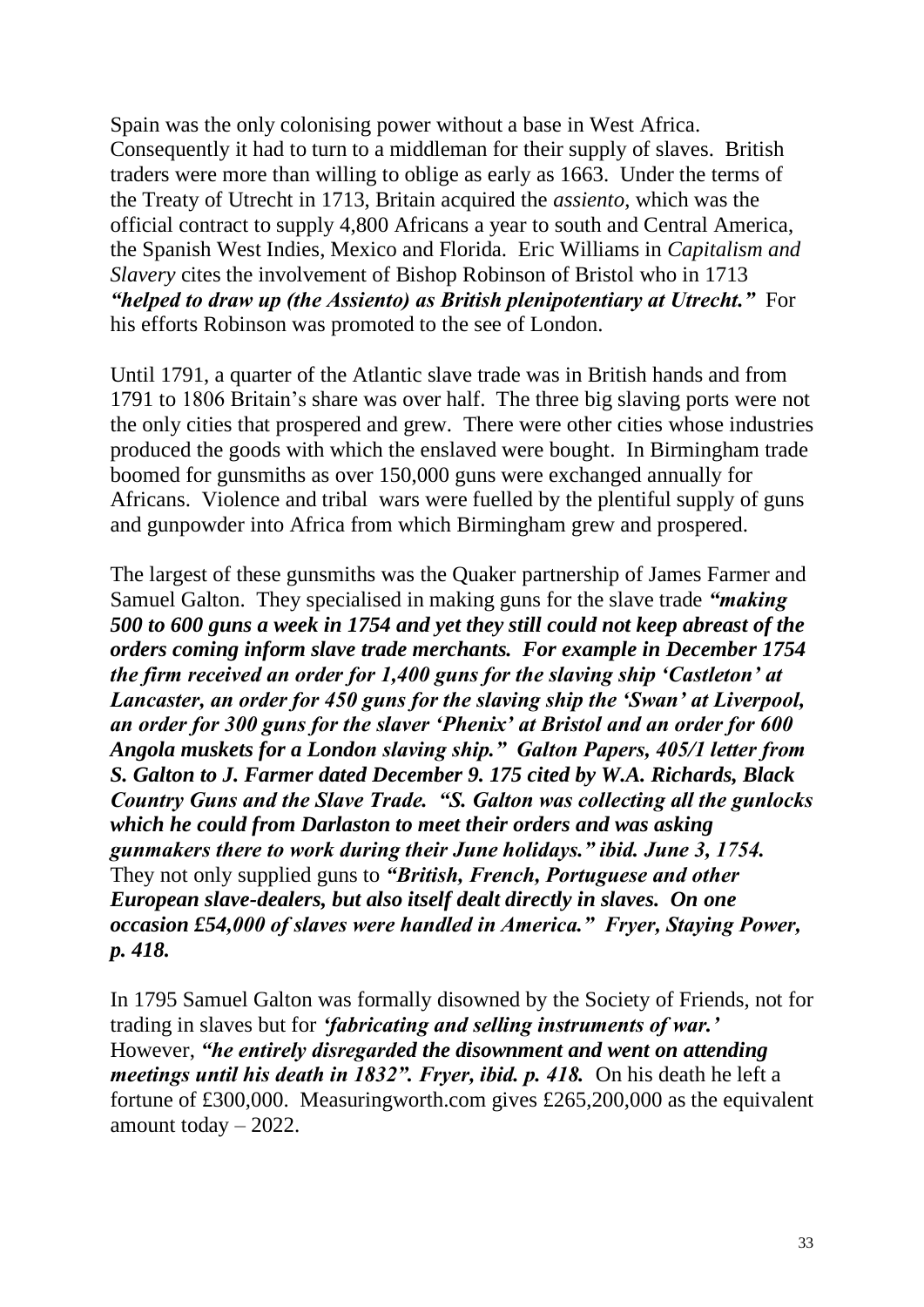The slave trade played an important part in fostering other industrial skills with the ever increasing demand for fetters, chains and padlocks to enslave and restrain Africans. The city also produced other trade goods for the African market such as pots, kettles and wrought iron goods. *"Iron, guns and brass also figured prominently in this trade and the ancillary West Indian trade. Iron bars were the trading medium on a large part of the West African coast, and by 1682 Britain was exporting about 10,000 bars of iron a year to Africa. Sugar stoves, iron rollers, nails found a ready market on the West Indian plantations. Brass pans and kettles were customarily included in the slave trader's cargo." Williams, ibid*

Textiles were made in Lancashire and *"The British woollen industry was heavily dependent on the triangular trade. A parliamentary committee of 1695 emphasised that the slave trade was an encouragement to Britain's woollen industry. In addition, wool was required in the West Indies for blankets and clothing for the slaves on the plantations." Williams From, Columbus to Castro.*

The copper industry of Swansea was boosted by the practice of copper sheathing ships' hulls first adopted by Britain's slaving fleet. By the middle of the 19<sup>th</sup> century Swansea supplied over half the copper needs of the world. Pewter was made in Liverpool and cutlery in Sheffield. With these products went gunpowder, bullets, tallow, tobacco pipes, glass beads, malt spirits and beer from the Whitbread & Truman breweries specially brewed to be exported to Africa. Shipbuilding benefited directly from the slave trade as did its ancillary industries sail and rope making. *"British and French manufacturers sold their goods to shippers in big Atlantic ports such as Liverpool in England, Glasgow in Scotland, and Nantes in France; metal ware, woollen stuffs, cheap cottons, guns and gun powder. These goods were taken to Africa, mostly West Africa, where they were exchanged for captives." Davidson, Discovering Africa's Past*

From the enforced labour of millions of Africans in the sugar plantations Michael Craton has calculated that *"Over the entire period of slavery the West Indian plantations alone may have brought the planters an aggregate profit of over £150 million at a rate that averaged £1 million a year throughout the eighteenth century."* Taking the triangular trade as a whole, he adds that *"Between 1640 and 1838 private English individuals and concerns interested in slavery may have generated as much as £450 million in profits: two thirds of it in the eighteenth century and half in the century after 1750." Sinews of Empire: A Short History of British Slavery, Temple Smith 1974*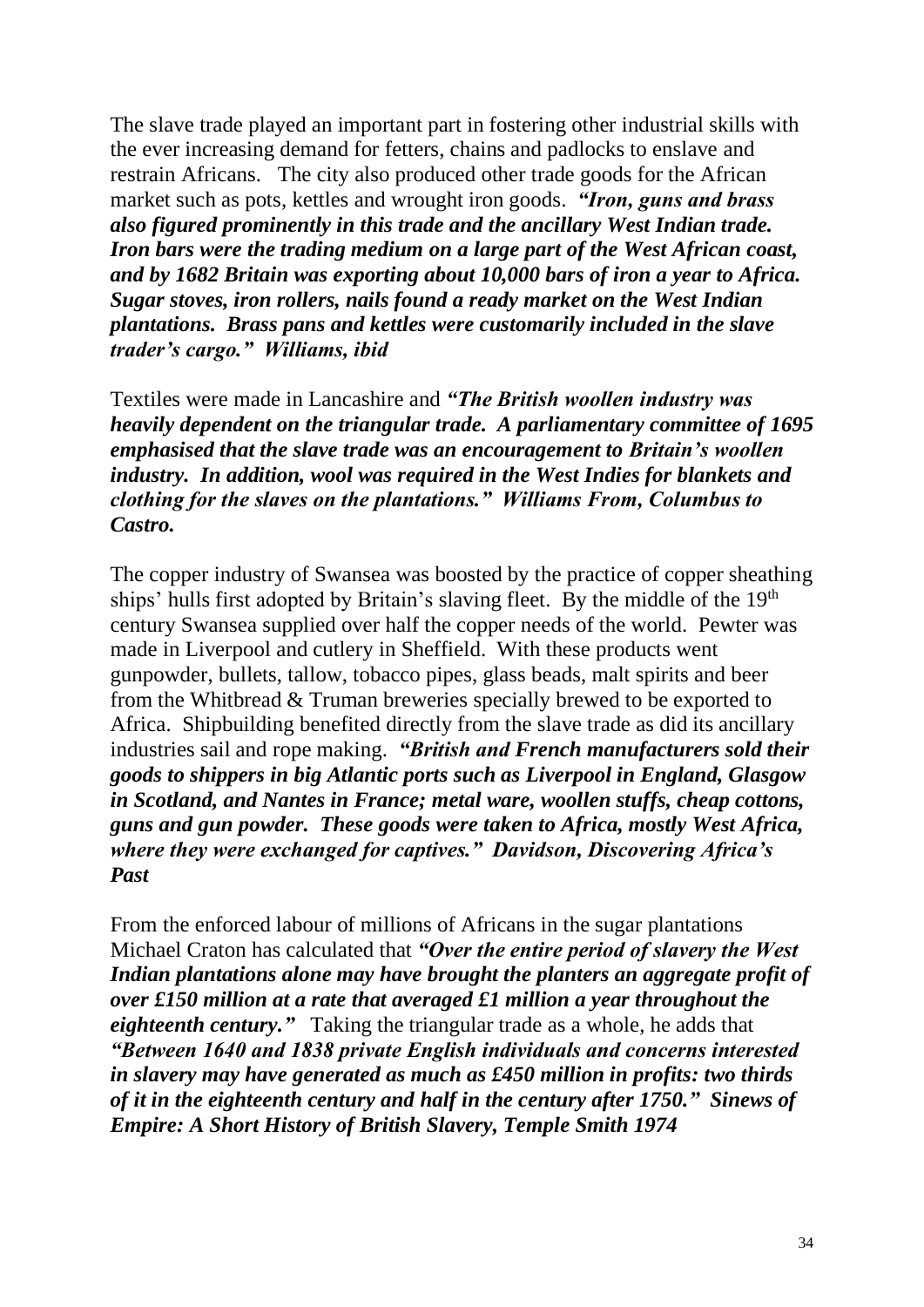Profits from the trade were used in a variety of different ways. Some were reinvested in the colonial trade, it bought the manufactured goods needed to run the plantations and Eric Hobsbawn wrote of this *"rising demand for European goods in the plantations"* whilst in 1708 John Oldmixon boasted of Barbados *"When we examine the Riches that have been raised by the Produce of this little spot of ground, we shall find that it has been as good as a Mine of Silver or Gold to the Crown of England."*

Peter Fryer shows that some profits were invested directly in British industry by enterprising individuals. He cites South Wales where in 1765 Anthony Bacon MP was awarded a government contract to supply *"seasoned, able and working negroes"* to the islands of Grenada, the Grenadines, Tobago, St. Vincent and Dominica for which he was paid £67,000. Measuringworth.com gives £127,700,000 as the equivalent amount today - 2022. Bacon invested this money into an industrial development around Merthyr Tydfil, at the time just a hamlet. He took a 99 year lease on 4000 acres and developed iron foundries and coal mines that became known as 'Bacon's mineral kingdom' and made his fortune in the process.

Similarly in North Wales the slate industry which produced roofing slates for factory workers' dwellings was financed by profits from the transatlantic trade. Richard Pennant MP, first Baron Penrhyn, who inherited the largest estate in Jamaica, used the profits to develop the Penrhyn slate quarries, the building of roads and in 1790 the construction of the harbour of Port Penrhyn near Bangor.

In the eighteenth century James Watt's original steam engine was partly financed with profits from the slave trade. *"It as with the money gained from the West Indian trade that capital was eventually found to finance Watt." Cited by Fryer, Staying Power, p. 466*

<span id="page-34-0"></span>Post the 1807 Abolition Slave Trade Act

There is a clear indication that the passing of the Slave Trade Act in 1807 did not see an end to the trade. This was confirmed by the British & Foreign Anti-Slavery Society at its 1840 Convention when it summed up British involvement. *"This Convention learns with profound regret that there are British subjects who render immediate support to the slave trade and slavery. Some by supplying the articles necessary for conducting it, some by furnishing, as bankers, the capital employed in it, some by holding shares in mining associations, the purchasers of the victims of the traffic, and some even by the actual manufacture and exportation of the arms and manacles employed in the abduction of these victims.*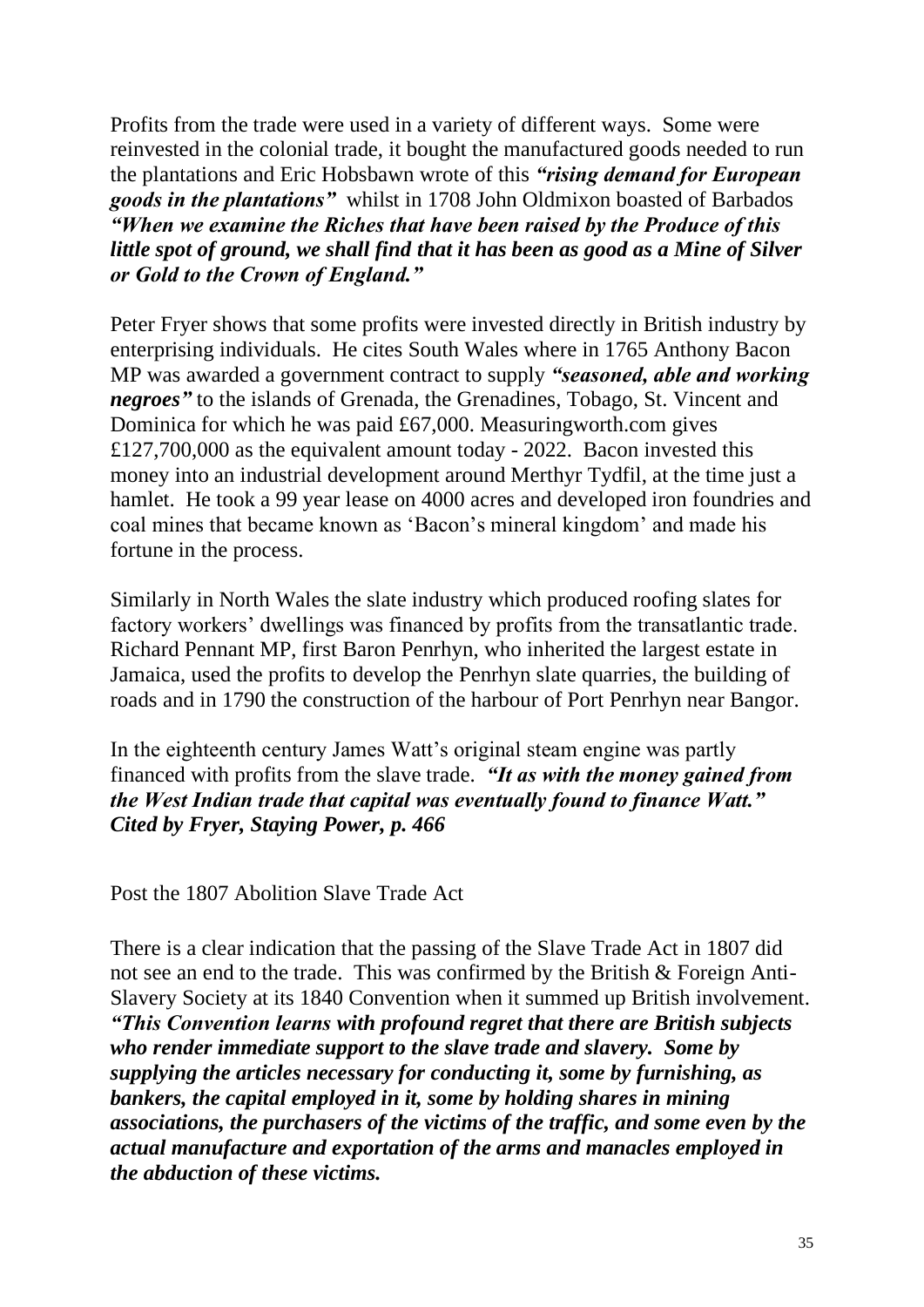*That the employment of British subjects, and British capital, directly or indirectly, in support of slavery or the slave trade, is.... a flagrant dishonour to the British name and an outrageous inconsistency with its avowed desire ....."*

The 'opulence' of Manchester, as well as that of Liverpool, was admitted in 1841 to be "*as really owing to the toil and suffering of the negro, as if his hands had excavated their docks and fabricated their steam engines." Herman Merivale, Lectures on Colonization and Colonies, cited by Fryer, Black People in the British Empire*

The advent of the Railway Age, 1830-50, saw the South Yorkshire iron industry, the Liverpool and Manchester Railway and the Great Western Railway all partly financed with profits from the illegal slave trade.

Marika Sherwood has shown that the passing of the 1807 Abolition of the Slave Trade Act was not the great watershed many believe it to be. *"Britain continued to contribute to and profit from the slave trade well after 1807, even into the 20th century." After Abolition – Britain and the Slave Trade since 1807, I.B. Tauris, 2007.* She explains that *"Britain needed the slave worked economies to flourish. For Britain, the produce of slave labour in the Americas was indispensable for its own 'development', especially after the demand for exports of cotton manufactures had increased hugely."* Sherwood expands her argument by pointing out that *"Britain also benefited from the increased investment opportunities which emerged as the economies of the slave-worked countries expanded. This explanation was partly, if not mainly, due to Britain lowering the import duty on slave-worked sugar and on the massive increase in imported raw cotton."* She asks *"Could Britain have become the foremost among the industrialised nations without these profits from the trade in enslaved Africans and the profits derived from slavery? No, not just up to 1807, but until the 1880s, when slavery was ended in Cuba and Brazil. That is, was British 'development' dependent on slavery?"*

Using a variety of different sources Sherwood describes *"how slavery remained very much part of British investment, commerce and empire, especially in funding and supplying goods for the trade in slaves and in the use of slavegrown produce. British merchants, shipbuilders, insurers, bankers, and manufacturers, as well as investors, all profited from this trade and the use of slaves on plantations, farms and mines. Their profits underpin British development, perhaps especially that of two of the great industrial cities of the 19th century, Liverpool and Manchester. The financial world of the City in London also depended on slavery, which - directly and indirectly - provided employment for millions of people."*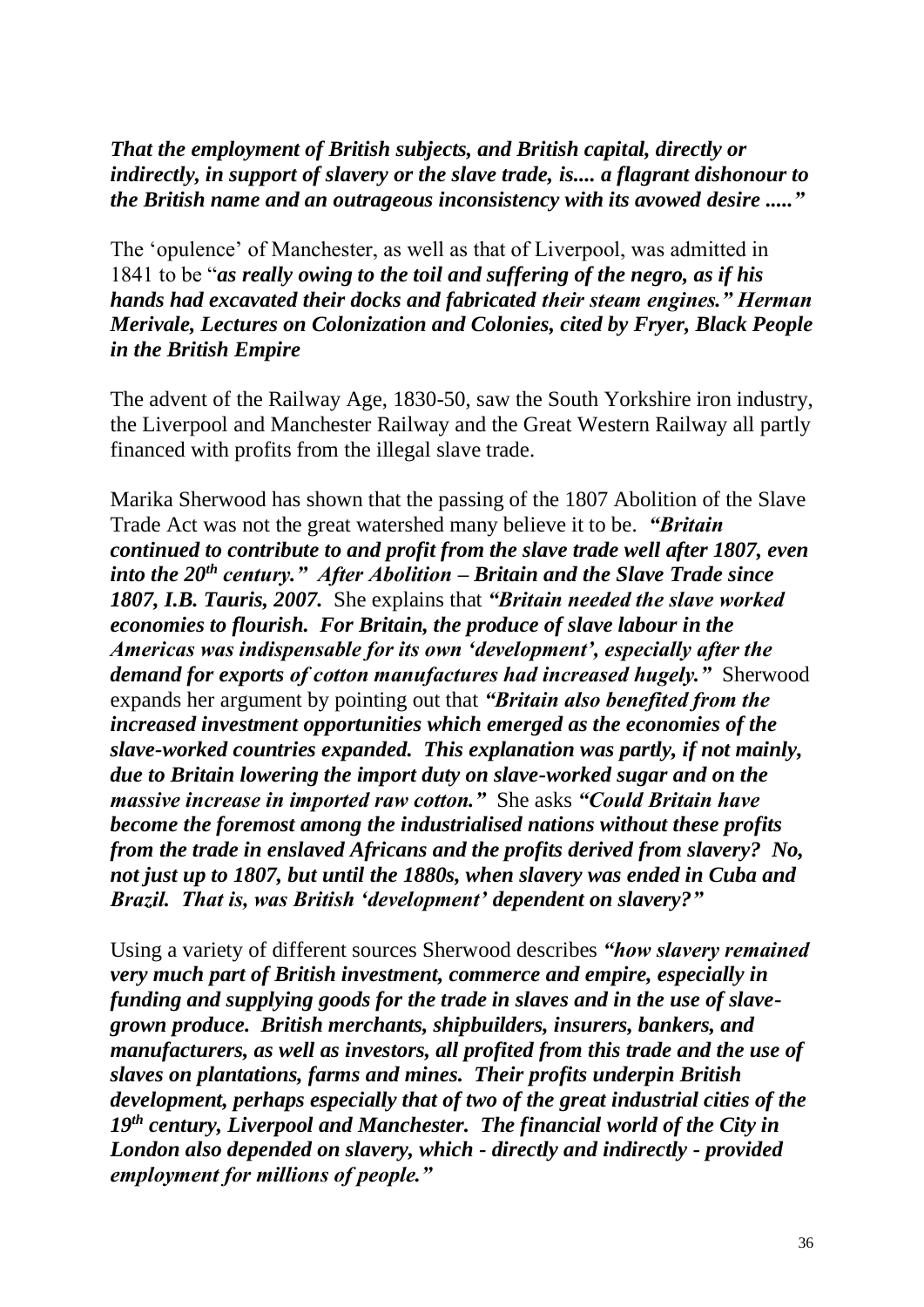Sherwood concludes that *"Britain made more money out of slavery and the slave trade after 1807 than before"* and she is not alone in her analysis which endorses that of David Eltis *"The flow of British resources into the slave trade did not cease in 1807. After this date, British subjects owned, managed, and manned slaving adventures; they purchased newly imported Africans in the Americas, they supplied ships, equipment, insurance, and most important of all, trade goods and credit to foreign slave traders." Eltis, The British Contribution to the nineteenth-century transatlantic slave trade, Economic History Review 32/2, 1979.* Eltis believes that the "*Brazilian coastal and interior trade, as well as the slave trade depended on British credit."* He also accepts the 1849 estimate of the British consul in Rio de Janeiro that Britain was financing half the Brazilian slave trade. He also believes that this was true of the Cuban trade. Brazil was seen to be so lucrative that a special bank, the London Brazilian Bank, was set up in 1862. Eltis has calculated that British goods, including spirits, gunpowder, muskets and cloth from Manchester, accounted for 80% of the purchase price of slaves imported into Rio de Janeiro.

An estimate by the British Foreign Office shows that 222,834 Africans slaves arrived in Cuba between 1840 and 1854. In 1855 the British and Foreign Anti-Slavery Society reported, the number of slaves on the island was about 800,000- 900,000 and Britain greatly benefited from their labour. Sherwood states *"By the 1840s about 20% of the British market in sugar was supplied by Cuba and Puerto Rico. Cuba had become sufficiently important to Britain for a regular mail service to be established. This cost £250,000 per annum. Half the Cuban capital invested abroad was placed in England..... It was with British money (a loan of £2.5m) that Cuba began to build railways as early as 1834. The first line was so successful that 'small, unconnected railroads, were soon built throughout the sugar cane growing areas of the island..... The skilled labourers on the lines were mainly Irish, the unskilled were slaves. So British money, inventions, skills and labour - and slaves - were used to build railways to aid the export of slave-grown sugar and tobacco, while officially - publicly - Britain was opposed to slavery and the slave trade (after the 1807 Act)"*

She further adds *"It seems clear to me that far too much money was being made by the bankers, insurers, merchants and manufacturers for any meaningful action to be taken by the government to stop British involvement in the slave trade and slavery. The omnivores had become too powerful as members of parliament and as the money makers who fuelled British prosperity.* Sherwood cites that even more cities were involved in slavery after 1807 than before. *"By this I mean that their business was, one way or another, dependent on slave-grown produce either in the Americas or in Africa. Those involved were not only manufacturers but also banks and insurance*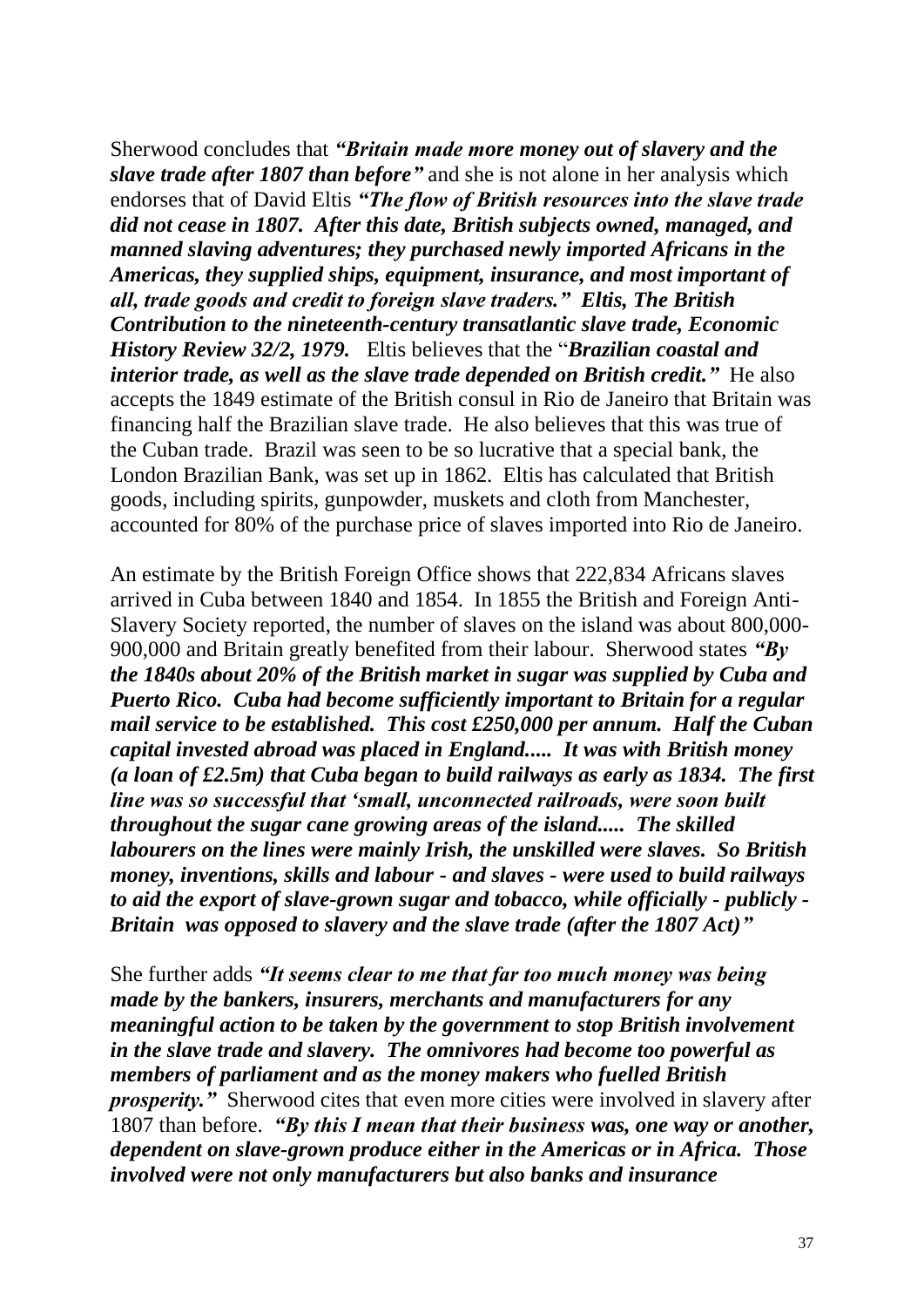*companies, shipbuilders and dockers, railwaymen and factory workers, seamen and sugar refiners. There must also be many villages which grew from the 'beneficence' of the lord of the manor who derived some or all of his wealth from the profits of slavery.*" She also takes a closer look at Liverpool and Manchester and cites the former *"as a prime example of a city that grew from both the 'nefarious' trade and from the profits of slavery. Manchester and the surrounding towns would not, I believe, have developed to more than a small fraction of their size had it not been for slave-grown cotton. The two towns became interdependent by the end of the 1820s."*

Sherwood develops her argument by stating *"In 1700, Liverpool was a large fishing village of fewer than 5,000 inhabitants. By 1773, it had grown to a city of 34,000 people. This was due partly to its involvement in the trade in slaves. In 1795, about a quarter of Liverpool ships were engaged in the trade in enslaved African women, men and children. In just two years, 1805-07, 70,294 enslaved Africans were carried to the Americas in 402 slaving voyages from Liverpool. How many were killed in the process of enslavement, while awaiting shipment on the African coast, in the pestilential ships' holds or soon after arrival in the Americas, is not known. Liverpool imported such quantities of slave-grown sugar from the British colonies in the West Indies that its first sugar refinery was built in 1668. By 1774, there were eight."*

Liverpool had not only benefited from sugar but as Sherwood points out *"Slavegrown tobacco from the British plantations in Virginia on the American mainland was also imported by Liverpool's merchants. A book on Liverpool published in 1796 noted that the export of Manchester cloth 'brought out the great burst of prosperity in both Liverpool and Manchester."* Sherwood asks *"How many people in Liverpool and its hinterland were directly and indirectly employed in the slave trade? How many sailmakers, gunpowder workers, ironworkers, sugar refiners, carters, rope-makers, seamen and shipwrights, barrel-makers and copper-smiths, made their living from the trade in, and the labour of, enslaved African women, children and men?"* 

After the 1807 Abolition Slave Trade Act, Liverpool continued to expand. Its population grew from about 80,000 in 1807 to 286,487 in 1841. By 1824, the duties collected in the city alone rose to over £1.5m. By 1845 Liverpool had become the second busiest port in the UK after London. Sherwood thinks *"It would be very interesting to see an estimation of how much the development of Liverpool had been dependent not only on the direct trade in slaves but also on slavery."* Manchester similarly grew based on the cotton industry which was based on the produce of slaves. Sherwood states *"In 1841, 22% of Lancashire's population (including Manchester) was directly employed in the cotton industry. Many Manchester and Liverpool cotton merchants and*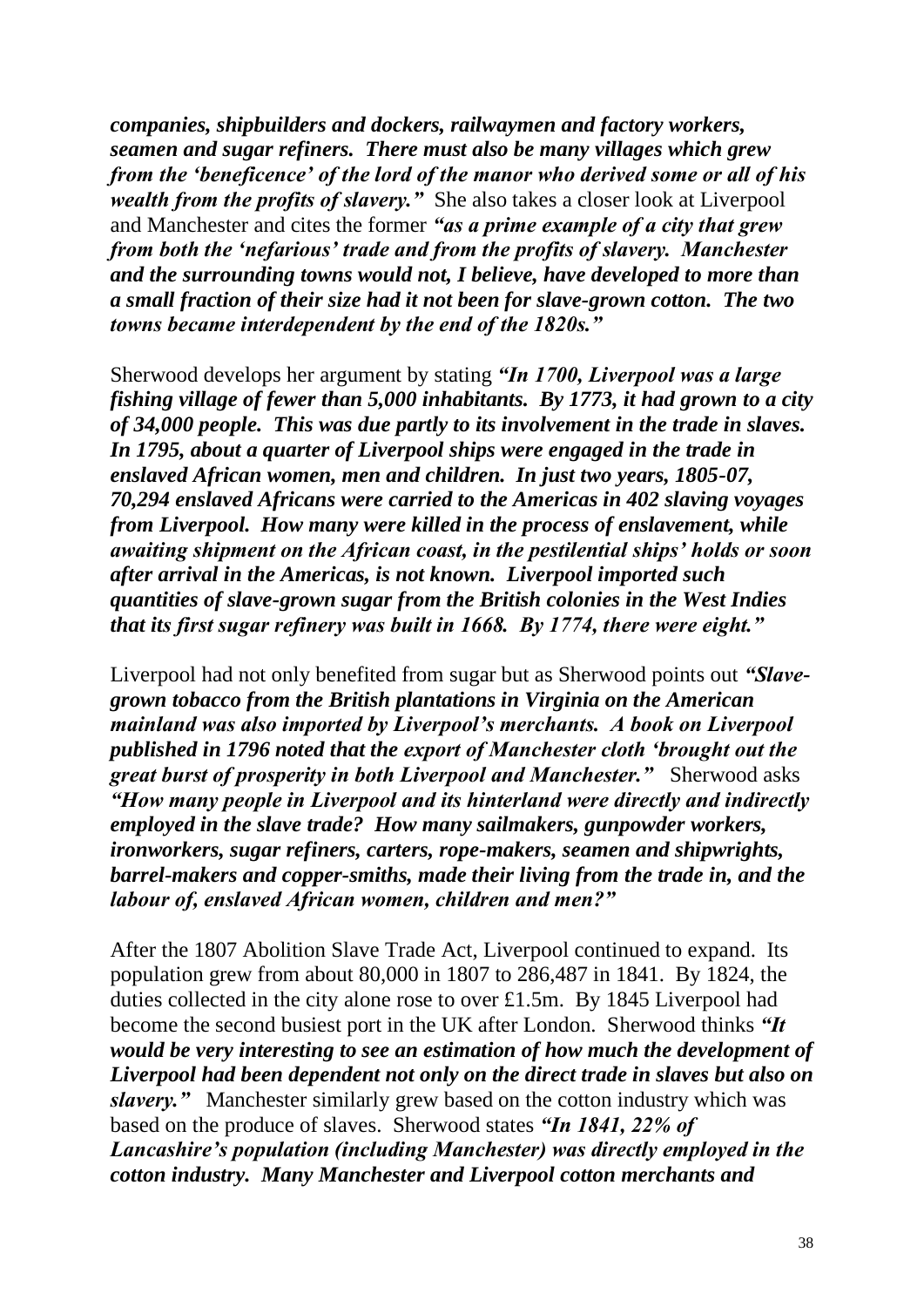*processors were closely linked with the southern, slave-worked states of the USA. By the 1820s, one-third of Britain's (i.e. mainly Manchester's) raw cotton imports came from slave-worked plantations in Brazil."*

Sherwood does point out that *"Of course, other towns and cities could be, and should be, investigated..... Glasgow, Bristol, Birmingham, London.... There has been no thorough investigation of these cities' histories from the perspective of their dependence on slavery. Nor has anyone, as far as I have been able to ascertain asked: 'What would Britain have become without the profits and the employment provided by cotton?"* She restates the obvious *"Europe owes to Africa a heavy debt for the crimes that have been committed under the slave trade. There has been no account by historians relating to the prosperity of the gun manufacturers of Birmingham to the slave trade and slavery. About 7,000 men, women and children and an unknown number of 'homeworkers' were employed in this industry. The amount of gunpowder shipped from Britain to Africa reached a peak of two million pounds (in weight) in 1790. Between 1845 and 1865, according to one estimate 150,000 'Africa guns' were exported to Africa." After Abolition – Britain and the Slave Trade since 1807.*

Without a sound financial system to source it the slave trade would not have flourished as it did. The early history of the British banking system is closely connected with the slave trade, from banks such as Barclays and Barings through to the Bank of England. This also applied to British insurance as slave traders wanted to protect their 'property', enslaved Africans. Such protection and cover was given by companies like Lloyds. (see Legacy)

The Church of England

The Church of England as a body and individuals within it took a proactive role in slavery and shared in its wealth. In 1710 Christopher Codrington left three plantations in Barbados to the Society for the Propagation of the Gospel in Foreign Parts, the missionary arm of the Church. They were run for the Church by professional planters but the profits went to the Society. Enslaved Africans on the plantations were branded on their chests with the word 'Society' making it abundantly clear who owned them. Adam Hochschild points out that the *"Society for the Propagation of the Gospel in Foreign Parts had a governing board that included the Regius Professors of Divinity at Oxford and Cambridge and the Head of the Church, the Archbishop of Canterbury."* He also notes that *"The clerics on the society board noticed the plantations high death rate, but made no move to change how it operated." Archbishop of Canterbury to a fellow Bishop 1760 cited by Hochschild, Bury the Chains*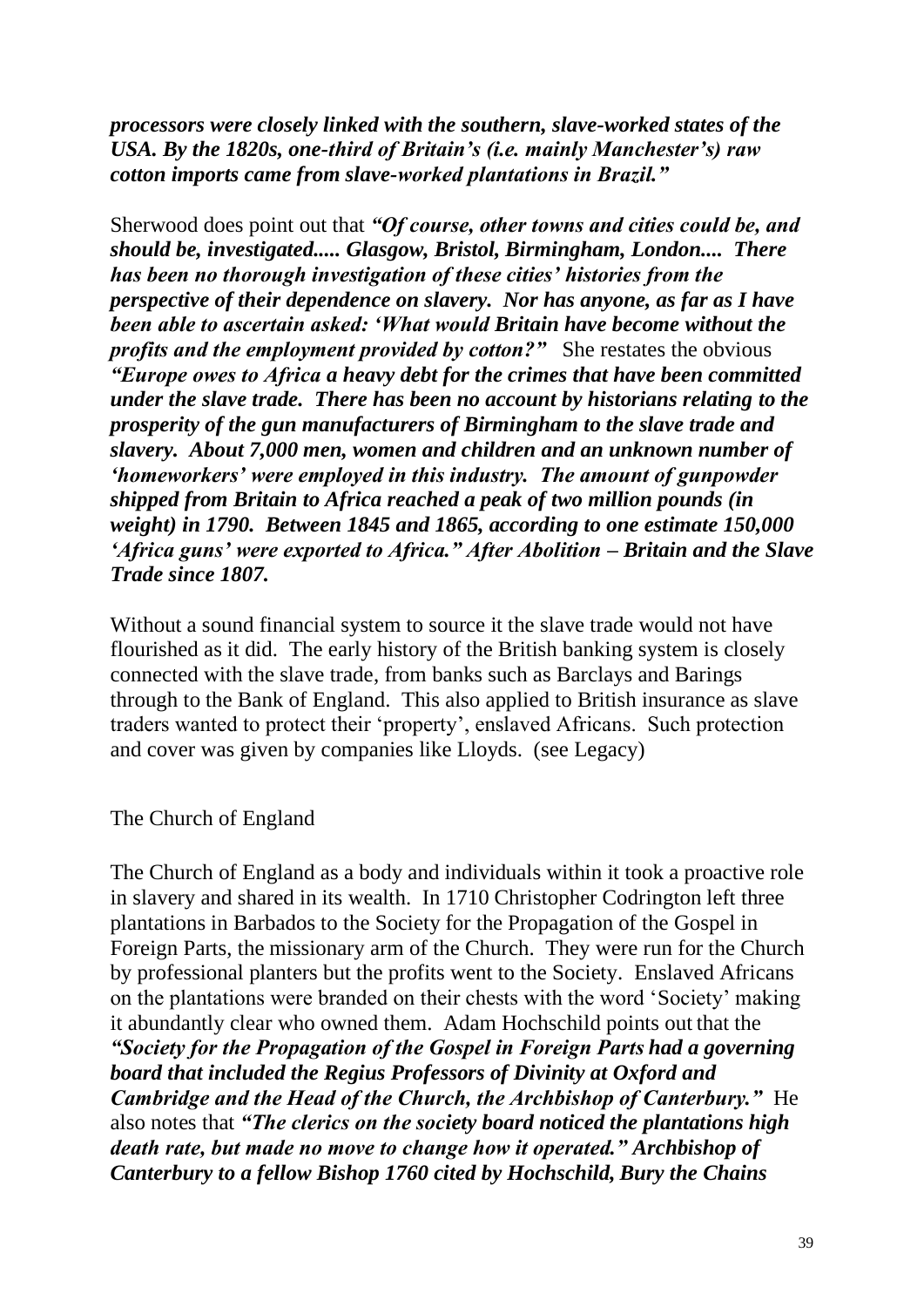*"I have long wondered & lamented that the Negroes on our plantations decrease, & new Supplies became necessary continually, surely this proceeds from some Defect, both of Humanity, & even of good policy. But we must take things as they are at present." Ibid.* 

Beilby Porteus, who became Bishop of Chester in 1777, was concerned about the Society's involvement in slavery and their treatment of the enslaved. In 1783 he was invited to preach at the Society's Anniversary Sermon. He criticised the Church's role as slave owners on its Codrington plantation in Barbados and recommended ways by which the lives of the slaves could be improved. In the audience there were forty members of the Society, including eleven bishops of the Church of England, but his words fell on deaf ears. In 1787 Porteus became Bishop of London and the leading advocate within the Church of England for the abolition of slavery.

Unlike Porteus there were those churchmen, such as Henry Phillpots appointed Bishop of Exeter in 1830, who was an active participant in slavery. With three associates he invested in slave plantations in Jamaica and when slavery was abolished they were paid compensation of £12,729 4s 4d (House of Commons Session Paper, 1837-39 Vol. 48) (cited by Eric Williams, Capitalism and Slavery) for the loss of their *'*property': 665 enslaved human beings. Measuringworth.com gives £10,730,000 as the equivalent amount today  $-2022$ . Just as the Bishop of Exeter was financially rewarded from the government's compensation package so likewise was the Society for the Propagation of the Gospel in Foreign Parts. They received £8,823 8s 9d for 411 slaves. Measuringworth.com gives £7,437,000 as the equivalent amount today - 2022. The Church's involvement at whatever level gave slavery the cloak of respectability and legitimacy. History shows that Christian scriptures were used to justify the enslavement of millions of Africans and individual Christians and churches benefited financially from the slave trade. Sherlock, later Bishop of London, assured the planters *"that Christianity and the embracing of the Gospel does not make the least difference in civil property." Williams, Capitalism and Slavery.* Neither did it impose any barriers to clerical advancement as illustrated by Bishop Robinson of Bristol and his involvement in the Assiento.

The Catholic Church

The Catholic Church was also culpable. With a series of fifteenth and sixteenth century papal documents, particularly the letters of Pope Nicholas V, it gave the Catholic powers of Spain and Portugal authority to conquer, invade and enslave the peoples of West Africa. (Research ongoing)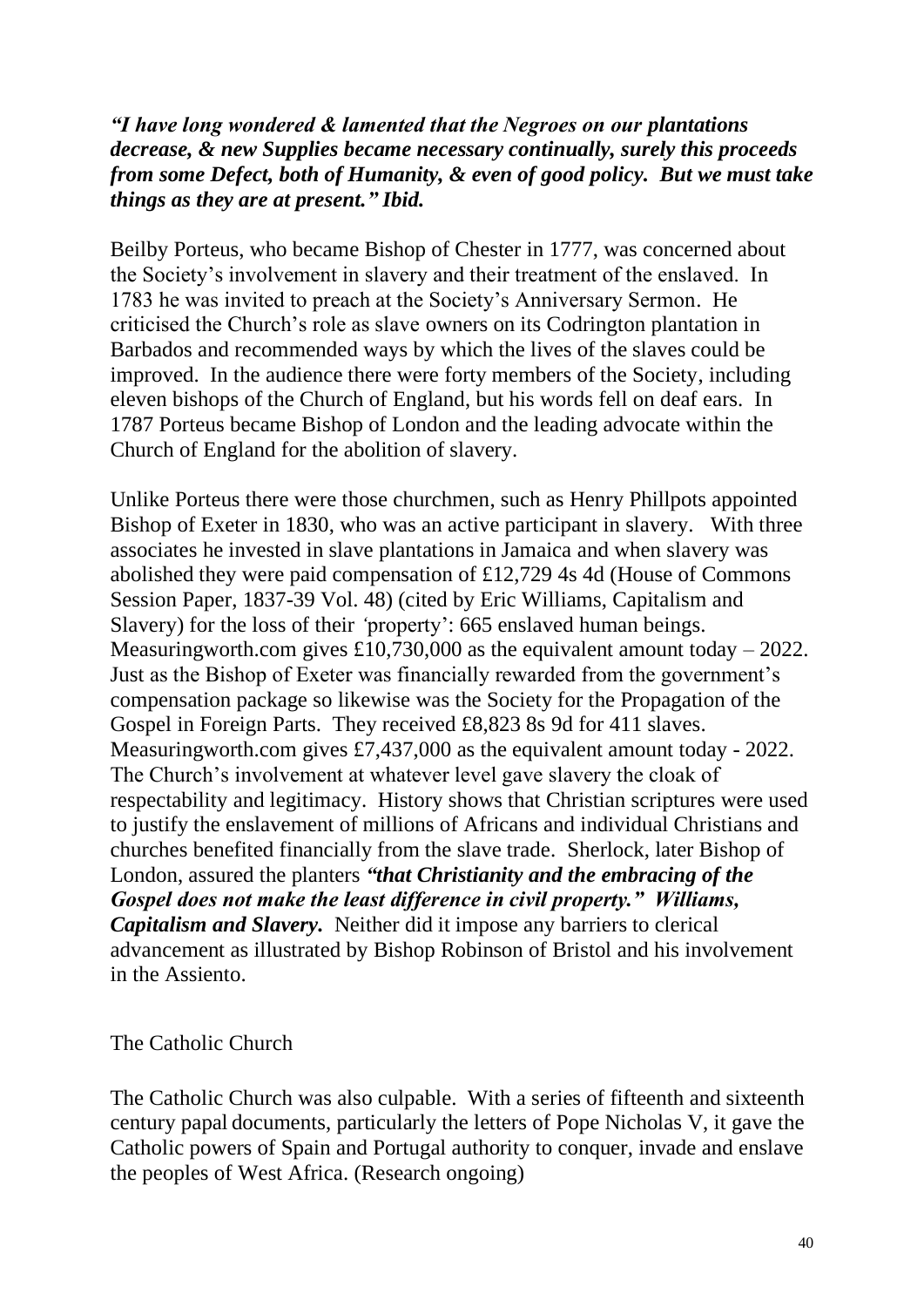### Other Religious Bodies

It was not only the established Church that was culpable but as Williams has shown *"The Moravian missionaries in the islands held slaves without hesitation; the Baptists ..... would not allow their earlier missionaries to deprecate ownership of slaves."* Many missionaries *"considered that the best way in which to remedy abuse of negro slaves was to set the plantation owners a good example by keeping slaves and estates themselves accomplishing in this practical manner the salvation of the planters and the advancement of their foundations." (Cited A. Mackenzie, The Last Years of the English Slave Trade, London 1941)*

*"In 1756 there were eighty four Quakers listed as members of the Company Trading to Africa, among them the Barclay and Baring families" (cited A.T. Gray, The Political and Economic Relations of English and American Quaker, 1750-1785, (Oxford University D. Phil Thesis, 1935) cited by Williams) "Slave dealing was one of the most lucrative investments of English and American Quakers, and the name of a slaver, 'The Willing Quaker', reported from Boston at Sierra Leone in 1793, symbolizes the approval with which the slave trade was regarded in Quaker circles" Williams, ibid.*

Britain's prosperity from the slave trade is undeniable as it became the world's leading slave trading nation. It accrued unprecedented wealth, power and prestige as the world's major industrial nation of the nineteenth century, all this on the backs of enslaved African labour.

The Church in the Twenty First Century

With the approach of the Bicentenary of the Parliamentary Abolition of the Slave Trade in 2007 the Church of England reflected on its role in slavery and in 2006 an amendment *"recognising the damage done"* to the enslaved was backed by the General Synod of the Church of England. During the debate the Rev. Simon Bessant, from Pleckgate, Blackburn, described the Church's involvement in the trade and said *"We were at the heart of it."* He cited the Church's ownership of the Codrington Plantations in Barbados, the branding of the enslaved with a red-hot iron and the Bishop of Exeter's compensation. He said *"We were directly responsible for what happened. In the sense of inheriting our history, we can say we owned slaves, we branded slaves, that is why I believe we must actually recognise our history and offer an apology."*  The Synod passed a motion acknowledging the *"dehumanising and shameful"*  consequences of slavery. Dr. Rowan Williams, Archbishop of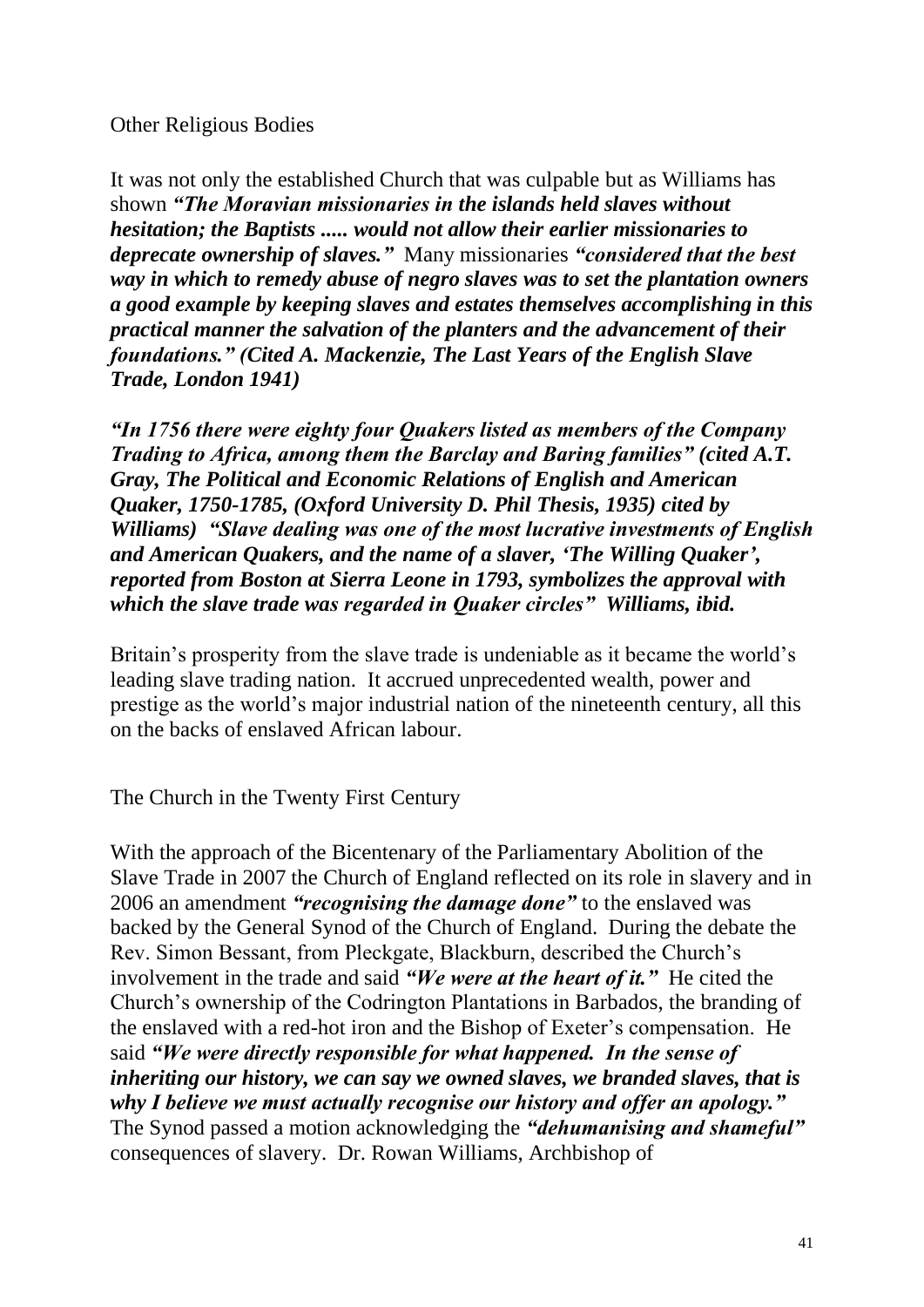Canterbury said an apology was *"necessary"* because *"The body of Christ is not just a body that exists at any one time, it exists across history and we therefore share the shame and sinfulness of our predecessors and part of what we can do, with them and for them in the body of Christ, is prayer for acknowledgement of the failure that is part of us not just of some distant 'them'."*

# Bibliography

Gail Cameron & Stan Crooke, Liverpool Capital of the Slave Trade, Picton Press, 1992 Michael Craton, Sinews of Empire: A Short History of British Slavery, Temple Smith 1974 Peter Fryer, Black People in the British Empire, Pluto 1988 Catherine Hall, Nicholas Draper, Keith McClelland, Katie Donington and Rachel Lang, Legacies of British Slave Ownership: Colonial Slavery and the Formation of Victorian Britain, Cambridge 2014 Adam Hochschild, Bury the Chains, Macmillan 2005 Joseph Inikori, Africa and the Industrial Revolution in England, CUP, 2002 Walter Rodney, How Europe Underdeveloped Africa, Bogle L'Ouverture Publications Ltd., London 1988 Marika Sherwood, After Abolition – Britain and the Slave Trade since 1807, I.B. Tauris, 2007 Marika & Kim Sherwood, Britain, the Slave Trade and Slavery, from 1562 to the 1880s, Savannah Press, 2007 Eric Williams, Capitalism and Slavery, The University of North Carolina Press 1944 Eric Williams, Capitalism and Slavery, 3rd Revised Edition, The University of North Carolina Press 2021 Eric Williams, From Columbus to Castro, A History of the Caribbean 1492-1969 Andre Deutsch 1970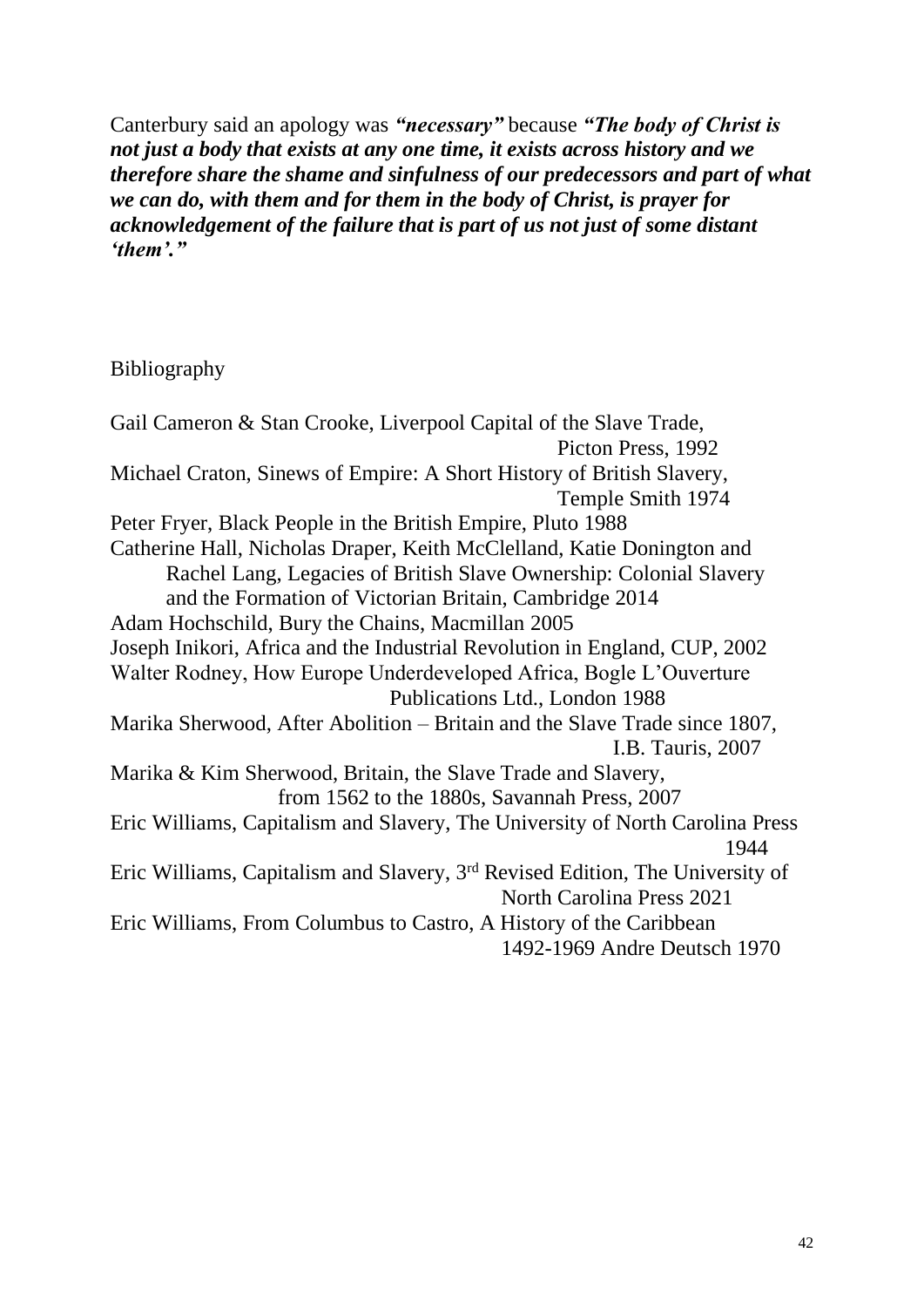# **RESISTANCE**

*"A Black revolution throughout the British West Indies, designed to abolish slavery from below, was 'widely apprehended', both in the West Indies and in Britain. And it was in fact the Jamaican uprising of 1831-32, the so called 'Baptist War', that proved the decisive factor precipitating emancipation."*

*Peter Fryer – Staying Power – The History of Black People in Britain, Pluto 1984*

Enslaved Africans did not passively accept their lot but played an active and important role in their own liberation. They resisted at every level; within Africa, on the slave ships and the plantations of the Caribbean and the Americas.

Richard Reddie points out *"While Europe procrastinated about the legitimacy of chattel slavery and whether Africans had the capacity to live as free men and women, Africans took the situation into their own hands and fought passionately for their liberty." Abolition! The Struggle to Abolish Slavery in the British Colonies p.124*

In Africa

Reddie supports this with a number of different acts of rebellion namely the 1727 'Christianborg Revolt' where enslaved Africans turned on their captors and killed the governor and many of his men at a Dutch run fort on the Gold Coast. Those not wounded in the skirmishes made good their escape while the injured fought off Dutch attempts to regain control of the fort. The Dutch, armed with superior weapons, eventually quelled the insurrection and exacted deadly revenge on the rebels, cutting off the heads of the captured Africans and tossing them into the sea off the African coast. *"This brutal response had both a punitive and spiritual significance: it not only served as a physical deterrent, but also affected those who believed that a headless being could not be reincarnated. In time other Europeans would hold out this sanction to those threatening to injure others or self harm." Reddie ibid. p.111*

This African resistance in Africa is endorsed by Marika and Kim Sherwood: *"In the eighteenth century we know that slave traders on the Coast were often attacked by those Africans not profiting from the trade: for example, the French slaver Phénix was reduced to ashes on the mouth of the Volta in 1730, the Liverpool vessel Perfect's crew were all murdered in 1758. In 1703 the Royal African Company's fort at Sekondi in today's Ghana was seized; the*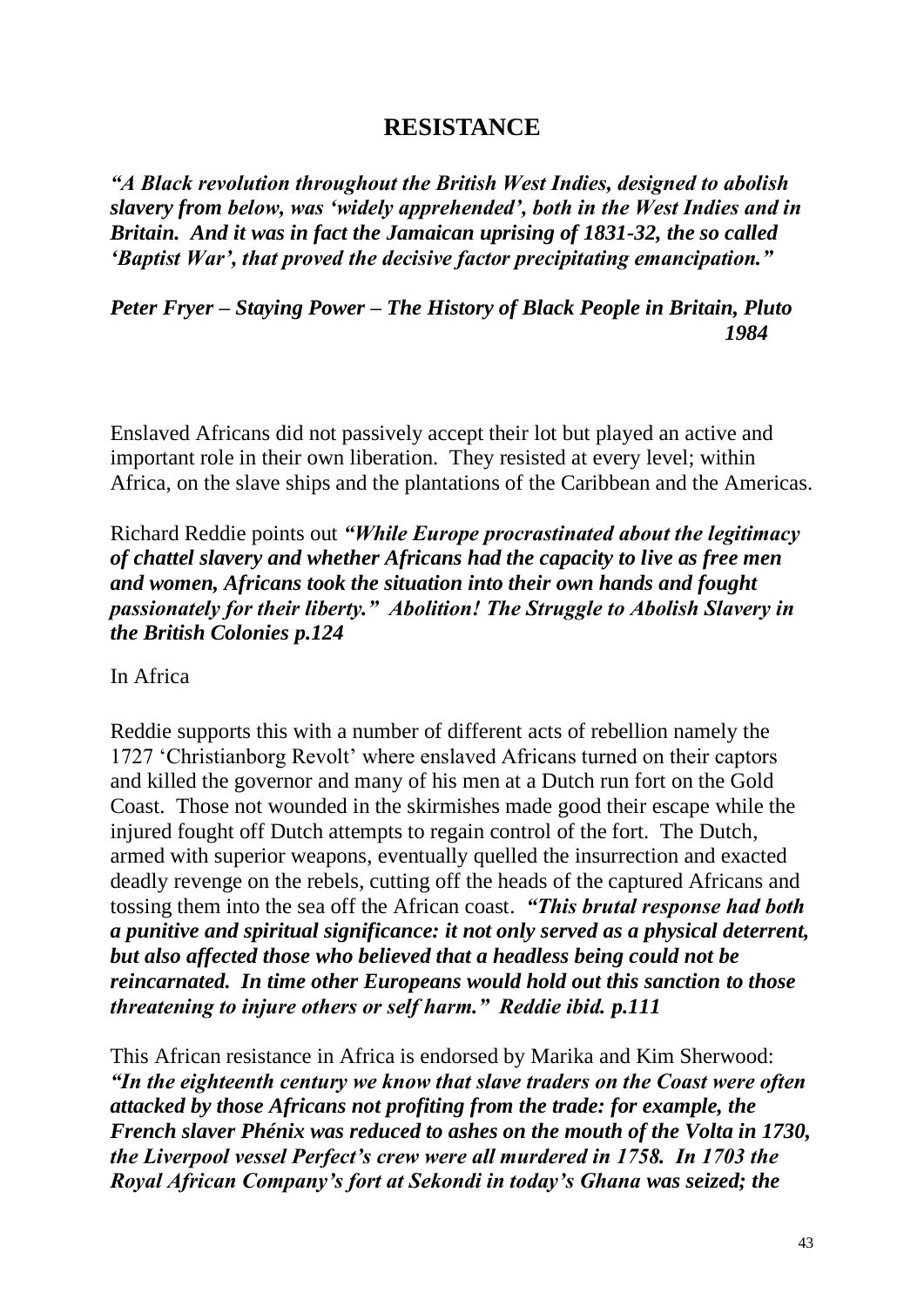# *Company's agents were captured at least twice and released on payment of ransoms. In 1717 Captain David Francis reported that 'My boats and people are seized at almost every port I send them'." Marika & Kim Sherwood 'Britain, the slave trade and slavery, from 1562 to the 1880s' p. 53 Savannah Press 2007'*

Reddie expands on African resistance by showing that some African rulers tried diplomacy as a way of thwarting the slave trade. Nzinga Mbemba of the Congo, who was baptized into the Catholic faith and adopted the name Afonso I, sent letters to King John III of Portugal in 1526 informing him of his concerns about the slave trade and his wish to end the trade in his country. Likewise, King Agaja of Dahomey (modern day Benin) wrote to the British government stating his intention to end his country's involvement in the slave trade. However, these efforts came to nothing as European leaders ignored these entreaties.

# On Slave Ships

Reddie also shows that resistance was not limited to the African mainland. *"One of the earliest recorded revolts took place in 1532, when over 100 Africans on board the Misericordia (mercy in Portuguese) freed themselves during the passage from Saõ Tomé to Elmina, Ghana. Having killed most of the sailors, it is thought the Africans managed to flee the coast." Reddie ibid p. 112.*

He cites that from 1699-1865, over five hundred major mutinies occurred on slave ships during the Middle Passage. One such was on the slave ship *Amistad* immortalised by Steven Spielberg's Hollywood film.

In 1753 the *Marlborough Revolt* occurred three days into the journey from Bonny in West Africa. This Bristol registered ship was taking 420 enslaved Africans to the Americas when the captives mutinied and took control of the ship, slaughtering most of the white crew in the process. With the assistance of a handful of their white captives, the Africans subsequently sailed the vessel back to the West African coast. Less successful was the Mutiny on the *Sally* in 1765 which occurred several hours after it had left Calabar. The captain, Mr. Hopkins, threw eighty mutinous Africans overboard before berthing his ship in Antigua.

Some captains were more vigilant than others throughout the Middle Passage and were prepared to use any means necessary to safeguard their 'property'. One particular example of ruthlessness was on the slaver *Ovartus* where rebel Africans had their limbs severed and heads chopped off for their part in a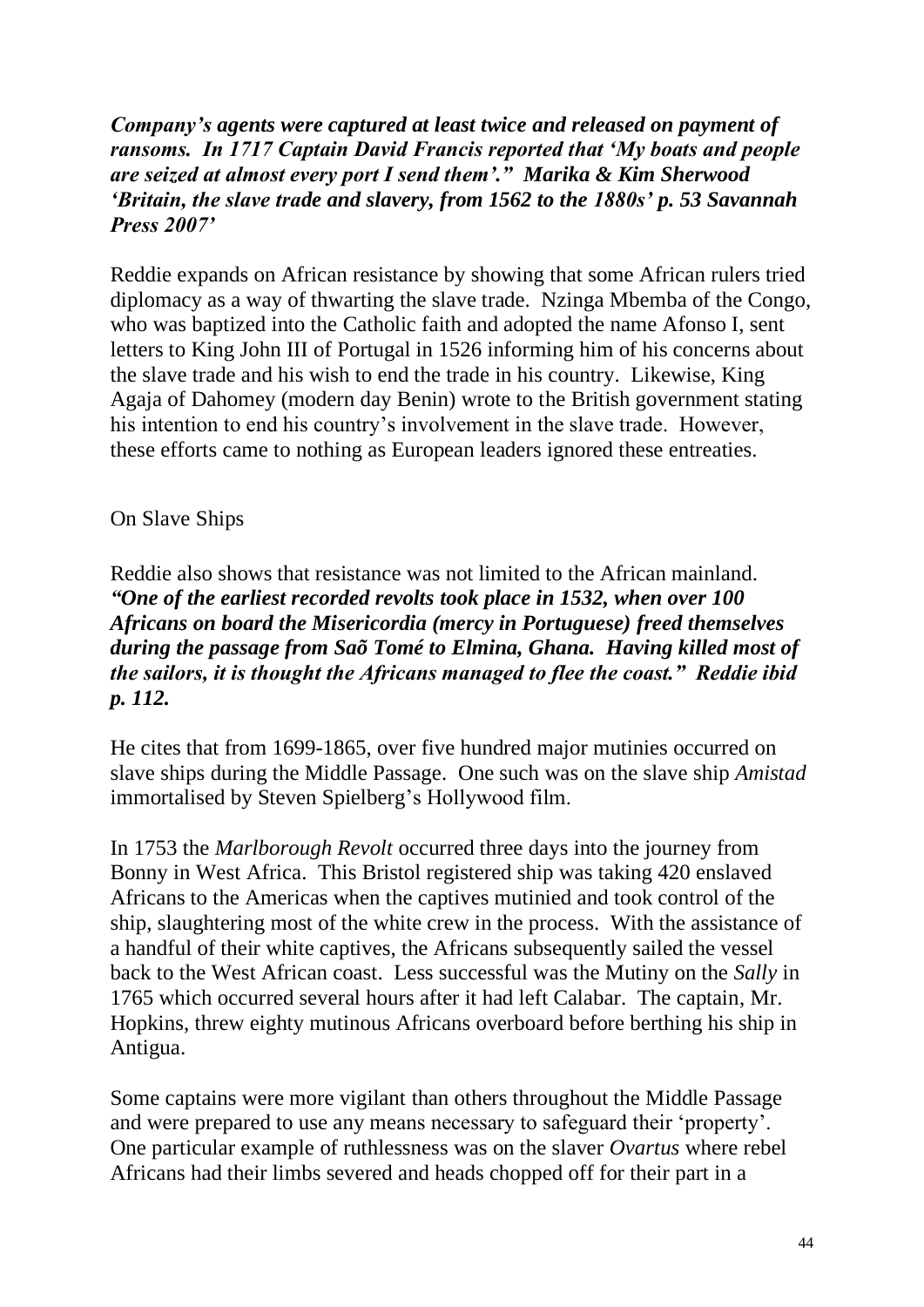mutiny. A French captain who ended an on board rebellion hung the culprits by their feet and whipped them to death. Another, a Dutch captain, chopped off the hands of an Ashanti rebel leader and then hung him by the arms. He bled to death in front of his compatriots. Although the punishment for mutiny was severe Africans did not desist from rebelling and according to Reddie it is estimated that there was at least one revolt for every nine ships leaving Nantes in France and at least one for every ten Dutch slavers. *"One can also assume that ships sailing under a British flag experienced similar experiences, although evidence is hard to obtain due to British reluctance to provide accurate figures out of fear that this would deter investors." Reddie ibid. p. 113*

Despite being shackled and chained, enslaved Africans seized opportunities to fight for their freedom in whatever way possible. Some demonstrated resistance by suicide preferring it to a life of slavery. *"… they ran to the forepart of the ship in a body, and endeavoured to force the Barricado on the Quarter-Deck, not regarding the Musquets or Half Pikes that were presented to their Breasts by the white men through the Loop-holes …. which Occasioned a terrible Destruction: For there were near eighty Negroes kill'd and drowned, many jumping overboard when the Gun was fired." Insurrection on the Ferrers Galley described by William Snelgrave. A New Account of Some Parts of Guinea and the Slave Trade (1734)*

*"A Captain Phillips wrote of a voyage in 1693-94. He brought his captives aboard under armed guard and in chains and kept them so until the voyage was over. Chains alone could not banish his fear of a revolt. Although the captives were thrust down into holds beneath the deck, he always kept sentries at the hatchway openings of the holds. There they stood, by day and night, ready to shoot down at any captives who should threaten to break free. For other members of the crew, he had 'a chest full of small arms, ready loaded and primed (with gunpowder), constantly lying at hand on the quarter-deck'. Also on the quarter, he had two-cannon aimed at the main deck, and two pointing through port holes in the wooden wall below." Cited by B. Davidson, Discovering Africa's Past* 

In 1737 when the Bristol slave ship *The Prince of Orange* landed in St. Kitts about a 100 enslaved Africans jumped overboard. The crew saved as many as they could but 33 drowned. In 1753 another ship *The Adventure* was seized off the coast of West Africa by slaves who successfully ran it aground and destroyed it.

*"Contrary to the lies that have been spread so pertinaciously about Negro docility, the revolts at the port of embarkation and on board were incessant, so that the slaves had to be chained, right hand to right leg, left hand to left leg*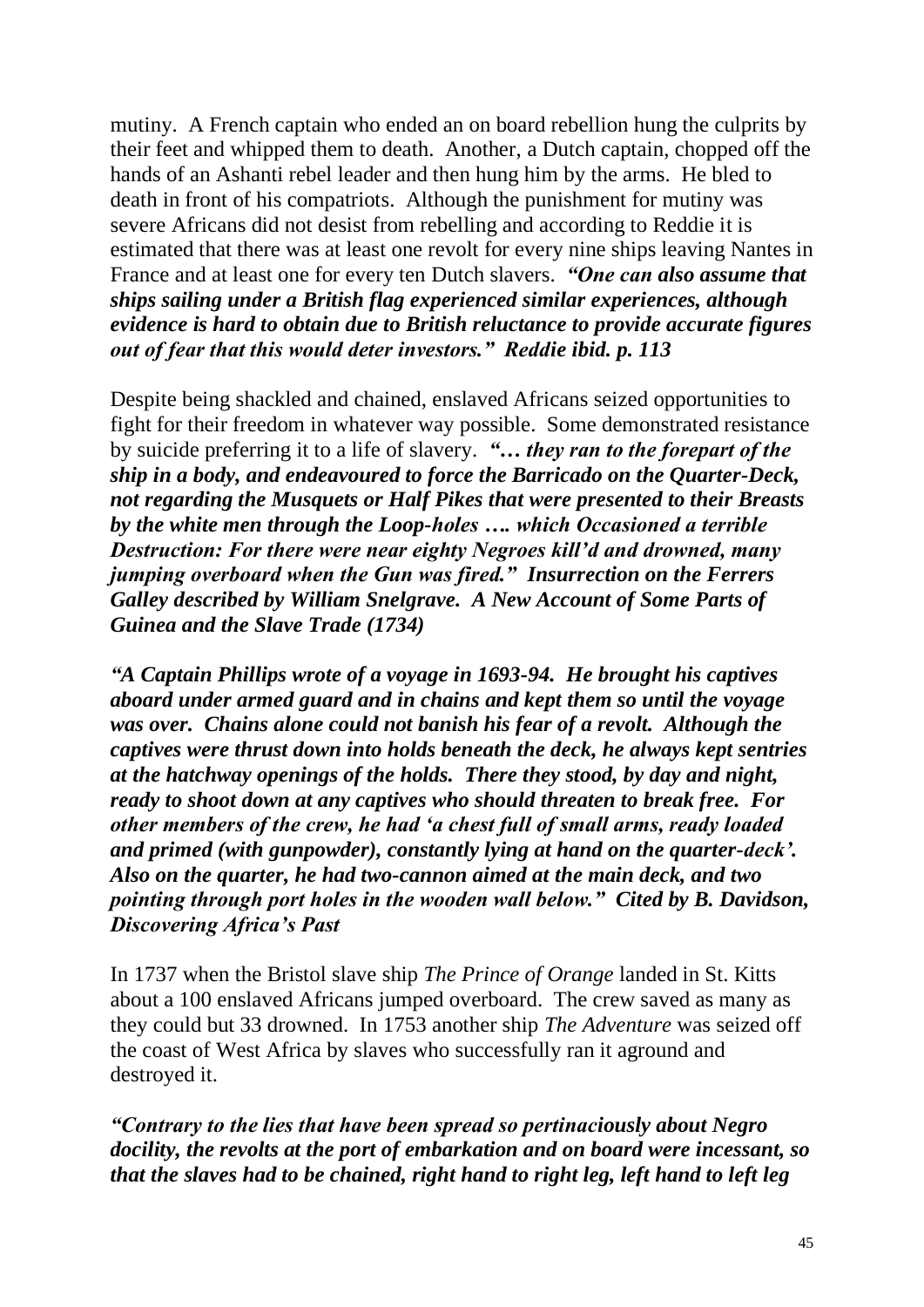*and attached in rows to long iron bars. ..... They undertook vast hunger strikes; undid their chains and hurled themselves on the crew in futile attempts at insurrection. Fear of their cargo bred a savage cruelty in the crew. One captain, to strike terror into the rest, killed a slave and dividing heart, liver, and entrails into 300 pieces made each of the slaves eat one, threatening those who refused with the same torture. Such incidents were not rare." C.L.R. James The Black Jacobins, Penguin Books 2001, First Published 1938*

#### On the Plantations

Opposition to slavery took many different forms on the plantations. This ranged from suicide which was a common form of protest and refusal to answering the new names given by their owners, to actions that had a more immediate effect on the running of the plantation. Sabotage was commonplace as were acts of non-cooperation. The slaves deliberately worked slowly feigning ignorance, damaging tools and pretending to be ill, even wounding themselves and poisoning plantation animals.

Others ran away and newspapers frequently advertised rewards for their return. There was open unrest, violent resistance and escapes as in Jamaica. Escaped slaves took to the mountains and formed the Maroon communities. They provided a refuge for runaways, raided the farms of settlers and fought successful wars against the British, hiding in inaccessible areas. In 1739 the British government acknowledged their freedom with a peace treaty and the rights to land they already held. Mistreatment under a new island governor sparked off new conflict in 1795. Some Maroons agreed to surrender areas in return for a new peace agreement but the governor reneged on his promise. The Maroons were captured and transported to the British colony of Nova Scotia.

During Christmas 1831 Sam Sharpe a literate slave and Baptist preacher led what began as a peaceful rebellion in Jamaica. The slaves went on strike and demanded payment for their labour. When this was refused they took action and destroyed property. It took the British troops two months to quell the rebellion and Sharpe was executed on the 23rd May 1832. Before his execution he said *"I would rather die upon yonder gallows than live in slavery."*

# An Island Revolution

An uprising of enslaved Africans on the French colony of St. Domingue started on the 23rd August 1791. The rebels seized power and abolished slavery, defeating both the French and British armies. Toussaint L'Ouverture, a self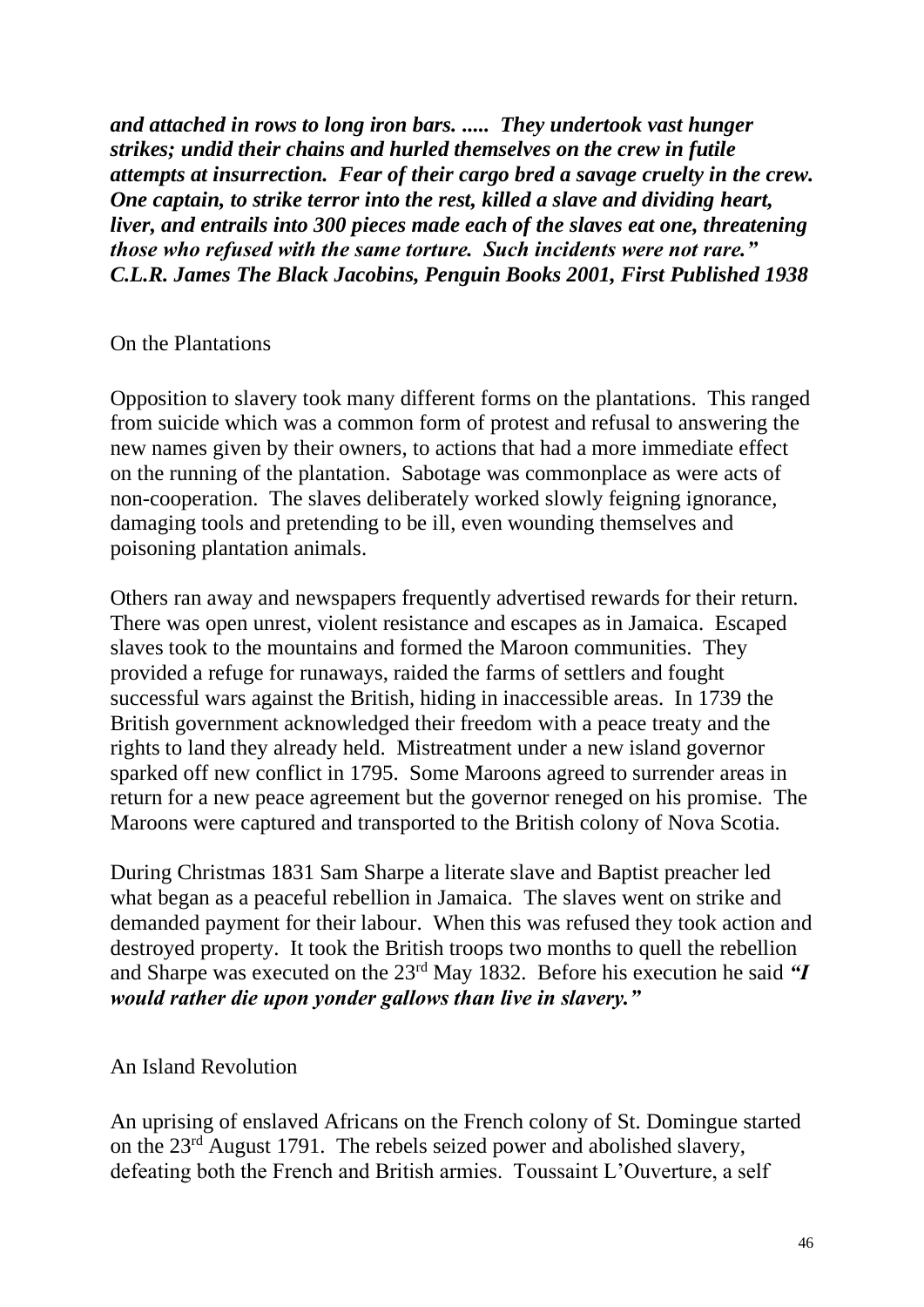educated freed slave, led the revolt and declared all slaves free. In 1801 he published a new constitution but was challenged by Napoleon who sent an army of 12,000 troops. The French tricked L'Ouverture into meeting them and took him captive. He died in prison in France in 1803.

One of his former lieutenants, Jean-Jacques Dessalines helped drive out the French troops and completed the revolution. On the 1<sup>st</sup> January 1804 he proclaimed independence for the newly named republic of Haiti and *"tried and then executed thousands of Europeans for high crimes against the Blacks of Haiti." Walker ibid.*

# Individuals

Two former slaves, captured as young boys in Africa, were in the vanguard of the abolition movement and advocated resistance. From the moment of capture resistance was foremost in Cugoano's mind. *"When we found ourselves at last taken away, death was more preferable to life, and a plan was concerted amongst us, that we might burn and blow up the ship, and to perish all together in the flames." Ottobah Cugoano, Thoughts and Sentiments on the Evil of Slavery*

"*Ottobah Cugoano was the first published African critic of the transatlantic trade and the first African to demand publicly the total abolition of the trade and the freeing of the slaves – a position which scarcely any white abolitionist had taken by 1787. He declared - and he was the first writer in English to do so – that enslaved Blacks had not only the moral right but the moral duty to resist"*

He stated *"If any man should buy another man .... and compel him to his service and slavery without any agreement of that man to serve him, the enslaver is a robber, and a defrauder of that man every day. Wherefore it is as much the duty of a man who is robbed in that manner to get out of the hands of his enslaver, as it is for any honest community of men to get out of the hands of rogues and villains." Fryer, Staying Power, p. 99*

Cugoano also observed *"Is it not strange to think, that they who ought to be considered as the most learned and civilized people in the world, that they should carry on a traffic of the most barbarous cruelty and injustice, and that many .... are become so dissolute as to think slavery, robbery and murder no crime."*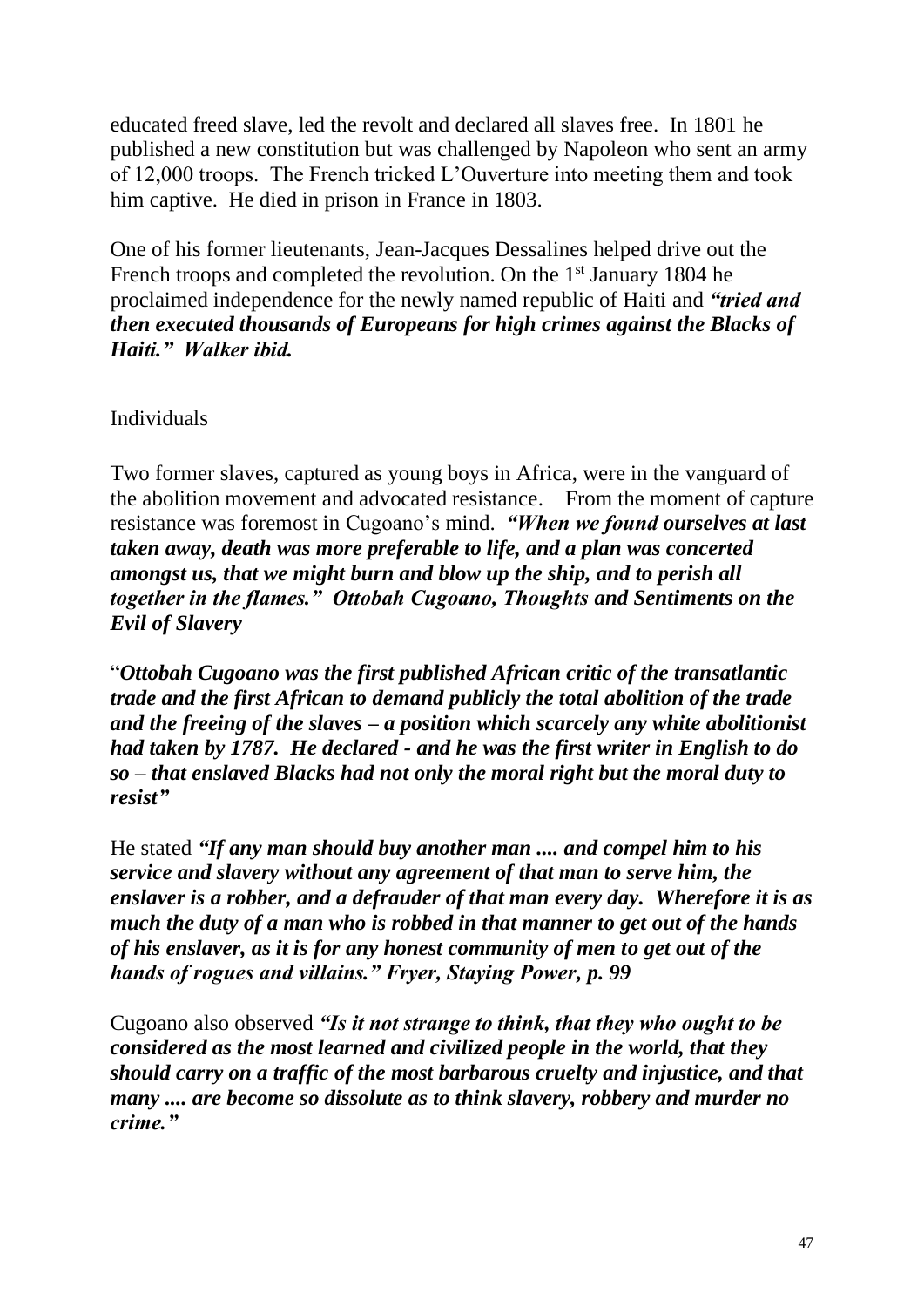Olaudah Equiano was a former slave whose 1789 autobiography, *'The Interesting Narrative of the Life of Olaudah Equiano, or Gustavus Vassa'* publicly exposed for the first time the horrors of slavery. However, *"Equiano's considerable contribution to the anti-slavery battle was not confined to his books and discreet interventions with Granville Sharp. He was a campaigner all over Britain for some years travelling almost incessantly to speak and sell his books in the principal towns of the United Kingdom....... The thought of this Igbo carrying on his campaign for the hearts and minds of the citizens of Birmingham, Manchester and Sheffield in the late eighteenth century in favour (as he put it in a petition of 1788 addressed to the Queen) of 'millions of my fellow African countrymen, who groan under the lash of tyranny' is as impressive as the book itself......." Adrian Hastings, The Church in Africa 1450-1950*

W.E.B. Dubois provided a list of important rebellions by enslaved Africans that *"shows that the docility of* Negro *slaves in America is a myth:"*

| 1522         | <b>Revolt in San Domingo</b>                                       |
|--------------|--------------------------------------------------------------------|
| 1530         | <b>Revolt in Mexico</b>                                            |
| 1550         | <b>Revolt in Peru</b>                                              |
| 1550         | <b>Appearance of the Maroons</b>                                   |
| 1560<br>1600 | <b>Byano Revolt in Central America</b><br><b>Revolt of Maroons</b> |
| 1655         | <b>Revolt of 1500 Maroons in Jamaica</b>                           |
| 1663         | <b>Land given (to) Jamaican Maroons</b>                            |
| 1664-1738    | <b>Maroons fight British in Jamaica</b>                            |
| 1674         | <b>Revolt in Barbados</b>                                          |
| 1679         | <b>Revolt in Haiti</b>                                             |
|              | 1679-1782 Maroons in Haiti organized                               |
| 1691         | <b>Revolt in Haiti</b>                                             |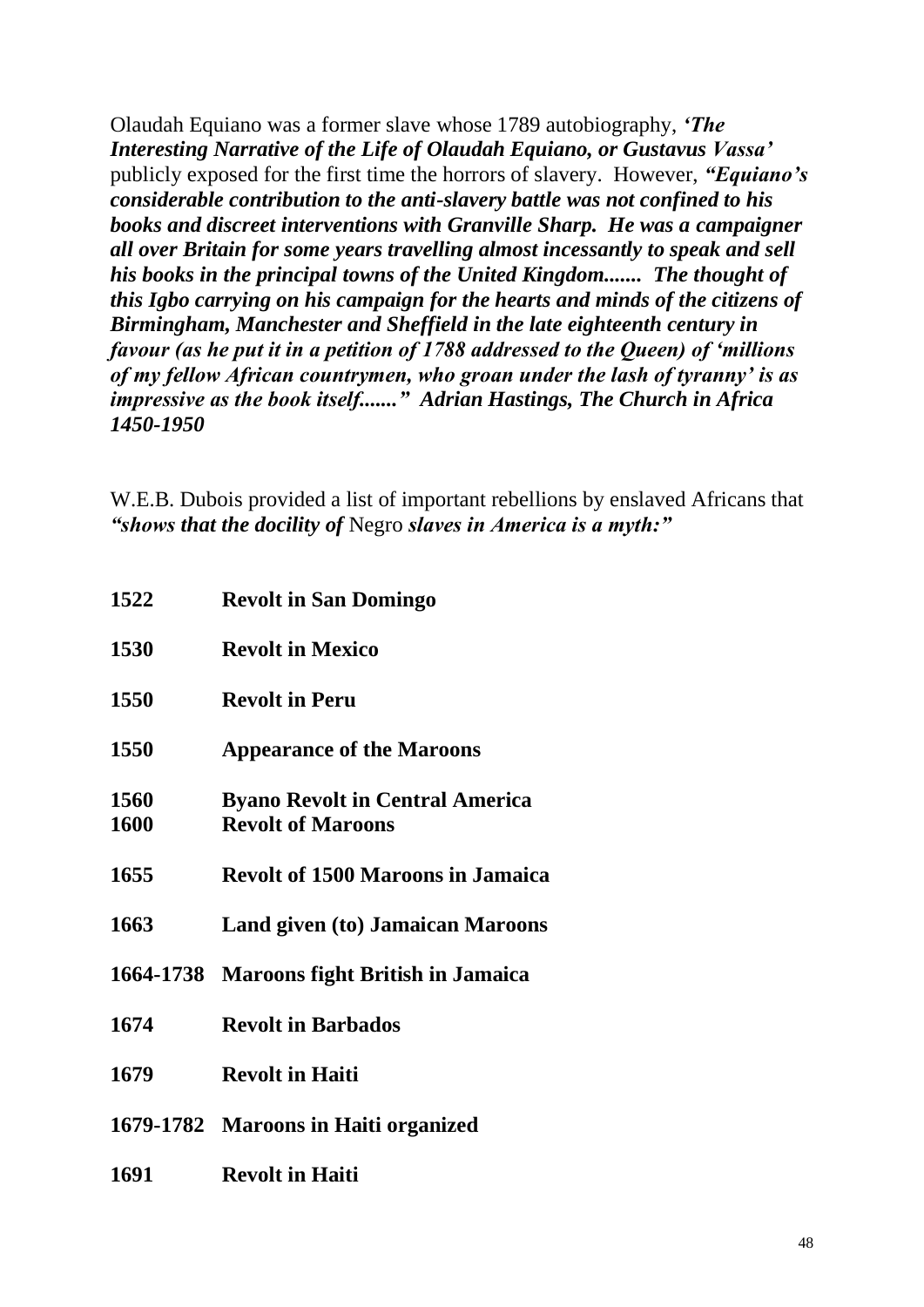| 1692         | <b>Revolt in Barbados</b>                                            |
|--------------|----------------------------------------------------------------------|
| 1695         | <b>Palmares: revolt in Brazil</b>                                    |
| 1702         | <b>Revolt in Barbados</b>                                            |
| 1711         | <b>Negroes fight French in Brazil</b><br>1715-1763 Revolt in Surinam |
| 1718         | <b>Revolt in Haiti</b>                                               |
| 1719         | <b>Revolt in Brazil</b>                                              |
| 1738         | <b>Treaty with Maroons</b>                                           |
| 1763         | <b>Black Caribs revolt</b>                                           |
| 1779         | <b>Haitians help the United States Revolution</b>                    |
| 1780         | <b>French Treaty with Maroons</b>                                    |
|              | 1791-1803 Haitian Revolution                                         |
| 1794         | <b>Cuban revolt</b>                                                  |
| 1794<br>1795 | <b>Dominican revolt</b><br><b>Maroons revolt</b>                     |
| 1796         | <b>St. Lucian revolt</b>                                             |
| 1816         | <b>Barbados revolt</b>                                               |
|              | 1828-1837 Revolts in Brazil                                          |
|              | 1840-1845 Haiti helps Bolivar                                        |
| 1844         | <b>Cuban revolt</b>                                                  |
|              | 1844-1893 Dominican revolt                                           |
| 1861         | <b>Revolt in Jamaica</b>                                             |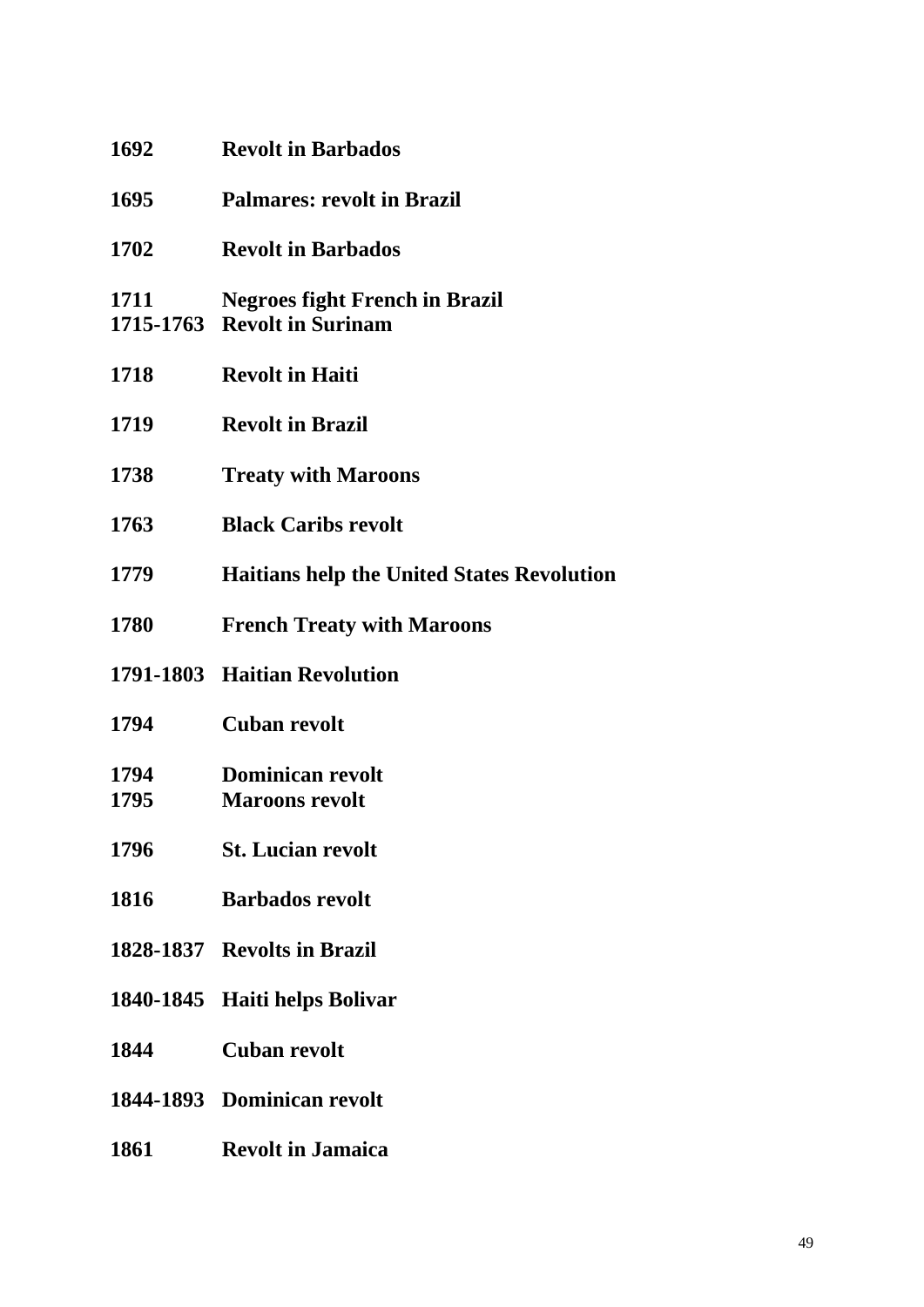# **1895 War in Cuba**

Cited by Robin Walker, When We Ruled, p. 558

Bibliography

Basil Davidson, Discovering Africa's Past,

Peter Fryer, Staying Power – A History of Black People in Britain, Pluto 1984 C.L.R. James, The Black Jacobins, Penguin Books 2001, First published 1938 Richard Reddie, Abolition! The Struggle to Abolish Slavery in the British Colonies, Lion Hudson 2007 Marika & Kim Sherwood, Britain, the Slave Trade and Slavery, from 1562 to the 1880s, Savannah Press, 2007 Robin Walker, When We Ruled, Every Generation Media 2006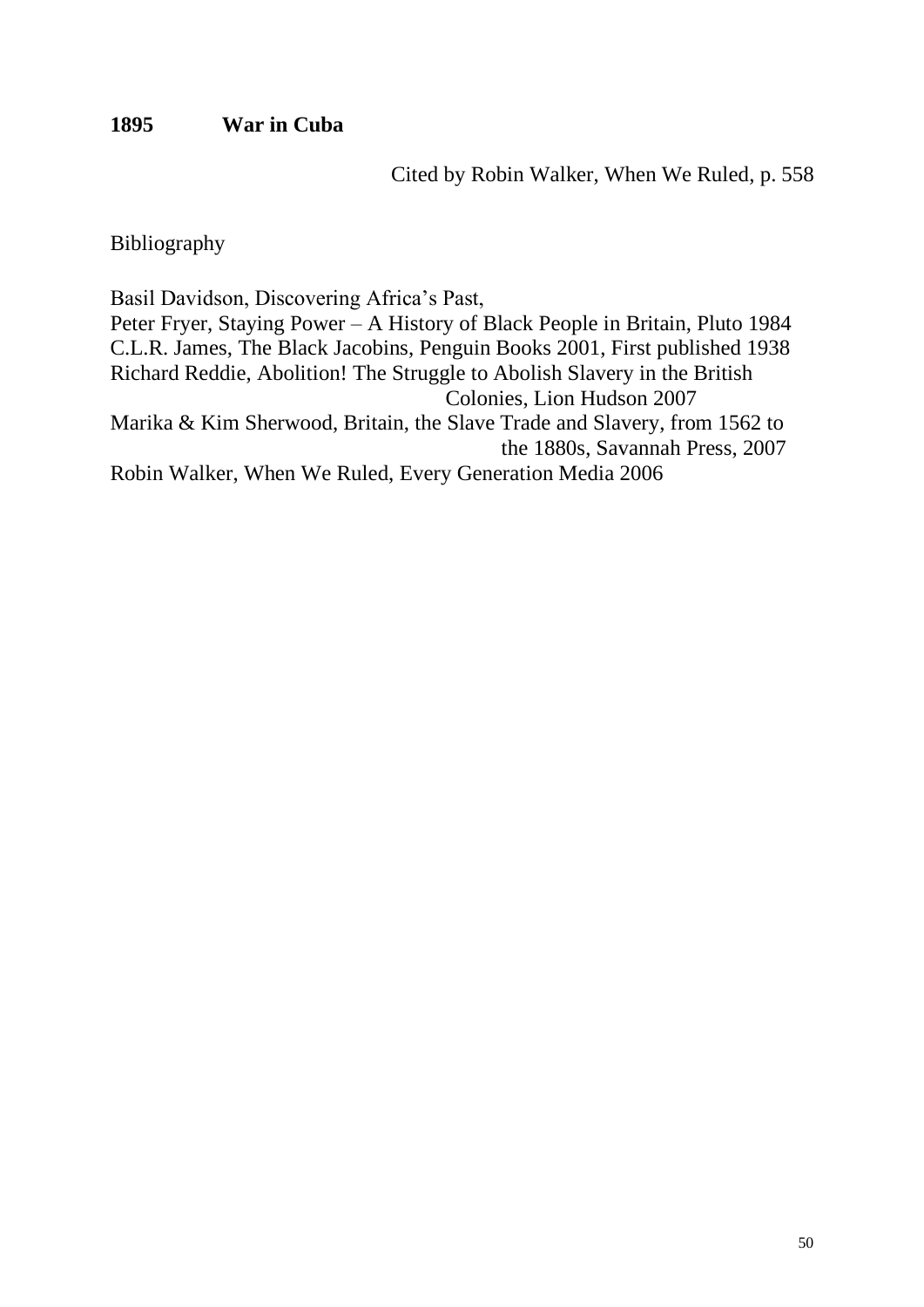# **LEGACY**

*"Our possession of the West Indies, like that of India …. gave us the strength, the support, but especially the capital, the wealth, at a time when no other European nation possessed such a reserve, which enabled us to come through the great struggle of the Napoleonic Wars, the keen competition of the eighteenth and nineteenth centuries, and enabled us …. to lay the foundation of that commercial and financial leadership which …. Enabled us to make our great position in the world."*

*Winston Churchill addressing a banquet of West Indian sugar planters in London 20th July 1939*

*"Britain's rise to global pre-eminence was partially dependent on a system of colonial slave labour and, as we recall its abolition, we should also recall our place in its practice."*

*Prime Minister Tony Blair New African February 2007*

For Britain

# *"African slavery is not ancient history; the world it made is around us in Britain." Richard Drayton The Guardian 20 th August 2005*

The legacy of slavery surrounds everyone in Britain today. Britain's industrial might largely sprang from the manual labour of millions of unnamed enslaved Africans. The wealth they created in the Caribbean not only fuelled the Industrial Revolution but was also responsible for many other areas of British life.

Britain has a rich history of great buildings and many of these country estates, houses, galleries and museums would not exist but for the slave trade and slavery. Such properties as Harewood House in Yorkshire built in 1759-71 by the architect John Carr of York and decorated by Robert Adam for Edwin Lascelles later first Earl of Harewood. This estate was built on the wealth of the Earl's slave trading father *"Henry Lascelles, M.P. who sucked so much wealth from the commission system, from sugar, and from outright fraud, that his successors became earls of Harewood."*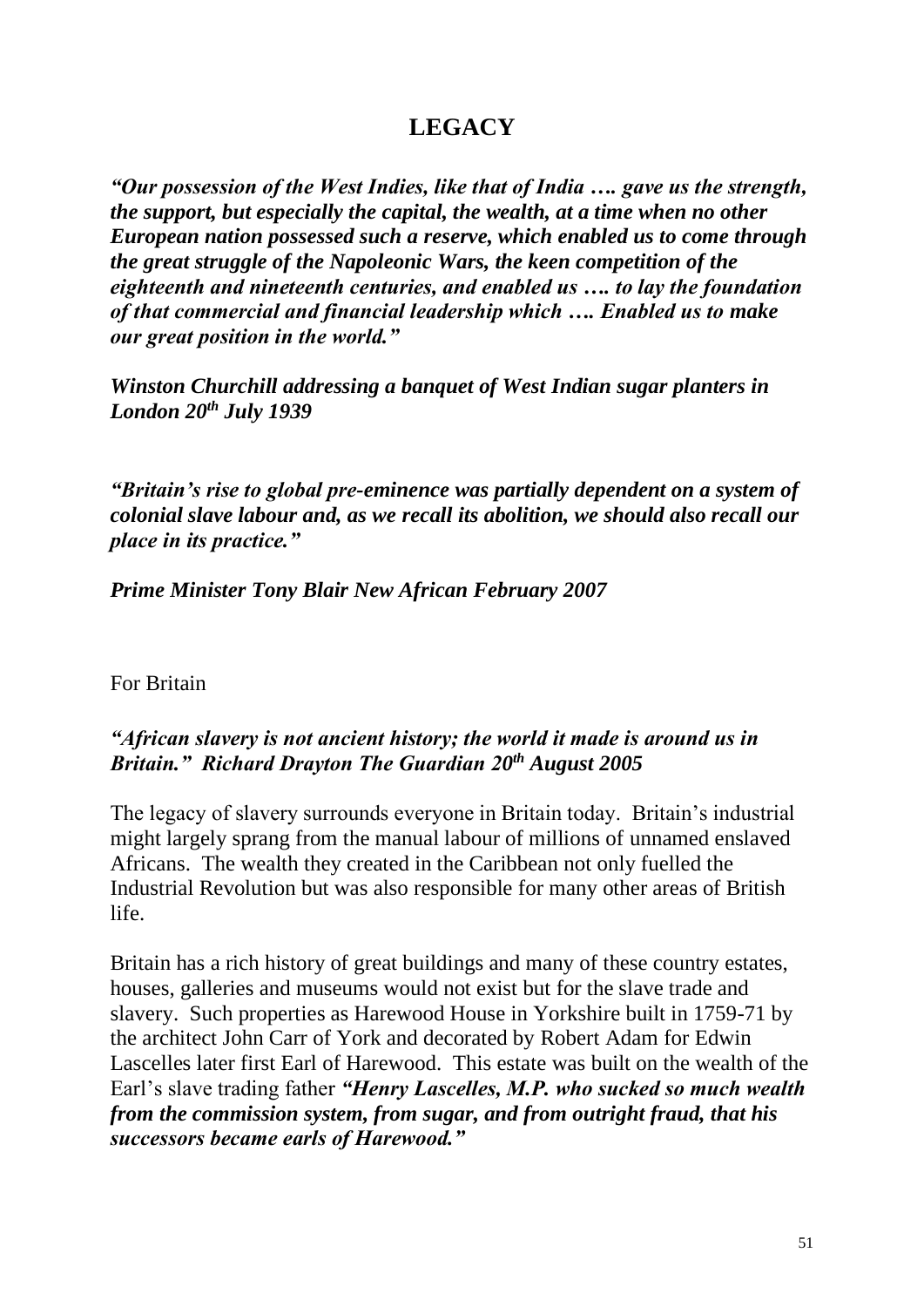*".... on the eve of emancipation .... the Earl of Harewood owned two plantations and 344 slaves in Jamaica, three plantations and 745 slaves in Barbados. When these slaves were emancipated, the earl received compensation totalling £22,473, 17s 11d. Fryer Staying Power p. 46.*  Measuringworth.com gives £18,940,000 as the equivalent amount today-2022. The present occupant David, the eighth Earl, is the Queen's first cousin once removed, a great grandson of George V.

Another estate is Dodington Park set in 300 acres of land in south Gloucestershire and built by the architect James Wyatt. This was commissioned by the Codrington family whose fortune came from the sugar plantations in the West Indies. It is now the home of James Dyson, the inventor famous for his vacuum cleaners who paid £20million for the property in 2003. On a less grand scale is Danson House in Kent built in 1764 for John Boyd, son of the St. Kitts planter Augustus Boyd. All these properties were landscaped by Capability Brown the 'celebrity' gardener of the day. These buildings are not exclusive to England; other parts of Britain have similar grand estates. The neo-Norman Penrhyn Castle in North Wales was built by the Pennant family who made their wealth from Jamaican sugar and Welsh slate.

Madge Dresser has shown that there was a direct link between the slave trade and Bristol's 18th century economic and urban development. She sites that *"Queen Square was developed at precisely the same time that Bristol became Britain's premier slaving port…" "…. Most of Queen Square's most prominent residents were connected in a dense web of business and kinship interests wither to the African slave trade or, increasingly as the century wore on, to the trade in slave produced commodities."* Dresser illustrates this by noting that *"at least ten out of the twenty four substantial ratepayers on the square were engaged in the African trade in 1730." Slavery Obscured – The Social History of the Slave Trade in an English Provincial Port*

Dresser expands her argument by pointing out that *"…. enough research exists to indicate that the connections between country house development in the Bristol region and slave generated wealth are much more widespread than has previously been suggested."* Paul Fisher, a linen draper, was the son of an important African merchant. He was a member of the Company of Merchants Trading to Africa with a financial interest in a Grenada plantation and the West Indian and Carolina trades. By 1747 he had built Clifton Hill House. The infusion of West Indian wealth enabled many to enlarge or renovate their manor houses. The elegance and gentility of many British stately homes were founded on the brutality of plantation life.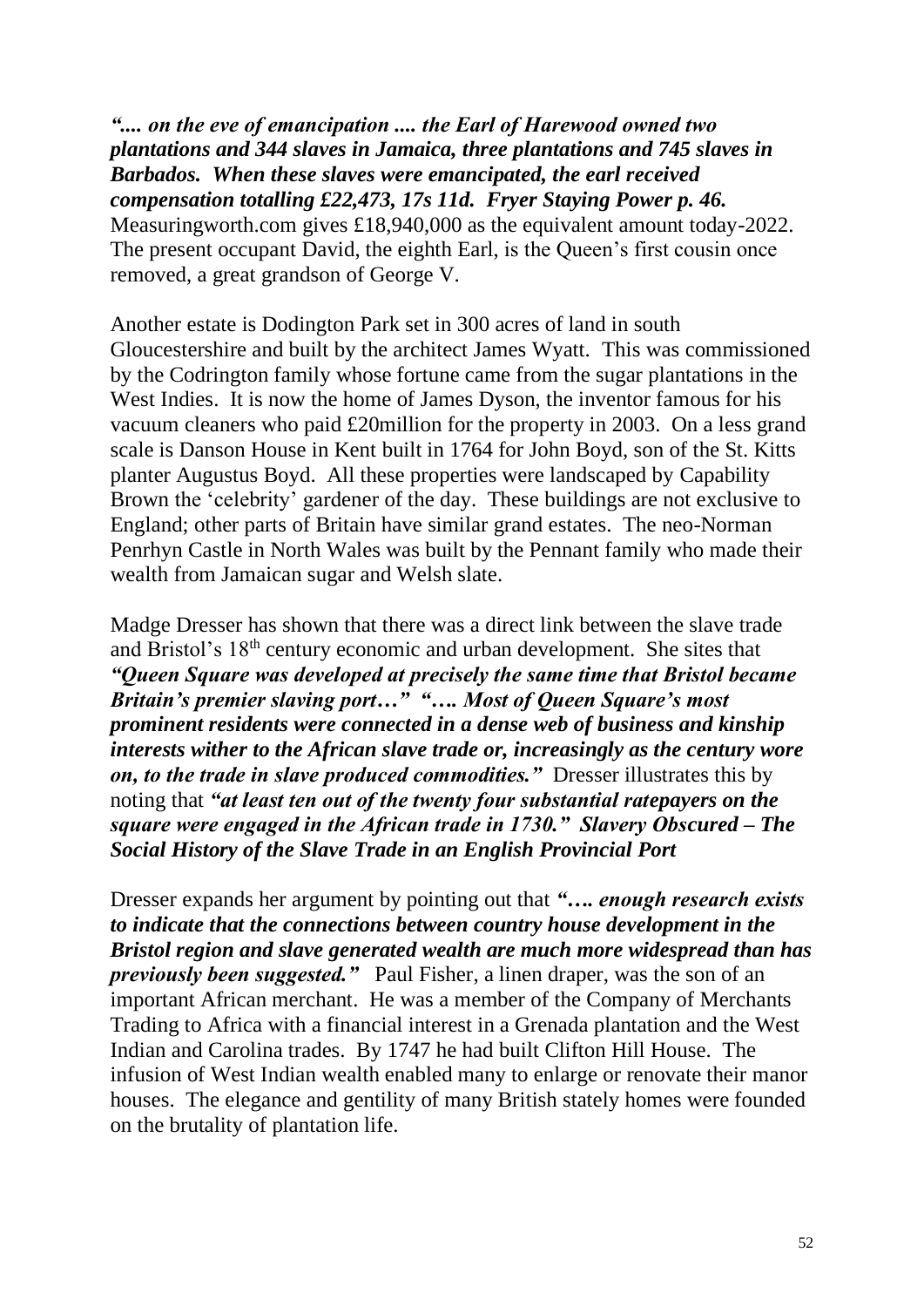# Cultural Institutions

It was not only residential properties in Bristol but cultural institutions such as the Assembly Rooms and the Theatre Royal that opened in 1766 that owed their foundations to the slavery business. Dresser concludes that *"the evidence shows that Bristol's urban renaissance was exceptionally reliant on the exploitation and dislocation of African labour." "There is not a brick in the city but what is cemented with the blood of a slave …" Dresser cites an anonymous comment from 1881*

One of Oxford's finest libraries, the Codrington, was only made possible because of the Codrington family and the wealth their sugar plantations created. Christopher Codrington was born in Barbados in 1668 the son of one of the island's wealthiest planters. Educated at Christ Church College Oxford, he later became a fellow of All Souls College. After a military career he returned to the Caribbean to succeed his father as Governor-General. During the last years of his life he concentrated on his plantations. When he died in 1710 he left 12,000 volumes of his books and a legacy of £10,000 to All Souls. Measuringworth.com gives £23,300,000 as the equivalent amount today  $-2022$ . £6,000 was to be spent on building a library and the rest on buying books. Measuringworth.com gives £13,980,000 as the equivalent amount today  $-$  2022.

# Public Buildings

Public buildings like Liverpool's town hall built in the mid-18<sup>th</sup> century are a testament as to how the city derived its wealth. Still visible today are the heads of African slaves and African elephants that decorate the building. Jane Longmore cites Jon Stobart who has argued *"that the late eighteenth-century Liverpool elite were so self-conscious about its reputation for inhumanity that it distanced itself from the slave trade by deliberately embracing a more cultivated image. He asserts that this was embodied in the establishment of cultural institutions, such as the Lyceum Library, the Botanic Garden and the Liverpool Institution, in the first two decades of the nineteenth century."*

Longmore cites how Liverpool ventured into establishing charitable institutions and that *"In 1748, as Liverpool outstripped Bristol in the slave trade, the huge Liverpool Infirmary was opened to serve not only the town but, unusually, 'all parts of this nation and Ireland'; 7 of the 11 original trustees were slave traders as listed in the Liverpool Memorandum Book of 1752. A Seaman's Hospital, a Lunatic Asylum and a Public Dispensary followed, adding to the charitable facilities. There was also provision for the spiritual needs of the*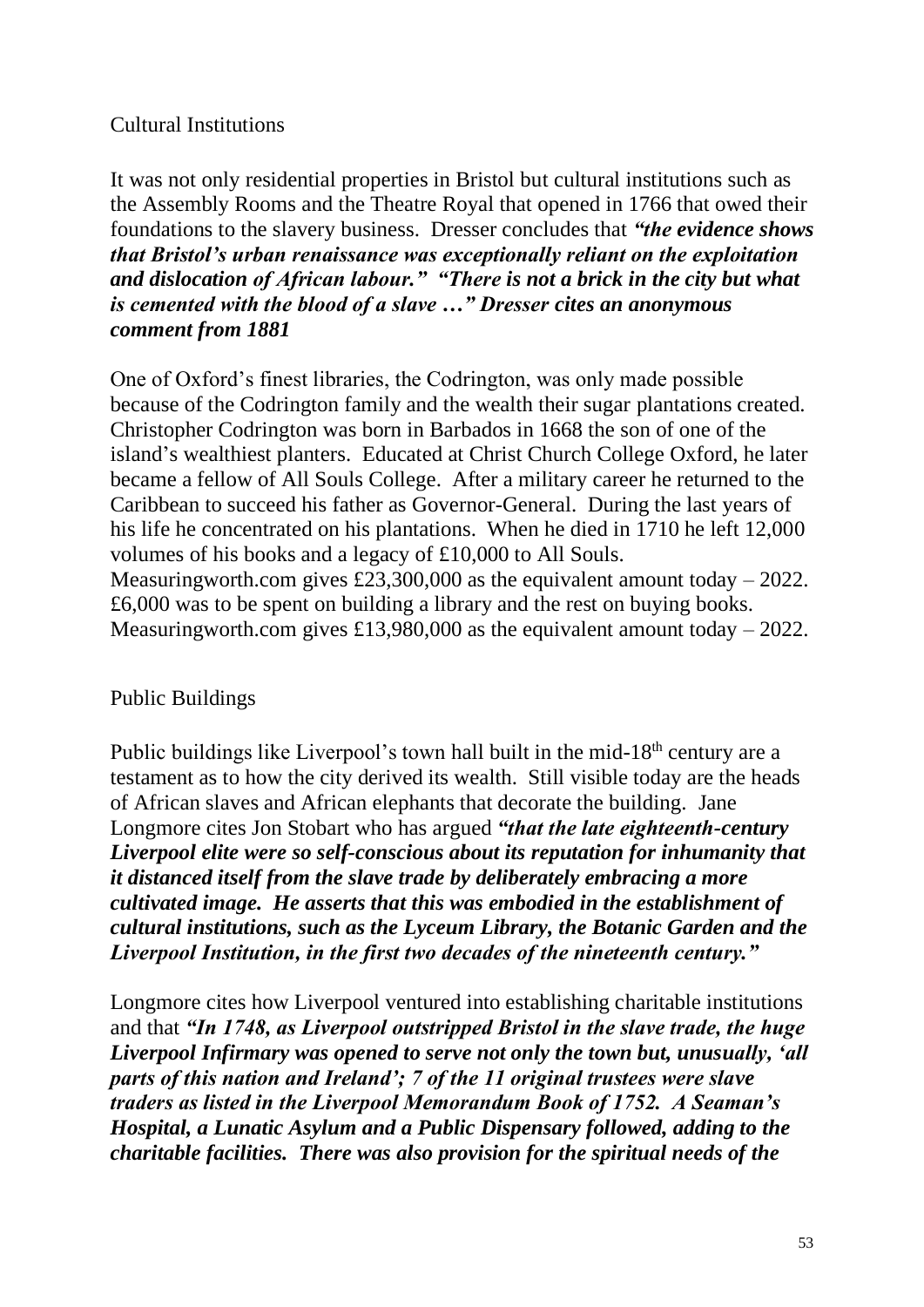# *town. ..... and more significantly, the diversity of churches and chapels in Liverpool during the era of the slave trade."*

In Glasgow tobacco baron William Cunninghame grew so rich on the back of slave labour that he built an enormous town house in 1778. Today it is Glasgow's Gallery of Modern Art.

Those involved in the slavery business were also instrumental in setting up some of Britain's cultural institutions. One such was John Julius Angerstein, who from 1768, until the time of his death in 1823 was a trustee in a property in Grenada and for the last twenty three years its sole trustee. Throughout his life Angerstein collected works of art and on his death his collection became the foundation of London's National Gallery.

# Banking

*"The slave trade kept the wheels of metropolitan industry turning; it stimulated navigation and ship building and employed seamen; it raised fishing villages into flourishing cities; it gave sustenance to new industries based on the processing of colonial raw materials; it yielded large profits which were ploughed back into metropolitan industry; and, finally, it gave rise to an unprecedented commerce in the West Indies and made the Caribbean territories among the most valuable colonies the world has ever known." Eric Williams 'From Columbus to Castro – A History of the Caribbean 1492- 1969' Andre Deutsch 1970*

To facilitate the furtherance of the slavery business banking was an essential element of this process. Dresser points out that "*A number of African merchants established one of the country's earliest provincial banks in 1750 and other West Indian and African merchants established more soon after. These banks (which were later to be absorbed into the National Westminster Bank) had originally functioned in part to help finance the West Indian trade."*

John Hughes, in *Liverpool Banks and Bankers 1760-1837*, explains the origins of private bankers as *"a merchant, or larger trader, who grafted the business of banking on his own affairs. He would have an account with some London banker for the purpose of paying his acceptances for the produce in which he dealt, and for the collection or discounting of the acceptances he received."* The long term nature of the transatlantic slave trade meant that new banking houses were needed to provide the necessary credit to those trading in enslaved Africans. Francis Hyde, in *Liverpool and the Mersey* endorses Hughes' theory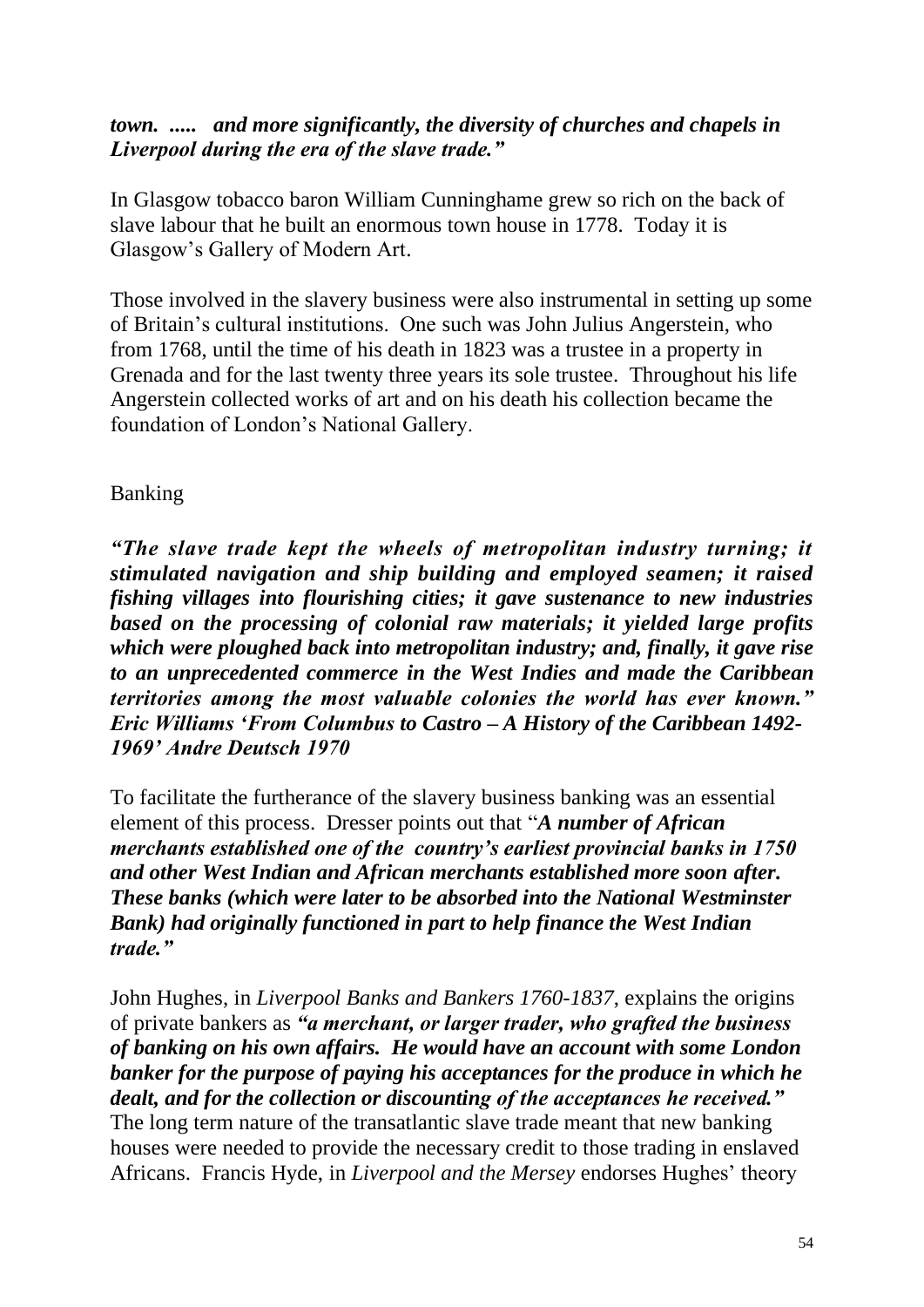*"It is, perhaps, a fact that the growth of banking and insurance in the town was coincidental with the involvement of merchants in the West Indian and African trades. Thus some of the more important Liverpool merchants began to exercise the functions of banking. Accordingly, Liverpool was well served by a growth of merchant capital. Among the fourteen banks of any importance listed, after 1750, ten were founded by merchants."* Peter Fryer concludes that *"The early history of the British banking system, from the first country banks and Barclays right up to the Bank of England, is closely connected with the triangular trade, as is the early history of British insurance." Black People in the British Empire*

Arthur and Benjamin Heywood were two Liverpool brothers who made their fortunes from the slave trade and became bankers. Their bank Arthur Heywood Sons & Co. was absorbed by the Bank of Liverpool, afterwards Martin's Bank which in turn was absorbed by Barclay's Bank. The Quaker brothers, David and Alexander Barclay, were involved in the slavery business, the former a plantation owner who emancipated his slaves. Another Barclay, James, in partnership with his with his brother-in-law, Joseph Freame, set up a bank Barclay, Bevan & Co. Today Barclay's, one of the 'Big Four', still prospers.

Another Liverpool merchant Thomas Leyland *"found that dealing in Africans brought him more of what he loved best than did any other branch of commerce. It made him one of Liverpool's three richest men, with an income estimated locally as tens of thousands of pounds a year. In the years 1782- 1807 he transported 3,489 slaves to Jamaica alone." Fryer, Staying Power, p. 42.* In 1807 Leyland launched his own bank, Leyland & Bullin. His nephew and partner Richard Bullin was also a merchant and ship owner in the slave trade. *"Within eight years the new bank had assets of over £1,000,000 sterling and rivalled the larger London banks in importance." Fryer ibid.* According to Hughes *"Abolition did not appear to dent Leyland's successful business career: on his death in 1827 he left a fortune of £600,000.*" In 1901, Leyland & Bullin was absorbed by the North & South Wales bank and that in turn by the Midland Bank in 1908. In 1992 Midland was absorbed by the Hong Kong & Shanghai Banking Corporation and renamed HSBS Bank plc in 1999*.*

The Heywood's, Thomas Leyland and Richard Bullin, were not the only Liverpool slave merchants who turned to banking. The Bolds, the Gregsons and the Stainforths did the same. *"Merchants and shipowners very largely insured their own ventures themselves, but the need for discounting facilities arose after 1750 with the growing volume of bills drawn against West Indian merchants. Thus some of the more important Liverpool merchants began to exercise the functions of banking." Francis Hyde, Liverpool and the Mersey: an economic history of a port 1700-1950, Newton Abbot, David & Charles,*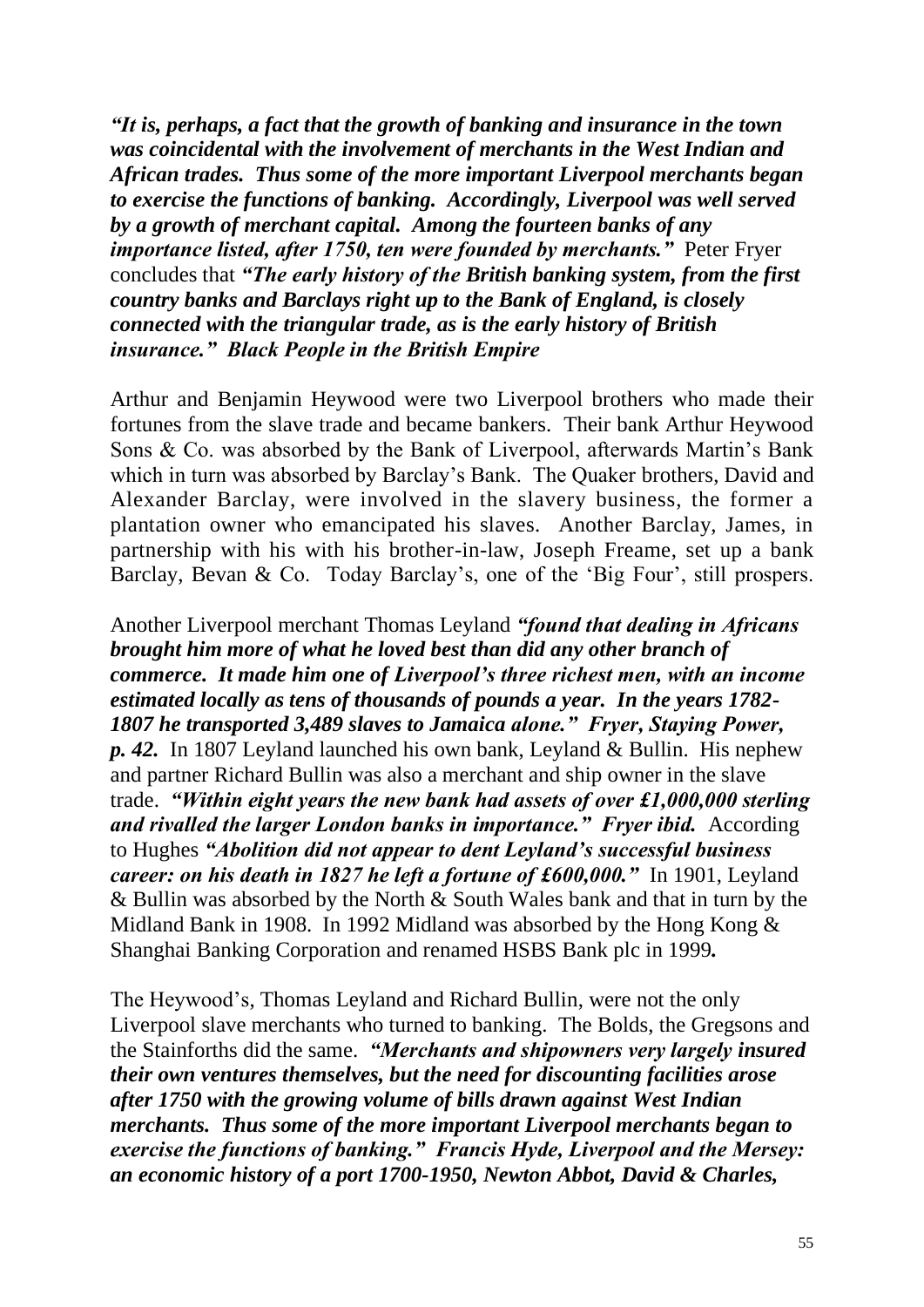*1971* Hyde also points out that many other local bankers were West India merchants or *"like John Moss of Moss, Dale and Rogers, owned immense sugar plantations in Demerara (afterwards part of British Guiana). Cited by Fryer, Staying Power, p. 43. "Each of the Liverpool banking houses associated with the slave trade could command assets of between £200,000 and £300,000. Fryer, ibid.* 

*"The bank that might justly have been called the 'Bank of the West Indies' in the eighteenth century was the Bank of England. Black slavery augmented, in one way or another, the family fortunes of many of its directors and governors. Humphry Morice, MP, director of the bank from 1716, deputy governor in 1725-6, and governor in 1727-9, personally owned six slave ships...." Fryer ibid. p. 46* The Bank of England made capital available for slave voyages and the City of London became the financial centre of the slave trade.

Humphry Morice was not the only Bank of England governor to have a close association with slavery. *"Sir Richard Neave, director of the Bank of England for 48 years, deputy governor in 1781-3, and governor in 1783-5, was chairman of the Society of West India Merchants and of the London Dock Company (which built the London Docks in Wapping, opened in 1803). Neave's daughter married Beeston Long junior, son of Neave's predecessor as chairman of the West India Merchants; Beeston Long junior in his turn became chairman of the West India Merchants and the London Dock Company – and director ((1784-1820) and governor (1804-6) of the Bank of England. Thomas Boddington, director of the Bank of England (1782-1809) and the London Dock Company, financed the purchase of estates for the Pinneys in the late 1780s. Thomas Raikes, director (1776-1810), deputy governor (1795-7), and governor (1797-9) of the Bank of England...... William Manning – whose father had acquired by marriage two estates on St. Kitts – was agent for St. Vincent and Grenada.... amassed a 'handsome fortune', and served as a director (1790-1831) and governor (1812-14) of the Bank of England." Fryer ibid.*

Another well known name that prospered from slavery was the Baring family. Francis Baring who *"seems to have made his first money out of dealing with slaves when he was only 16"* founded Baring Bros. & Co., a merchant bank that lasted until 1995 when it was brought down by the fraudulent activities of one of its brokers, Nick Leeson.

One of Liverpool's celebrated slave-owning families was that of John Gladstone. Although not a banker he was chairman of the West India Association and his slaves in British Guiana and Jamaica produced sugar and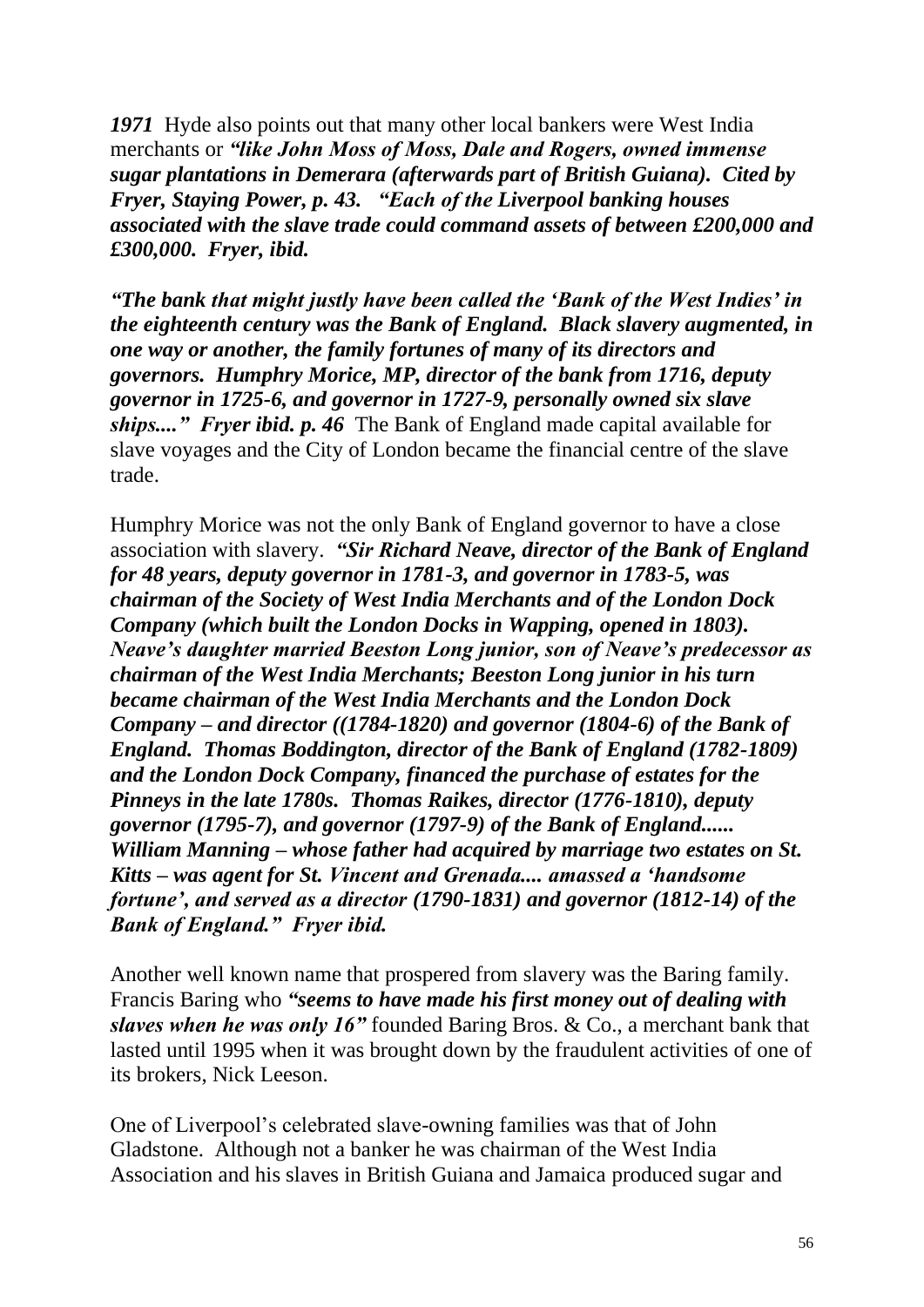rum that made his fortune. At abolition he received £93,526 in compensation for the loss of 2,039 slaves. Measuringworth.com gives £78,830,000 as the equivalent amount today – 2022. At his death in 1851 his estate was valued at about £600,000. Measuringworth.com gives £509,200,000 as the equivalent amount today – 2022. His son William Gladstone, the future Liberal prime minister, devoted his first substantial speech in the Commons to a defence of slavery on the family estates in British Guiana. He gave several speeches in defence of slave owners.

A familiar name in banking circles is that of Rothschild. *"Rothschild floated (or marketed) the loan for the £20m the British government had promised slave plantation owners in the West Indies as compensation for the loss of their slaves. Together with Barings, Rothschild served as bankers to the main exporter of sugar. Rothschild (later extended its wings) to South Africa by investing in De Beers." Sherwood ibid.* Measuringworth.com gives £16,860,000,000 as the equivalent amount today  $-2022$ . Other burgeoning cities such as Birmingham established financial institutions to meet the needs of the Transatlantic Slave Trade and Slavery.

#### Insurance

Sailing across the Atlantic was a dangerous enterprise in itself and with the harsh conditions of the slave ships, there was a high risk of human and nonhuman cargo being lost en route. Just as the need for finance gave rise to the growth of banks, similarly the need to protect cargo gave rise to insurance companies. Jane Longmore argues that *"The development of the insurance infrastructure was particularly important given the amount of capital tied up in slaving voyages. It is no coincidence that five out of the six insurance offices listed in The Liverpool Memorandum Book in 1752 were run by Africa merchants."* Britain's oldest insurance company Lloyds of London underwrote slave ships. One of its underwriters was John Julius Angerstein, involved in the slavery business as a trustee to a plantation in Grenada.

The Twentieth Century - World War I

In the twentieth century Britain called upon those from Africa and the Caribbean time and time again. With the outbreak of World War I in 1914 Britain's Black population was needed to help the war effort. *"Black labourers were made welcome in the munition and chemical factories. Black seamen, replacing men needed by the navy, were made welcome in the merchant service." Fryer, Staying Power, pp. 295-296*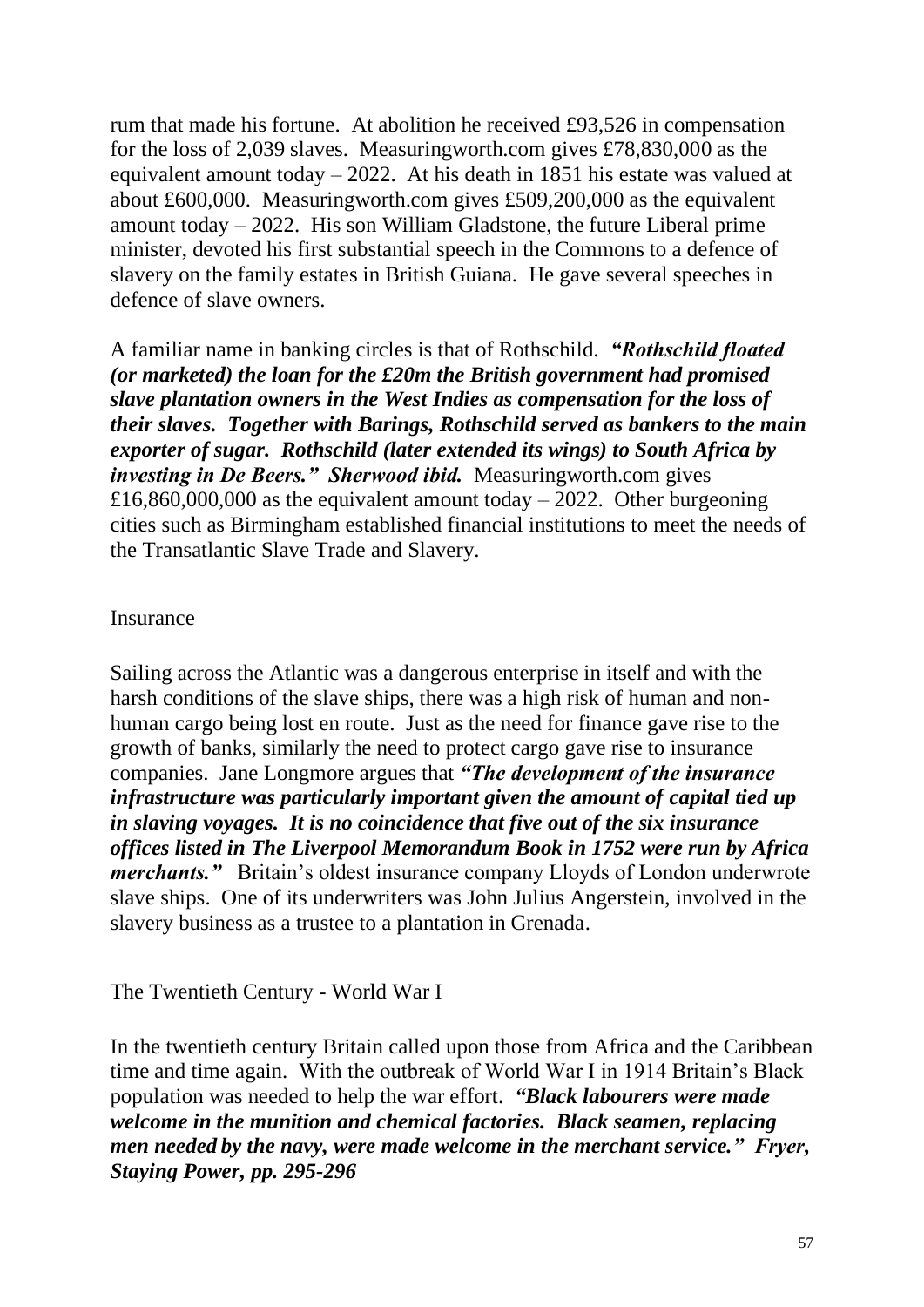Britain looked to its colonial possessions for manpower to fight in the different arenas of warfare. *"Although the War Office decided to confine the 3rd and 4th battalions of the West India Regiment to ammunition – carrying and labour services in France – black Bermudans and West Indians were never allowed to be actively engaged in the fighting on the western front – troops from the West Indies and Africa fought bravely and well in many other theatres of war, including campaigns against German forces in Africa ...." ibid. p. 296*

Sir Harry Johnston, a former colonial administrator, wrote about the contribution of Black soldiers to the British war effort. He spoke of how commanders praised Black troops for their '*pluck, gallantry and devotion'*, and '*for the tenacity with which they stood up to heavy machine gun fire.' ibid. p. 296* The war took its toll on both soldiers and seamen who were killed, crippled for life or wounded in the war effort. The British West Indies Regiment, *"whose rank and file were almost entirely Black troops, lost 185 killed or died of wounds and 1,071 who died of sickness; a further 697 were wounded. The toll on Black seamen was no less great and from Cardiff alone 1,000 were killed at sea, and another 400, rescued after their ships were sunk, went back to the port to die of the effects of exposure." Fryer ibid. p. 296*

Edward Plaice's *Tip & Run: the Untold Tragedy of the Great War in Africa* states that the *"death toll among the 126,972 troops in the East Africa campaign was 11,189 plus 22,000 wounded and missing. The majority of the men in the British territories surrounding German colonies were coerced into manning the supply lines. By the end of the war, 1 million carriers recruited in German East Africa by the British, of whom c. 95,000 died. Deaths: onethird of the Seychelles; 25% of British East African Carrier corps; 41,000 of the Africans conscripted by Britain in occupied German East Africa died."*  Plaice emphasises that these are estimates the true figures are not known.

Many of these wounded and crippled Black soldiers were treated in military hospitals in Britain. Many were also decorated as war heroes. *"Sixteen members of the West African Frontier Force (whose white officers customarily referred to their rank and file as 'the Apes') and the King's African Rifles were awarded the DCM, The British West Indies Regiment had 5 DSOs, 9 MCs, 2 MBEs, 8DCMs, 37 MMs and 49 Mentions in Dispatches. Many Black soldiers were demobilized in Britain. So by the end of the war, Britain's Black population was bigger than ever before." Fryer ibid. p. 296*

In both the African and West Indian regiments a 'colour bar' was imposed where the troops served under White officers. Walter Tull, a famous footballer who had played for Tottenham Hotspur and Northampton Town, was the only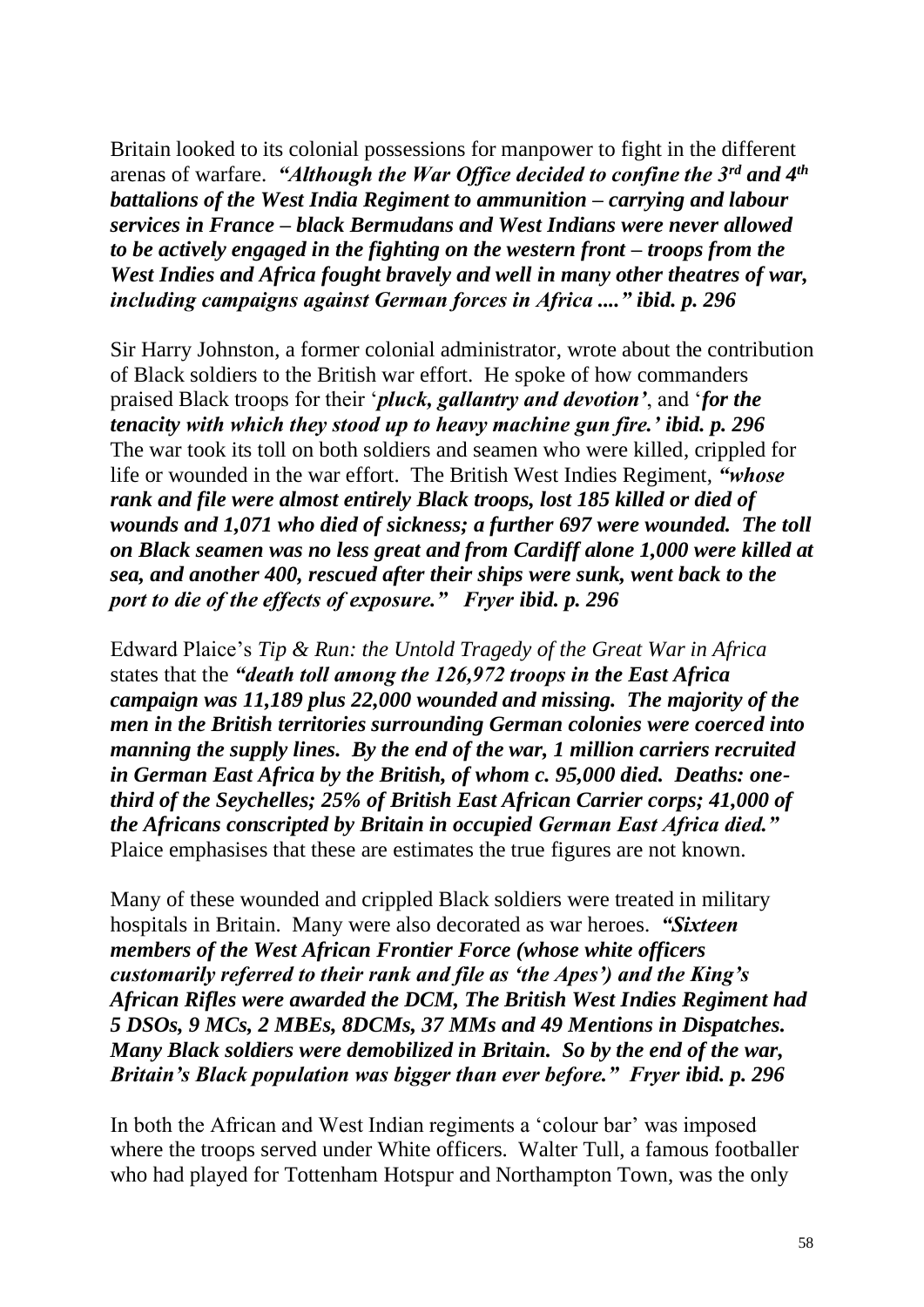British Black soldier sent to be trained as a commissioned Special Reserve officer.

### World War II

World War II again saw the support and participation given by people of Africa and African heritage to Britain despite the racial prejudice they faced. *"Out of a total population of approximately 31 million in Britain's African colonies, 372,000 fought for 'the mother country': 120,0000 were in the Burma campaign; 47,500 served in the North Africa and the Middle East; c.206,000 were in the Home Commands in Africa. There was also a West African Hospital Section of some hundreds of men, who served in southern Europe. A few appropriately qualified Africans and some 300 West Indians (at first mainly light-skinned men) were enlisted in the RAF as air crew; other West Indians, without pilot qualifications and with dark skin were accepted as air crew in the Royal Canadian Air Force. Over 5,500 Caribbeans were brought to Britain to be trained as RAF ground crew; an unknown number were in the Royal Engineers in the Middle East. The 1,200-strong Caribbean Regiment, not recruited till 1944 because the War Office believed West Indians not to be a 'robust race' and because their 'staying power under aerial bombardment was untried', eventually served in Italy and Egypt. Thousands of Caribbean men and women also served in their Home Commands, which included guarding Prisoner of War camps, and some 80 Caribbean women (at first only whites) served abroad in the ATS." Marika Sherwood and Martin Spafford Whose Freedom were Africans, Caribbeans and Indians defending in World War II? Teaching Pack, Savannah Press*

In 1936 Italy had invaded Ethiopia so when war broke out in 1939 there was no problem in recruiting for the West African Frontier Force and the Kings African Rifles. Two divisions of the WAFF and the KAR helped to oust the Italians from Ethiopia in 1941. *"372,000 Africans served abroad and about 206,000 were enlisted in the Home Commands; most served in Labour Battalions/pioneer Corps. It is believed that 3,131 were killed, 5,549 were wounded and 256 were 'Missing in Action'; but the accuracy of these official figures has been questioned. Conditions for the soldiers wee harsh: for example, though the British Army had banned corporal punishment in 1881, flogging was commonplace in the African regiments. While all Africans received much lower wages and shorter (if any) leave than Whites, there was even inequality among Africans. Not surprisingly, this led to various forms of resistance." Sherwood, We WereThere: Misinformation and Omissions, 2009*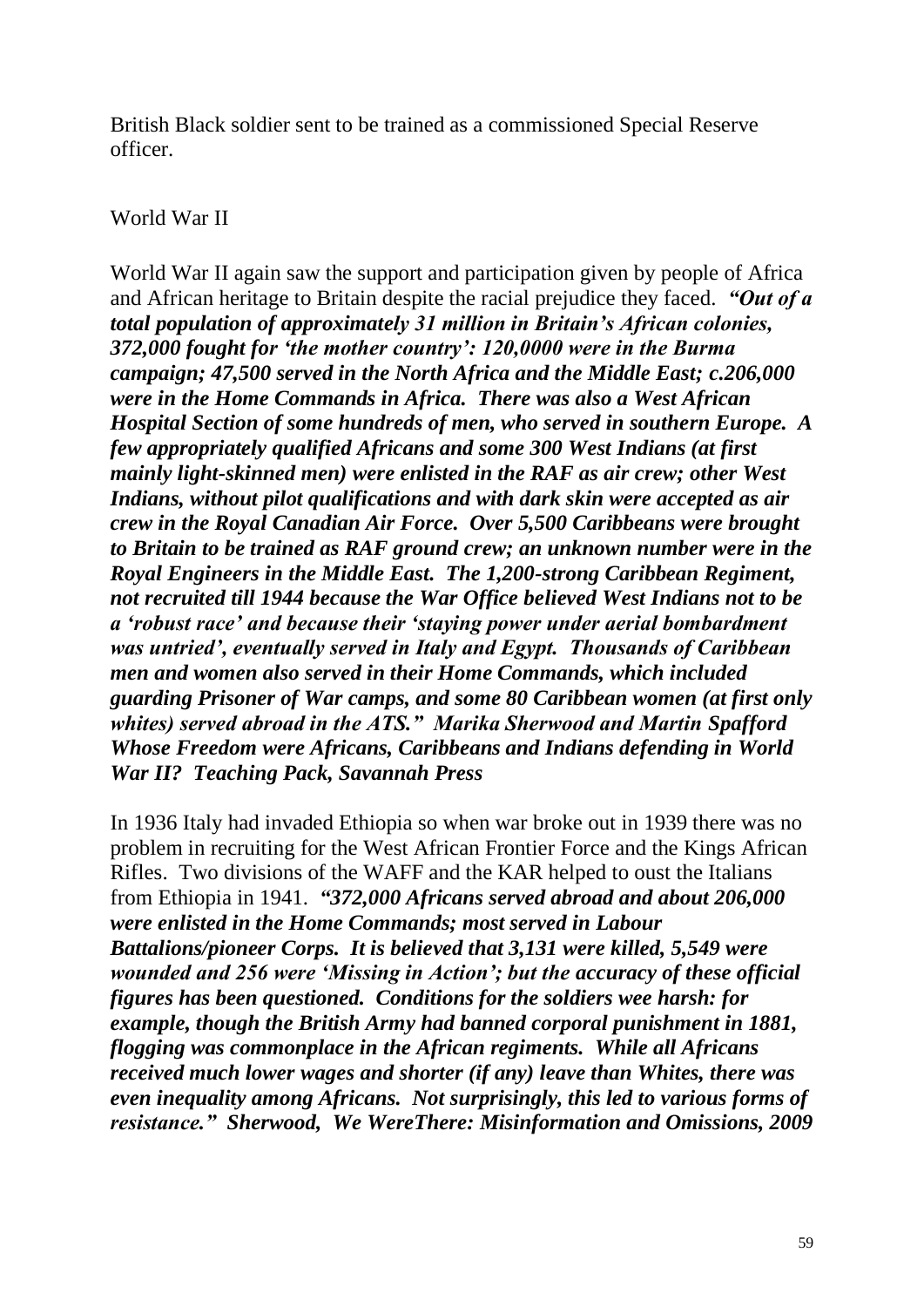Africans were officered by Whites, with one exception: a qualified teacher, Seth Anthony, became a sergeant in the Gold Coast Regiment (WAFF) and was sent to Britain for further training. He received his commission as a Second Lieutenant in 1942; fought in Burma and was raised to the rank of major by the end of the war. The second African officer, T.K. Impraim was not commissioned until 1945.

1 st December 1945 *"81st and 82nd West African Divisions fighting in Burma – Africans have won 8 DCMs, 74 Military Medals; 134 Mentions in Despatches and 22 Certificates of Gallantry".*

*West African Review* January 1946, p. 13: Numbers Killed + Missing + Wounded in Burma Campaign:

| Nigeria:           | $563 + 95 + 1737$  |                 |  |
|--------------------|--------------------|-----------------|--|
| <b>Gold Coast:</b> | $337 + 44 + 998$   |                 |  |
| Sierra Leone:      |                    | $51 + 20 + 159$ |  |
| Gambia:            |                    | $47 + 26 + 161$ |  |
|                    |                    |                 |  |
| Total:             | $998 + 185 + 3055$ |                 |  |

*" The total number of deaths of colonial civilians serving in the war has never been calculated. Using the Commonwealth War Graves Commission data, it has been estimated as 43,000 for the colonies and 87,000 for India." Sherwood ibid*

Financial Support for the War

Despite low wages, Africans donated over £1.5 million to the War Fund and the West African governments gave Britain £1 million from their meagre budgets as an interest free loan.

Caribbean governments also had to contribute to the cost of the war and the very low waged population was also asked to donate to the war funds. For example, by March 1943 Trinidadians had contributed over half a million pounds, that is one pound per person when wages were between one and two shillings per hour.

*"West Africans contributed well over £1.5 million to various war-time funds. When seen in relation to wages of one or two shillings per day, this was a vast sum. On the other side of the Atlantic, the descendants of enslaved Africans also contributed to the war effort from their meagre earnings. For example,*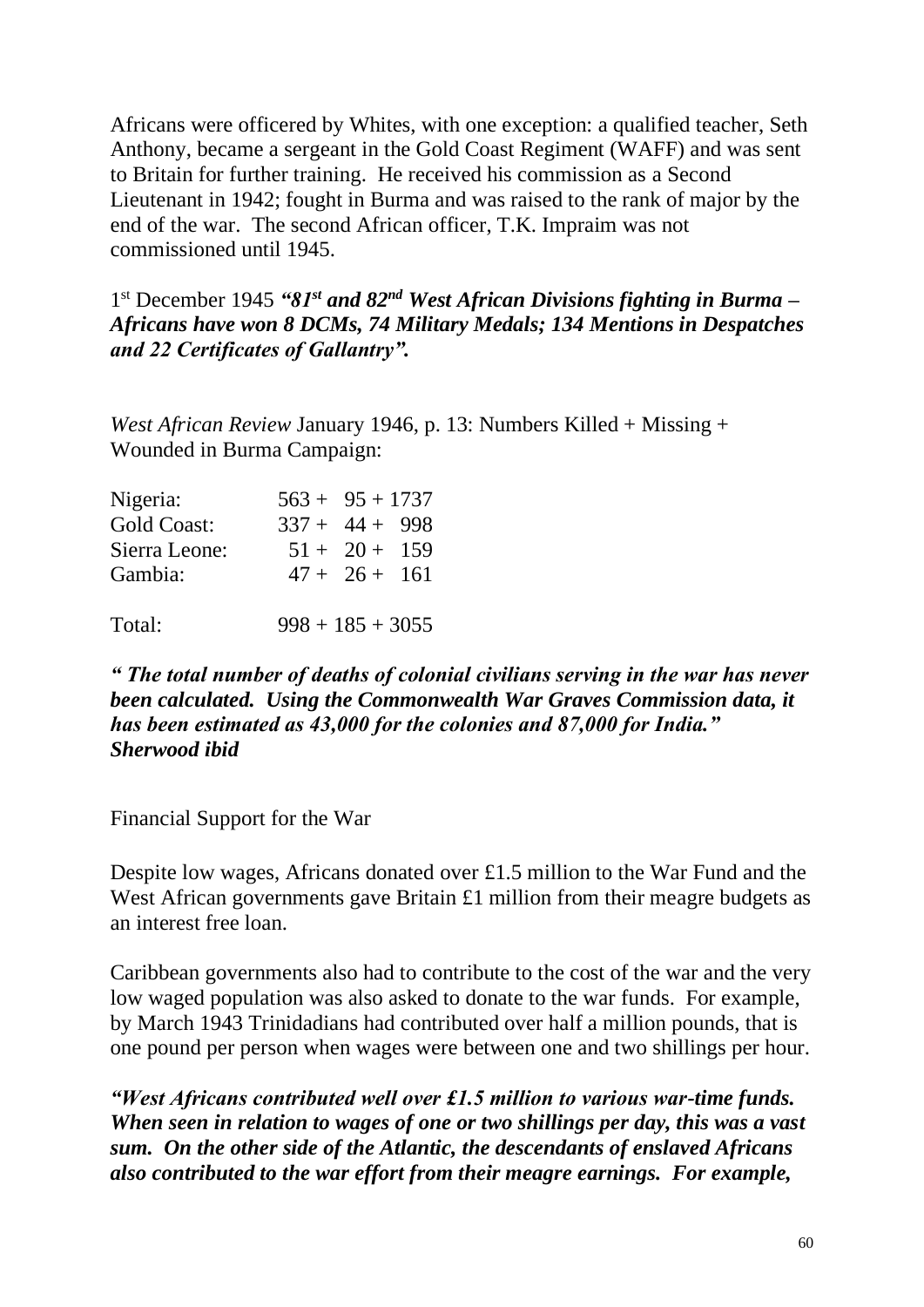*by March 1943 the less than half million people of Trinidad had contributed over half a million pounds to these funds."*

*"The West African colonial governments gave Britain almost £1 million in interest-free loans, while a similar sum came from the Caribbean governments. By the end of 1943 the colonial empire had given Britain £23.3 million in gifts; £10.7 million in interest-free loans and £14 million in loans that were (low) interest-bearing. (Hansard, 21/10/1943) At the end of the war, the colonies' sterling balances in Britain totalled £454 million – these were monies owed by Britain to the colonies for colonial produce." Sherwood and Spafford, ibid.*

Materials and Labour Support for the War

Raw materials from Africa were in great demand and the companies exporting these products were usually European owned and the workers were Africans, often forcibly conscripted for a fixed period of labour.The total numbers are unknown but as an example in 1944 there were 52,400 'forced labourers' in the Jos coal mines in Nigeria being paid a pittance with no trade union rights.

The raw materials of the colonies were also very important to the war effort. *"Britain was heavily dependent on her empire for raw materials, men and women in India, Africa, the Caribbean and the rest of the colonial empire had to work to support Britain. While the increase in production provided paid labour for some, others were coerced: though forced labour had been condemned by the International Labour Organisation, it was practised in Britain's African colonies. For example, in Kenya in November 1944 there were 18,053 forced labourers and in Tanganyika there were 23,000 in July of the same year; in the period September 1942 to the end of 1944 about 52,400 Nigerians were forced labourers in the Jos coal mines." Sherwood & Spafford, ibid.*

Sherwood and Spafford show that as the war progressed Britain suffered a severe labour shortage. To fill the void the government recruited labour from the Caribbean. *"880 forestry workers were brought to Scotland from British Honduras (Belize), and 520 men were recruited mainly from Jamaica, Barbados and British Guiana (Guyana) to work in Britain's munitions factories. (Though recruited as skilled men, the Hondurans were paid the minimum unskilled wage in the timber industry, £3.00 per week; the 'technicians' were paid union rates in their respective jobs; the average wage for men placed in Bolton, for example, was £9 per week.)"*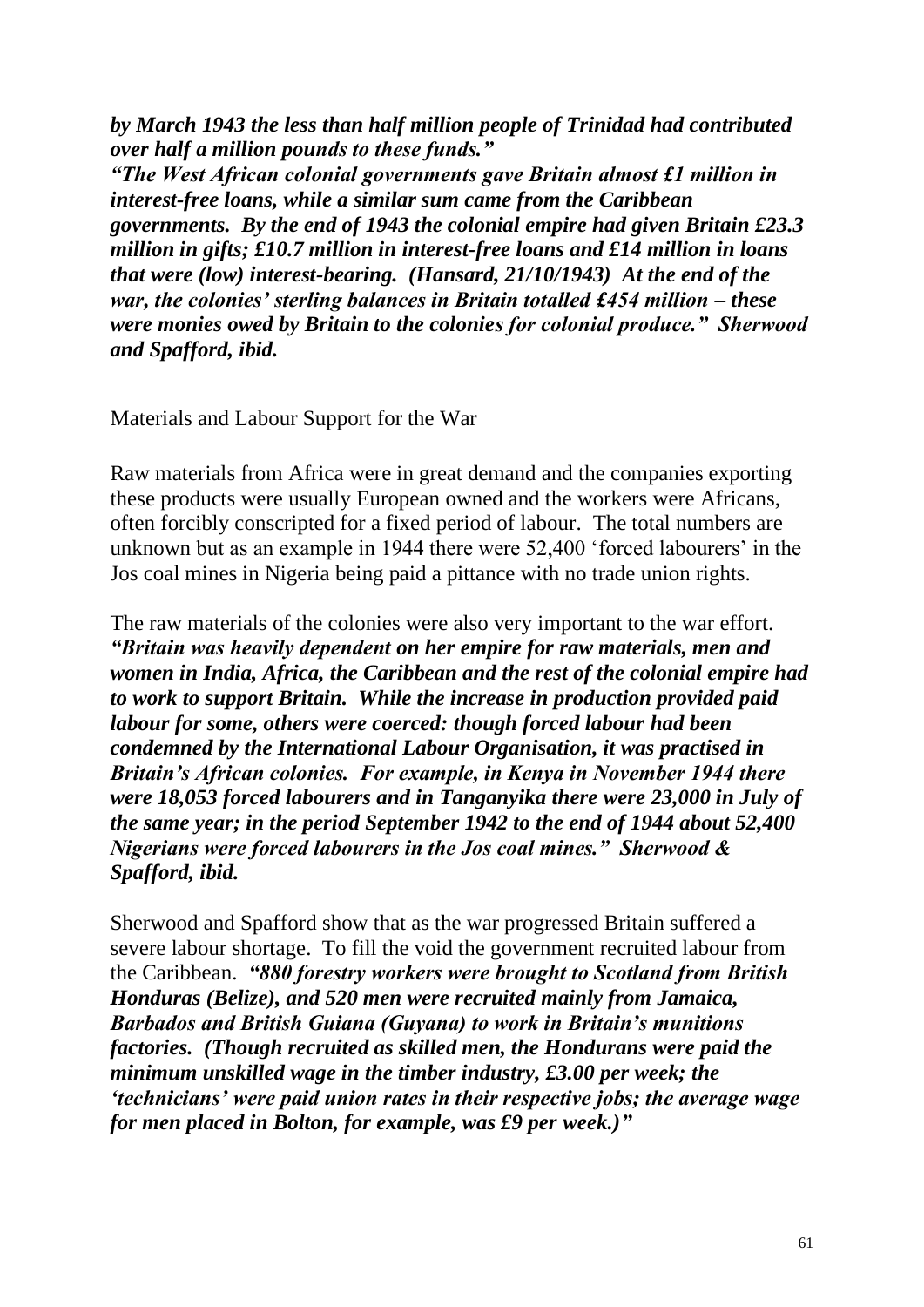The weekly journal *West Africa* has the following information relating to those of the African continent:-

 $2<sup>nd</sup>$  June 1945 – In response to a question in Parliament re the numbers conscripted for the labour force *"permitted only for purposes essential for the conduct of the war or the maintenance of life of the community in Kenya, 26,032 till the end of November 1944; 26,256 in Tanganyika till the end of December 1944; permission to recruit 1,000 for food production in Northern Rhodesia".*

The Home Front

Africans and those of African heritage also contributed to another vital area, the home front. They served their local communities by volunteering as civil defence workers such as firewatchers, air raid wardens, stretcher bearers and mobile canteen personnel. The League of Coloured Peoples' newsletter praised the work of Black 'frontliners': *"In London especially one is amazed at the numbers of coloured men who have accommodated themselves to the novel circumstances of the war...."* 

E. Ita Ekpenyon a headmaster from Nigeria came to Britain to study law before the outbreak of World War II. As soon as war broke out in September 1939 he started training as an air raid warden. He was responsible for running air raid shelters, keeping lists of local residents, helping with rescue work and enforcing the blackout regulations in the borough of St. Marylebone. During his duties he encountered and challenged racism: *"Some of the shelterers told others to go back to their own countries, and some tried to practice segregation ..... I said I would like to see a spirit of friendliness, cooperation and comradeship prevail at this very trying time in the history of the Empire." E. Ita Ekpenyon, Some Experiences of an African Air-Raid Warden, p. 10* He also made several broadcasts for the BBC radio in 'Calling West Africa'. These were talks or interviews he conducted covering the war situation.

Post 1945

After World War II in 1945 Britain again had a severe labour shortage. Even though the military was being demobilised, one reason for the labour shortage was those leaving Britain for a new life in Australia. Once more it was the people of Britain's colonies who came to the country's aid. To deal with the problem the British government turned to the people of the Caribbean to fill the vacancies in industries and services just as they had during the war years. At their own expense, paying a fare of £28.10 shillings, 492 Jamaicans arrived at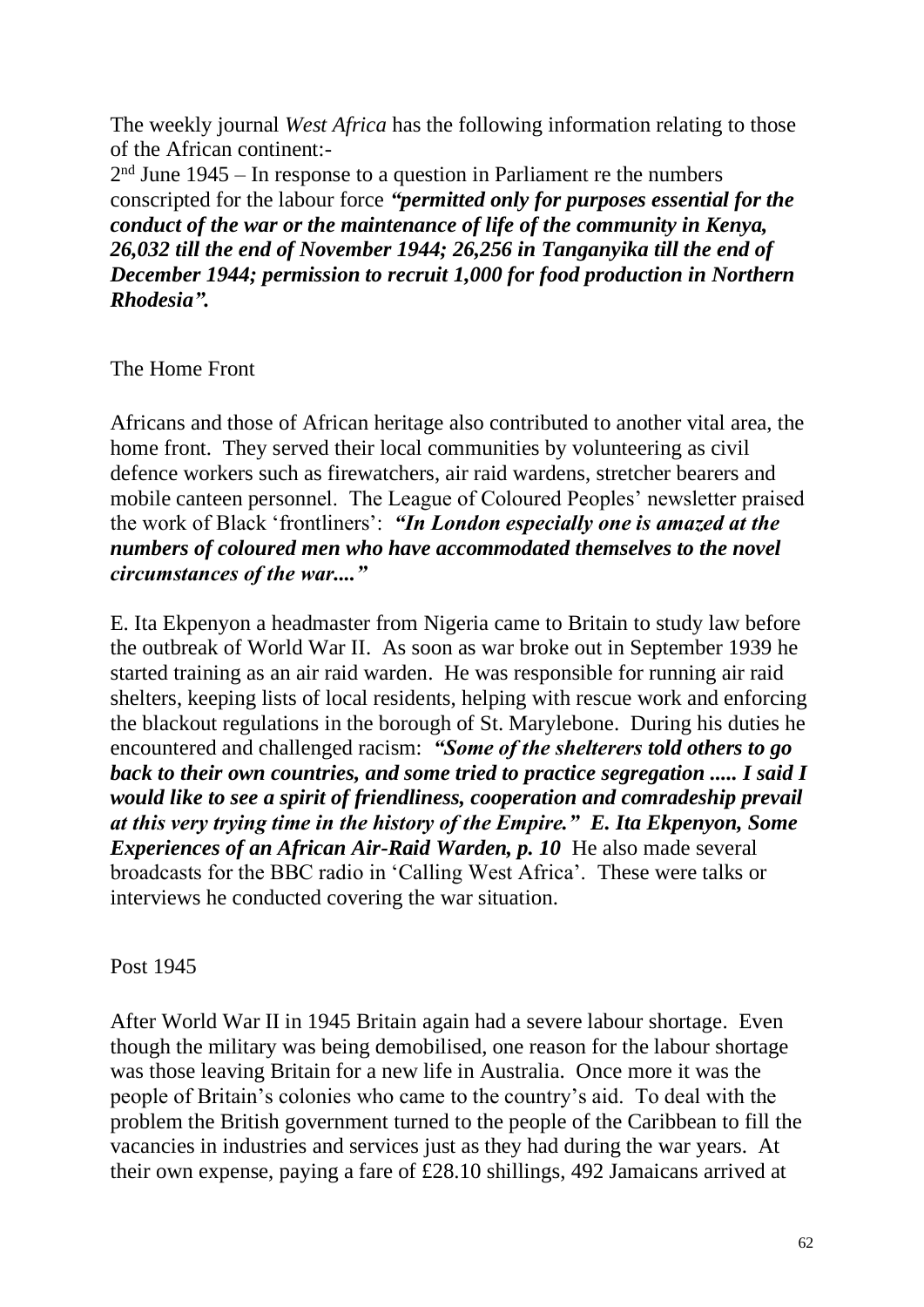Tilbury on the 21st June 1948 on the troopship the *Empire Windrush.* Many of the *Windrush* passengers had helped to achieve victory in 1945 by serving in the armed forces or working in hospitals and factories during the war. Measuringworth.com gives £2,705 as the equivalent amount today  $-2022$ .

Peter Fryer recalls how as a young reporter on a national newspaper he went to Tilbury to see the *Empire Windrush* and interviewed some of the arrivals. *"Three weeks later his follow-up article, 'The Men from Jamaica are Settling Down', reported that '76 have gone to work in foundries, 15 on the railways, 15 as labourers, 15 as farm workers, and ten as electricians. The others have gone into a wide variety of jobs, including clericals work in the Post Office, coach building and plumbing.'*

*The British economy, short of labour, needed these willing hands. The door stood open. To the London Evening Standard some of the Empire Windrush passengers – those who had served here during the Second World War – were making a return to 'the Motherland', and its account of their arrival was headlined: 'WELCOME HOME'." Fryer Staying Power, p. 372. The Windrush* passengers were all British citizens and in Britain by right as the 1948 Nationality Act granted UK citizenship and the right to British passports to all citizens of Britain's former colonies.

# For Africa

*"The slave trade did not confer benefits of any kind on West Africa. On the contrary, it was an unmitigated misery… It led in the first place to an unpardonable destruction of population. During the whole period of the trade, it has been estimated that between 30 to 40 million souls were lost to Africa, the victims were often the most virile men and women. The raiding which the trade generated and steadily intensified caused a great deal of misery, bloodshed, destruction as whole towns and villages were burnt down and as many people killed as were caught." Basil Davidson 'Discovering Africa's Past' Longmans 1978*

The slave trading powers, once having got their foot in the door of Africa, were reluctant to withdraw, the rewards were too great to relinquish. Marika Sherwood asks "*How would African societies, cultures, and industries have developed had the Europeans not intervened? What was the effect of depriving East and West Africa of at least 20 million of its ablest, strongest peoples? Of inducing hundreds of years of warfare? And what was the effect of colonialism, which was about making the produce of Africa available to the West as cheaply as possible and creating a market for Western*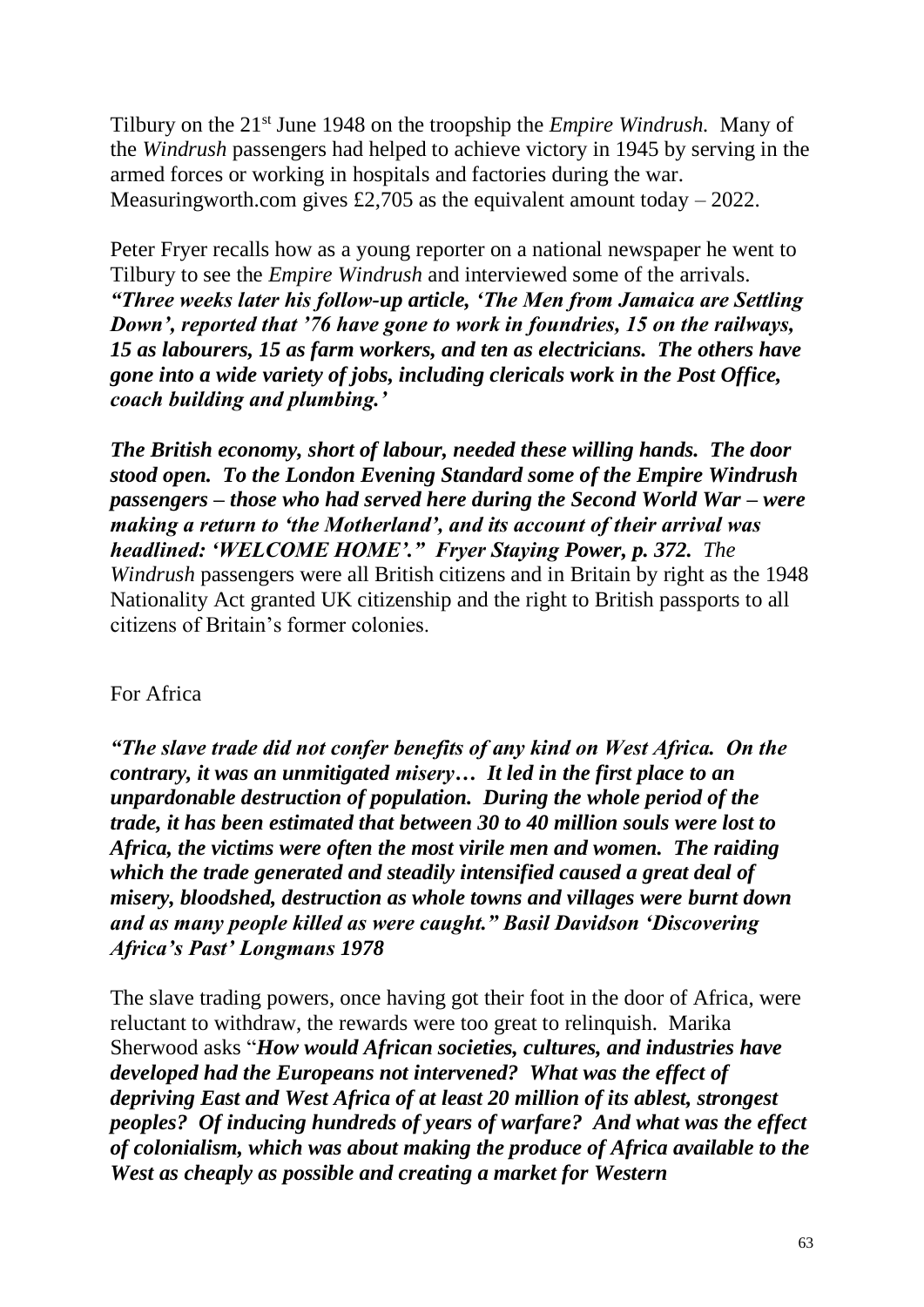*manufacturers?"* Sherwood rightly states *"All these questions have to be taken into consideration when looking at Africa today."*

During the late 19<sup>th</sup> century the colonial partition of Africa took place. As Basil Davidson - 'Modern Africa' points out *"The colonial partition was the sharing out of Africa among strong empire-building powers such as Britain, France and Germany; and several weaker ones such as Portugal, Italy, Belgium and Spain.*" These powers quarrelled over the share of Africa that each wanted to get. The 'Scramble for Africa' was resolved at a conference in Berlin when in 1885 they agreed to invade and take Africa without fighting each other. 'Spheres of interest' were marked out and each invaded within its own 'sphere'. *"....it legitimised and formalised a process of conquest." "The colonial powers partitioned Africa by agreement with each other. But they still had to invade and occupy the colonies …….. They did this by crushing African resistance wherever it appeared." "Most African peoples tried to defeat these invasions but the Europeans were too strong, and the partition was almost complete by the beginning of our century (20th). Most of the colonial frontiers – the frontiers, today, of independent African states – were fixed on the map by the end of 1901." Davidson (ibid)*

*"…. All the systems… operated with the same assumptions and for the same purpose. Each of them was racist exploitative. They used colonial power to treat Africans as inferior to Europeans, justifying this by a whole range of myths about a supposed 'white superiority'. The purpose of using colonial power in this way was to make Africans serve the interests of European colony-owners." Davidson (ibid)*

Partition gave no thought or consideration to the ethnic groupings, cultures, linguistic differences, religions and natural borders etc. of the indigenous population and the land that had been forcibly occupied. The national boundaries that exist today were established by these European conquests. There was no respect for the colonised peoples and consequently these boundaries bear no resemblance to any of the earlier civilisations. The legacy of this arrogant high handedness has been played out in the conflicts of the  $20<sup>th</sup>$ century. The Nigerian Civil War being one such legacy. Nigeria was an artificial state created by the British. Some territories seized by Britain in West Africa were renamed Nigeria. It was made up of Great Benin, the Yoruba States, the Hausa Confederation, the Igbo territories, a part of Borno and other smaller states. Thus Nigeria was made up of different ethnic groups and *"at no time were these states ever one political unit since the cultural differences that separated them were too large." Walker, ibid. p. 566* By the time of independence from the British in 1960 Nigeria had a population of 60 million made up of nearly 300 differing ethnic and cultural groups. It is therefore not surprising that the twentieth century Nigerian nationalist Obafemi Awolowo,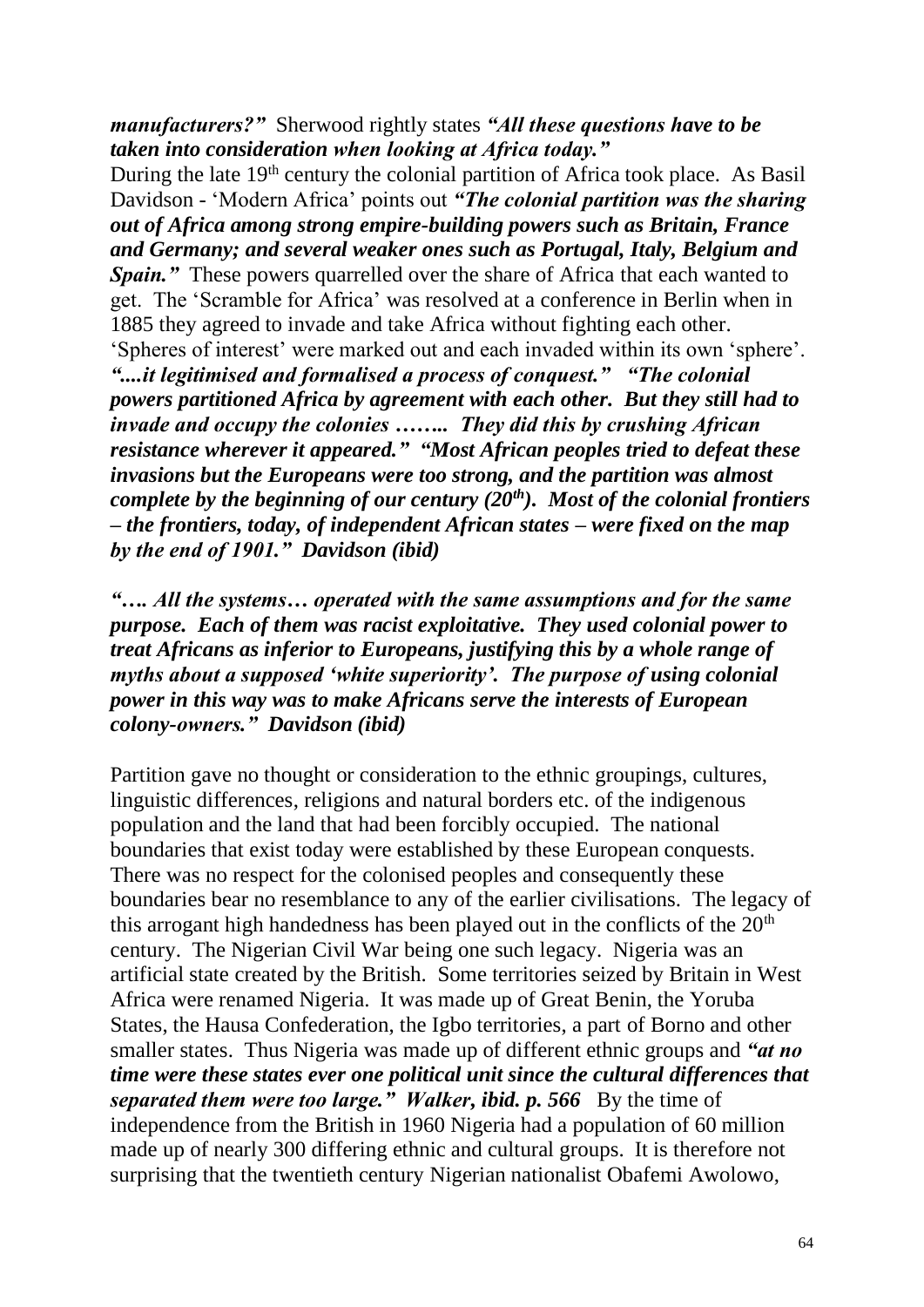finance minister during the Nigerian Civil War, said of his country *"Nigeria is not a nation. It is a mere geographical expression".* When ethnic tensions broke out with the secession of eastern Nigeria declaring independence as Biafra in May 1967, Britain as the former colonial power took a close and active interest in the conflict. Seeking to preserve Nigeria's unity Britain advocated a 'One Nigeria' policy to resolve the conflict. However, Chibuike Uche, of the University of Nigeria, argues that Britain's oil interests played a major role in the position she took and intervened to secure her economic interests.

The conflict put in jeopardy Shell-BP's investment in oil rich Biafra. A note to Prime Minister Harold Wilson stressed the financial importance to Britain. *"The facts are that Shell and BP have invested at least £250 million in Nigeria on which we now expect a large and increasing return of great importance to the British balance of payments." (PRO FCO 65/157)* Nigeria was particularly important to Britain's domestic economy at this moment in time because the 1967 Six Day War between Israel and its Arab neighbours had disrupted oil supplies from the Middle East. With Britain's oil interests paramount the only way forward was to support the federal government against the fledgling Biafran state. The military might of the federal government made the likelihood of a Biafran defeat a distinct possibility. Britain could not afford to be on the losing side therefore joint action by the government and Shell-BP ensured Biafra's defeat.

However, British involvement could not be admitted and Lord Shepherd, Minister of State at the Foreign Office told the House of Lords in January 1968 *"We are neutral to both sides ..... We certainly are not helping one side of the other."* In August 1968 George Thomas, Under Secretary of State for Commonwealth Affairs said *"Our supplies (of arms) have amounted to about 15% by value of Nigeria's total arms purchases, and even in the categories of infantry arms and ammunition our share has been well under half.*" This was reiterated on the 9<sup>th</sup> December 1969 by Michael Stewart, the Foreign Secretary, when he said the supply *"remains .... about 15% by value of the total purchases by Nigeria. It comprises, overwhelmingly, ammunition, spares, anti-aircraft equipment, and a small number of armoured vehicles."* Yet the Nigerian Trade Summary shows that British arms exported to Nigeria in 1960 were valued at £76,846, representing 38% of the total and by 1968 the British contribution had multiplied 35 times to a value of £2,817,560 representing 79% of the total. *"The Foreign Office now says that 15% was a 'guesstimate'."*  (Cited The Nigerian Civil War, The Economist 31<sup>st</sup> January 1970)

Just after secession, another British Minister of State went to Biafra and reported, after consultation with the oil companies there, that *'force majeure'*  had to be recognised and \$20 million in oil royalties would have to be paid to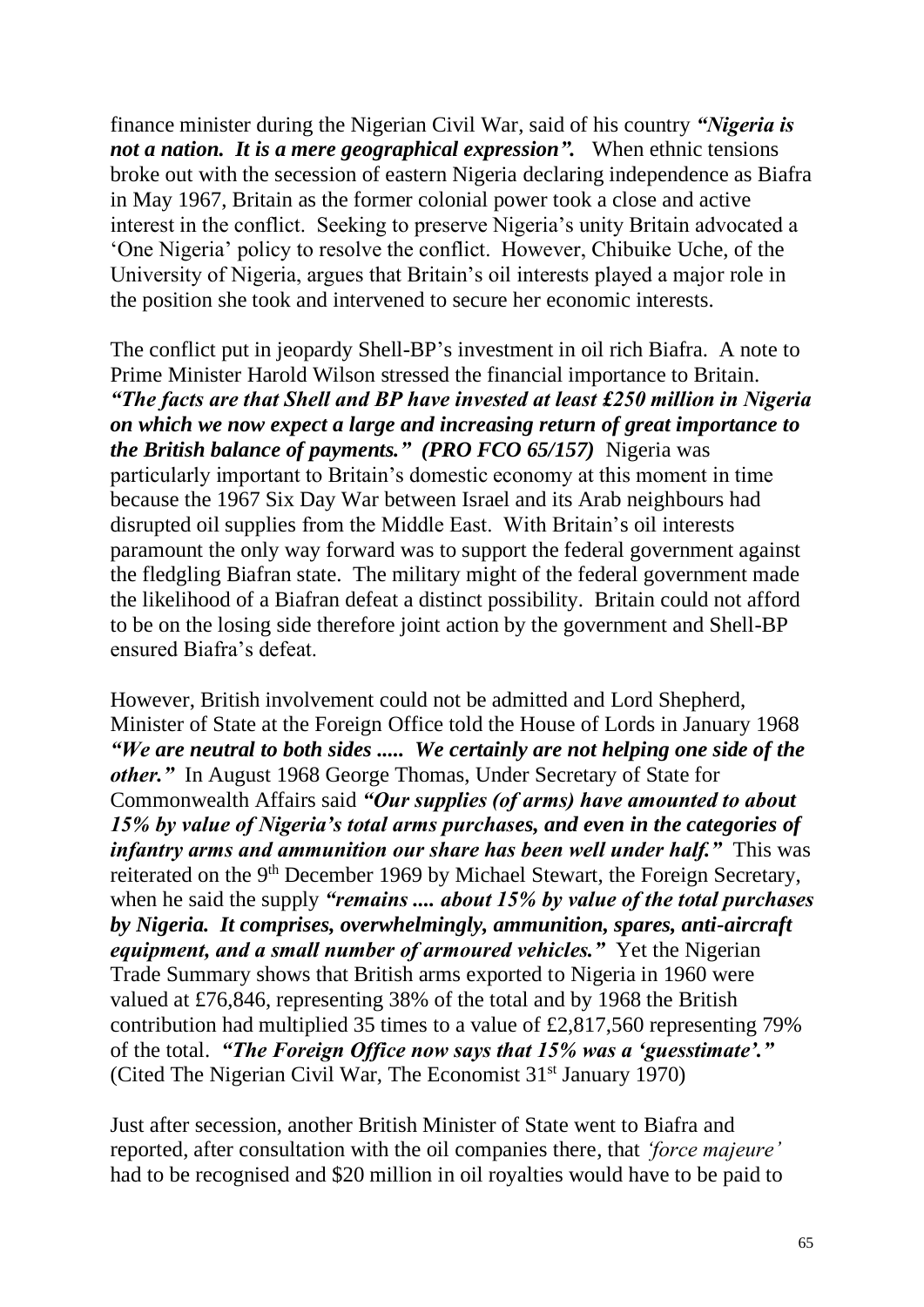the powers in Biafra. However, when the Minister got home, he found that the oil companies' decision had already been countermanded by the Government, which blocked payment of the money and used its majority holding in Shell BP to veto the decision. Consequently Biafra was starved of necessary funds in order to sustain its position. Uche concludes that *"British oil demands and the need to protect British oil interests played an important role in the decision of the British government to support a 'One Nigeria' solution in the Nigerian crisis."* Walter Schwarz – Africa Report 1970 sums up: *"Britain's role has been a unique mixture of intrigue, bewilderment, disingenuousness and ruthlessness."*

The three year conflict resulted in an estimated death toll of 3 million due to conflict, hunger and disease exacerbated by Britain's involvement to protect its oil interest in their former colonial territory. In 1969 John Lennon publicly returned the MBE that he had received in 1965 with the Beatles citing Britain's involvement in the Biafran War.

# The Aftermath of the 'Nefarious' Trade

*"Neo-colonialism in its many forms, trade inequalities and the exploitative forms of globalisation are among other legacies with us today, usually unrecognised as stemming from greed, from selfishness, from wellengendered senses of superiority, and from the execrable 'nefarious trade'."*

# *Marika & Kim Sherwood – 'Britain, the slave trade and slavery, from 1562 to the 1880s' p. 84 Savannah Press 2007*

Slavery created the belief that Black people were intellectually inferior to White people and better suited to enslavement. The racist ideology expressed through slavery left the African continent depleted of its most able bodied, resulting in under-development reinforced by partition and colonialisation. To perpetrate the myth of Black inferiority even the Bible was used. The curse of Ham in Genesis chapter 9 verses 24-27 suggested that Africans had been condemned to slavery for disobedience. Enslaved Africans were deprived of their culture, language, names, heritage, dignity and lives. Whilst Africa and its people were portrayed as uncivilised, ideas of racial hierarchy were accepted as normal.

The explorer Sir Harry Johnson, who served as commissioner for South Central Africa from 1891-1896 and special commissioner for Uganda from 1899-1901, wrote in 1899 *"that Africans, with few exceptions, were the natural servants of other races: 'The negro in general is a born slave', possessing great physical strength, docility, cheerfulness, a short memory for sorrows and*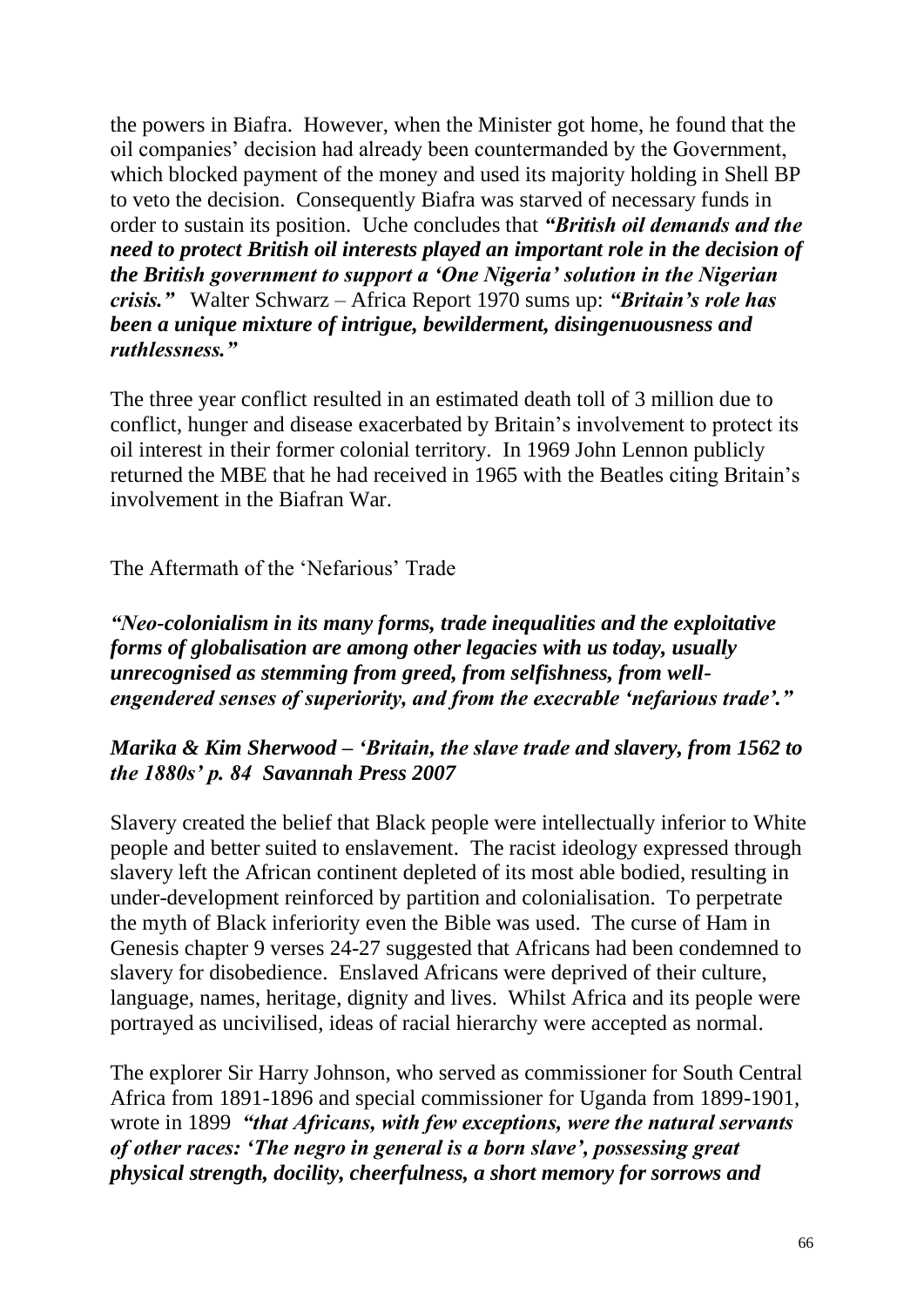*cruelties, gratitude for kindness, and ability to 'toil hard under the sun and in the unhealthy climates of the torrid zone'; 'provided he is well fed, he is easily made happy.' Fryer, Staying Power, p. 173.*

*"The same mythology was expressed in the same period by the respected classical scholar and humanitarian Gilbert Murray who wrote in 1900: There is in the world a hierarchy of races ….. those nations which eat more, claim more and get higher wages, will direct and rule others and the lower work of the world will tend in the long-run to be done by the lower breeds of men. This much we of the ruling colour will no doubt accept as obvious." Fryer, ibid. p. 173.* 

Consequently many individuals were left with emotional and psychological issues related to colour and inferiority and as Sherwood says *".... social and psychological effects of enslavement have to be recognised." Sherwood, After Abolition*

Sherwood points out that *"All societies undergo change over time, But there is a vast difference between what one could call 'natural evolution', and changes induced by overwhelming outside influences, and then by subjecting people to colonial rule. How would African societies, cultures, and industries have developed had the Europeans not intervened? What was the effect of depriving East and West Africa of at least 20 million of its ablest, strongest peoples? Of inducing hundreds of years of warfare? And what was the effect of colonialism which was about making the produce of Africa available to the West as cheaply as possible and creating a market for Western manufacturers? All these questions have to be taken into consideration when looking at Africa today. We are talking about what was done to women, children and men until not very long ago. We're not talking about numbers, but about human beings." After Abolition*

*"The Transatlantic Slave Trade, which for four centuries served to develop the economies of Europe, underdevelop those of Africa, and set in train ideologies about race, identity and culture still impact on our world today. The aftereffects of Transatlantic slavery, a barbaric system based on violence and terror took men and women made in the image of God and sought to reduce them to the position of a subspecies. The undoubted justification for this dehumanisation was the need for Africans to work on European-controlled plantation in the Americas." Richard Reddie*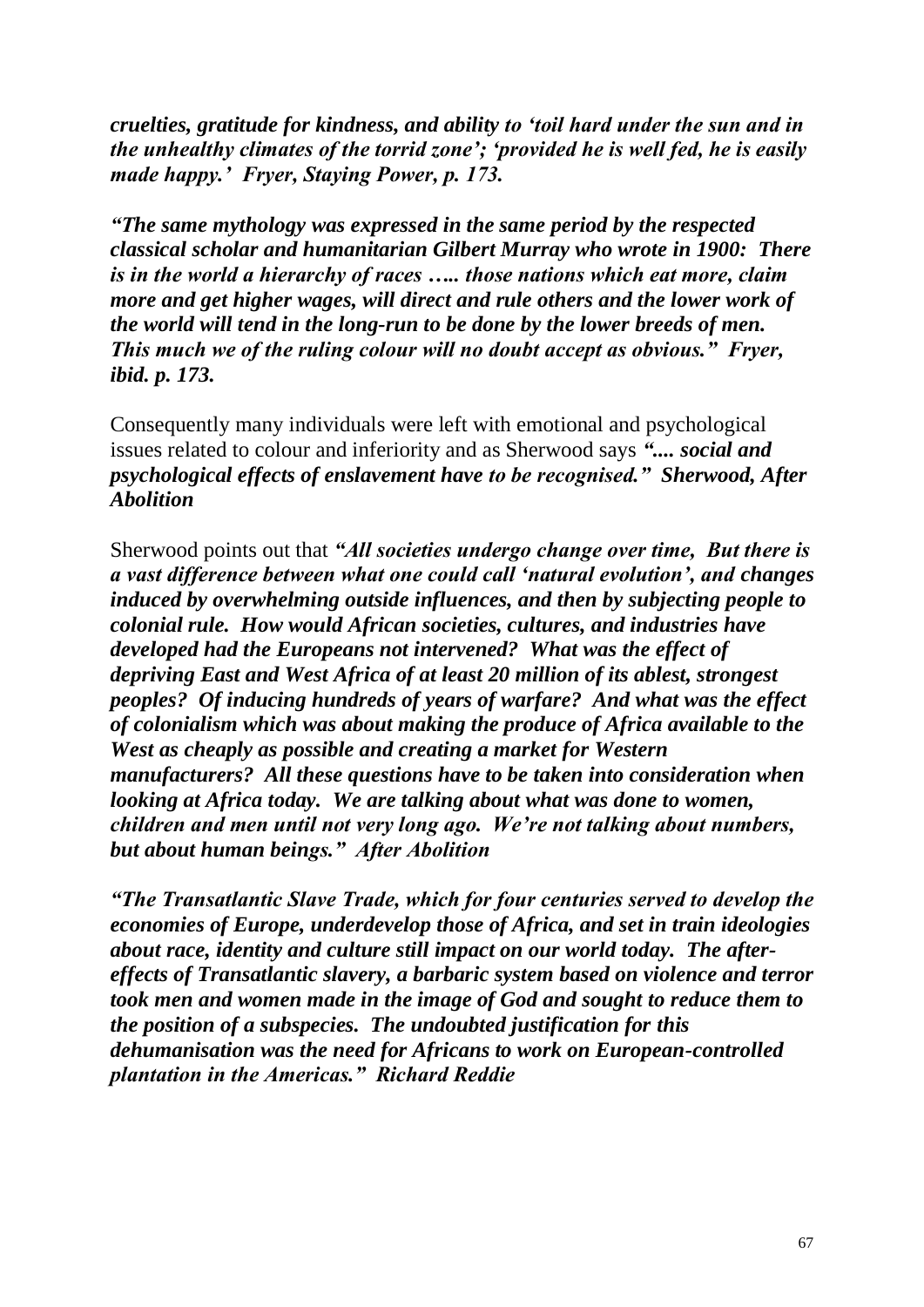The Twenty First Century

What now? Benin artist Ramuald Hazoumé expressed it eloquently when he said *"They did not know where they were going but they knew where they had come from. Today they still do not know where they are going and they have forgotten where they have come from."*

| 1779    | European settlers in South Africa begin a long series of<br>expansion |
|---------|-----------------------------------------------------------------------|
| 1797    | <b>Britain captures Trinidad from Spain</b>                           |
| 1806    | Cape Colony becomes a British possession                              |
| 1830    | <b>French invade Algeria</b>                                          |
| 1857    | <b>British occupy Lagos Island in Nigeria</b>                         |
| 1867    | <b>Diamonds found in South Africa</b>                                 |
| 1874    | <b>First British invasion of Ashanti</b>                              |
| 1881    | <b>French occupy Tunisia</b>                                          |
| 1890    | <b>British take East Africa</b><br><b>Germans take Tanganyika</b>     |
| 1896    | <b>British occupy Kumasi in Ashanti</b>                               |
| 1908    | <b>Belgians take Congo</b>                                            |
| 1912    | <b>French take Morocco</b>                                            |
| 1919    | <b>British take over Tanganyika</b>                                   |
| 1935-41 | <b>Italian occupation of Ethiopia</b>                                 |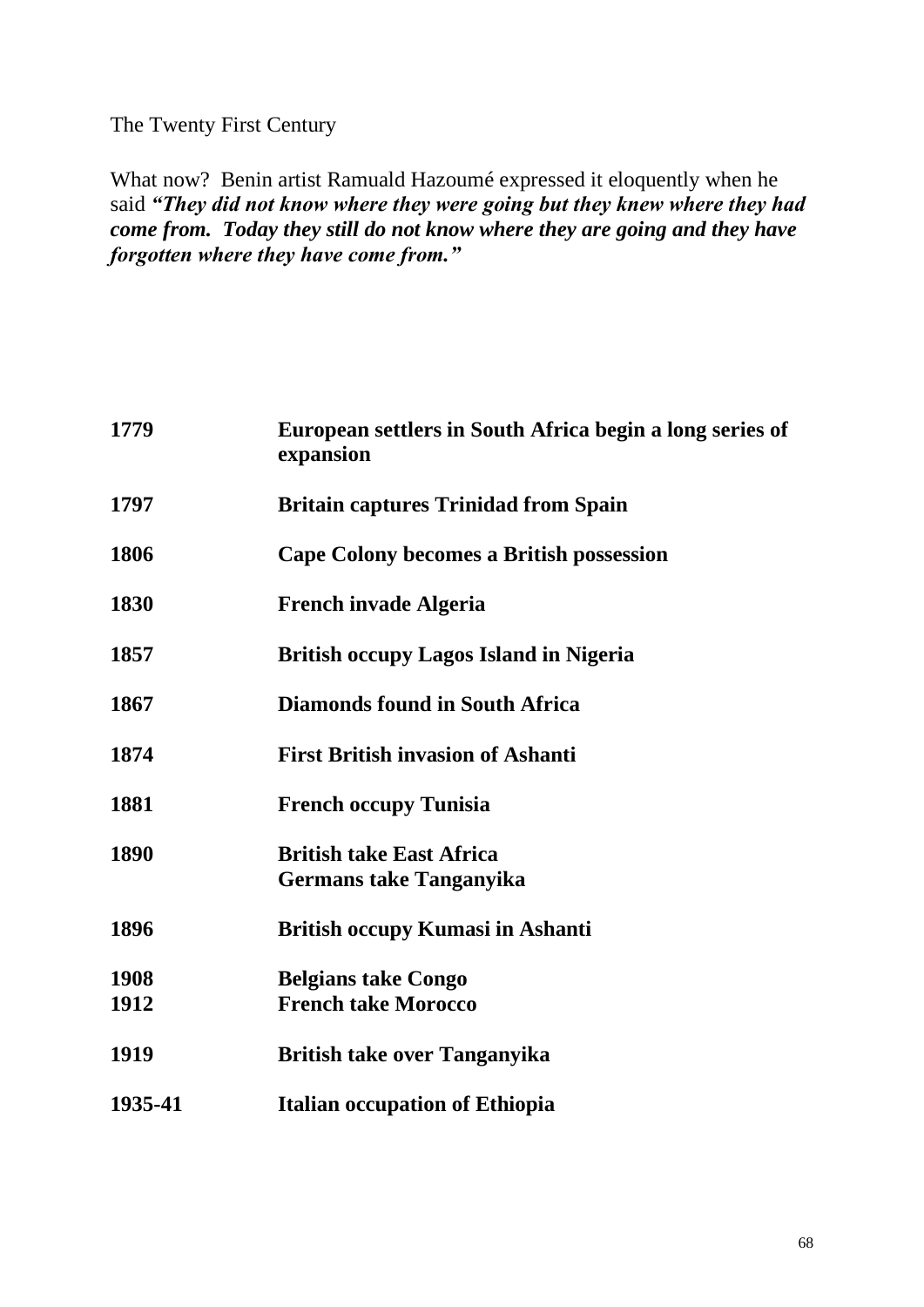# Bibliography

Basil Davidson, Discovering Africa's Past Longman 1978 Basil Davidson, Modern Africa, Longman 1983 Nicholas Draper, The Price of Emancipation: Slave Ownership, Compensation and British Society at the End of Slavery, Cambridge, 2013 Madge Dresser, Slavery Obscured: The Social History of the Slave Trade in an English Provincial Port, Continuum London and New York 2001 E. Ita Ekpenyon, Some Experiences of an African Air-Raid Warden, London: Sheldon Press Peter Fryer, Staying Power – The History of Black People in Britain, Pluto 1984 Asher and Martin Hoyles, Before Windrush – West Indians in Britain, Hansib, 2020 John Hughes, Liverpool Banks and Bankers, Liverpool 1906 Francis Hyde, Liverpool and the Mersey – An Economic History Joseph Inikori, Africa and the Industrial Revolution in England, CUP 2002 Walter Rodney, How Europe Underdeveloped Africa, Bogle L'Ouverture Publications Ltd., London 1988 Marika Sherwood & Martin Spafford, Whose Freedom were Africans, Caribbeans and Indians defending in World War II? Teaching Pack, Savannah Press Marika Sherwood, After Abolition – Britain and the Slave Trade since 1807 I.B. Tauris 2007 Marika & Kim Sherwood, Britain, the Slave Trade and Slavery, from 1562 to 1880s Savannah Press 2007 Michael Taylor, The Interest: How the British Establishment Resisted the Abolition of Slavery, The Bodley Head 2020 Eric Williams, From Columbus to Castro – A History of the Caribbean 1492–1969, Andre Deutsch, 1970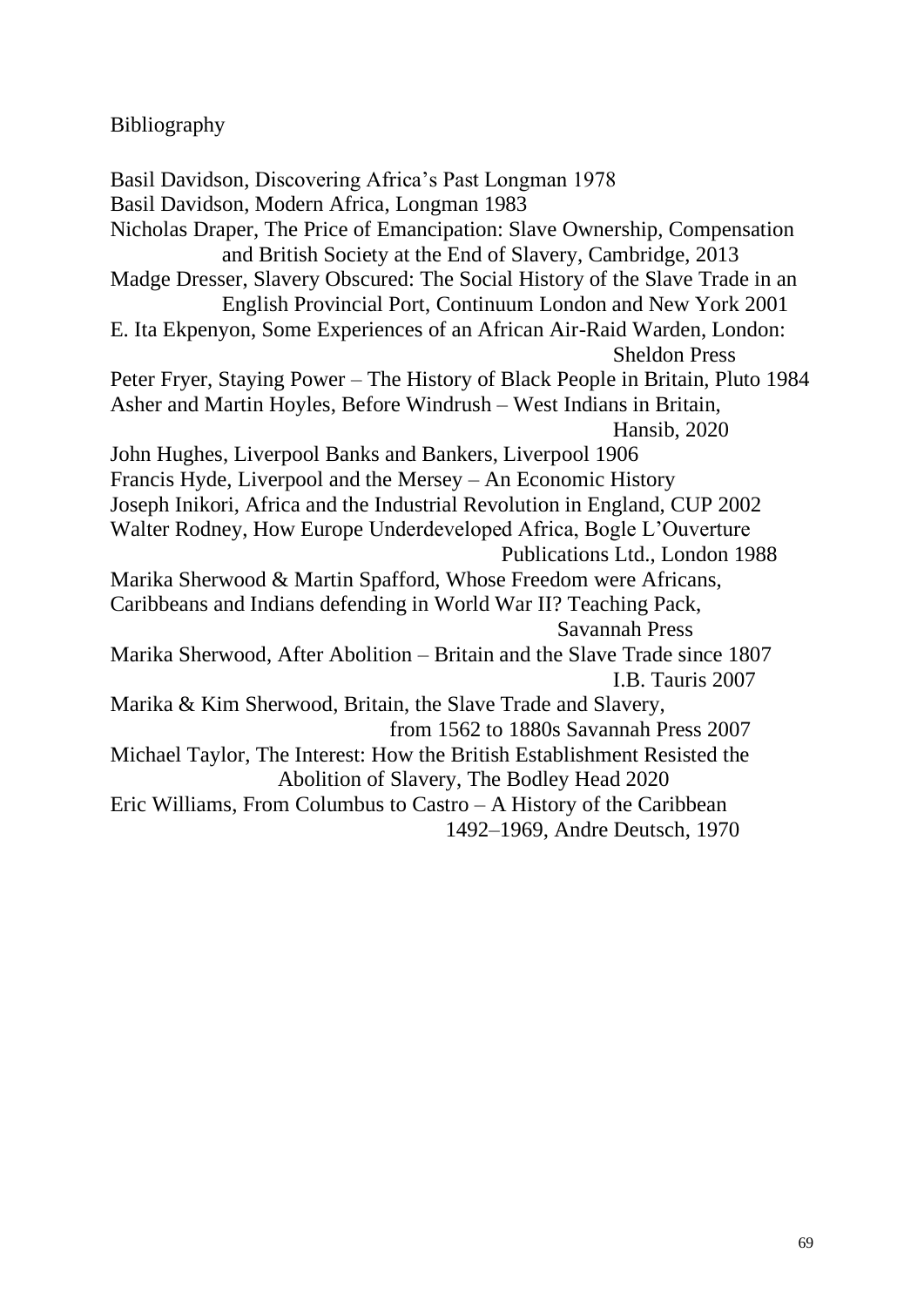Periodicals & Articles

Richard Drayton, The Wealth of the West was Built on Africa's Exploitation, Comment & Analysis, The Guardian, 20<sup>th</sup> August 2005 The Economist, The Nigerian Civil War, 31<sup>st</sup> January 1970 Jane Longmore, 'Cemented by the Blood of a Negro'? The Impact of the Slave Trade on Liverpool: Paper at the Liverpool and Transatlantic Slavery Conference, 16<sup>th</sup> October 2005 Walter Schwarz, Africa Report, 1970 Jon Stobart, Culture versus commerce: societies and spaces for elites in eighteenth century Liverpool, Journal of Historical Geography, 28 (2002) Chibiuke Uche, Oil, British Interest and the Nigerian Civil War, The Journal of African History, Vol. 49 No. 1 CUP, 2008 Videos Blitz Spirit with Lucy Worsley BBC 1 First shown 23<sup>rd</sup> February 2021

Website

Legacies of British Slave Ownership – www.ucl.ac.uk/lbs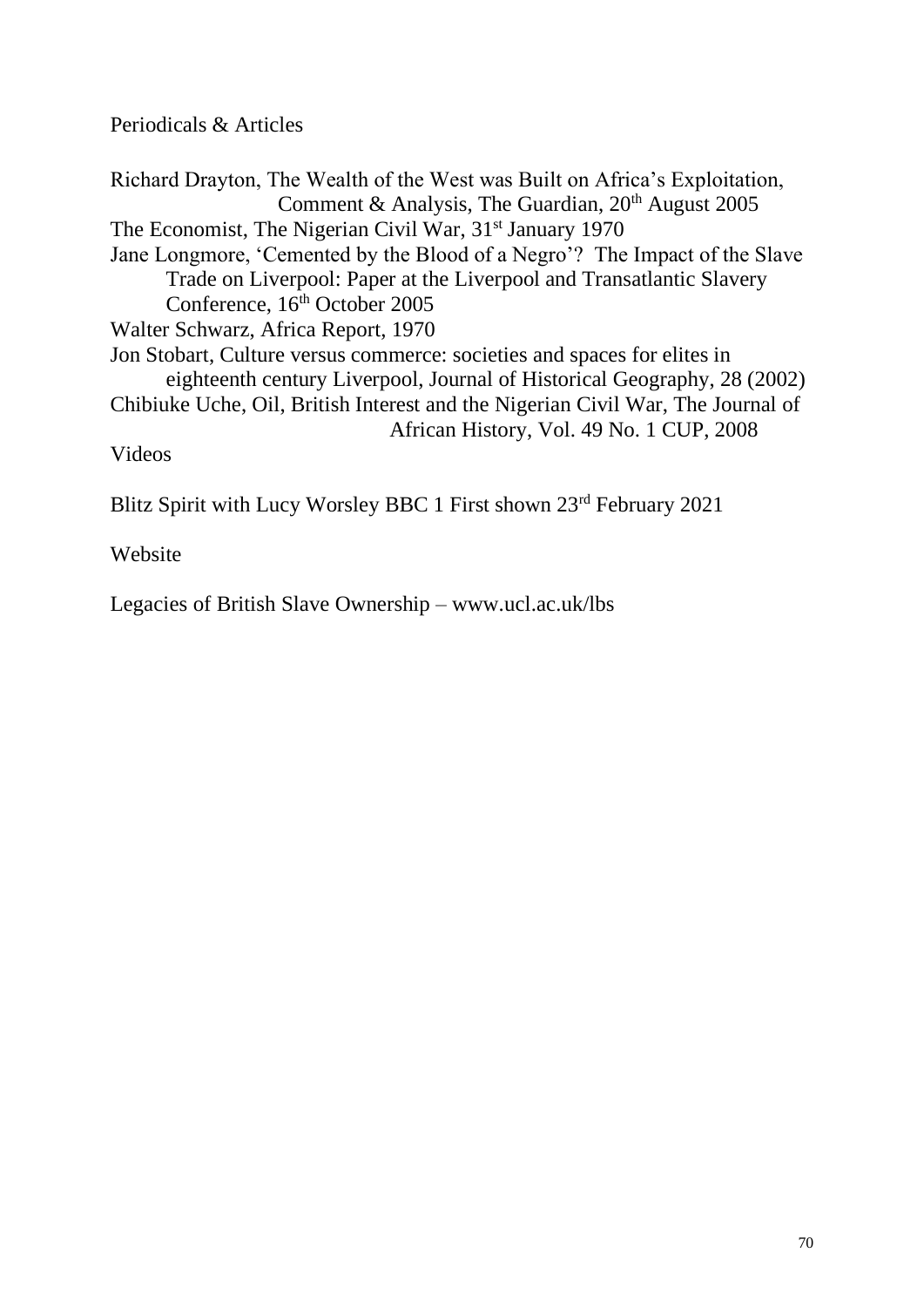# **STEPS TO THE ABOLITION OF THE SLAVE TRADE**

# **AND SLAVERY**

| <b>1656 and</b><br>1673 | Bermudan slaves stage revolts                                                                                                                            |
|-------------------------|----------------------------------------------------------------------------------------------------------------------------------------------------------|
| 1729                    | <b>Birth of Ignatius Sancho</b>                                                                                                                          |
| 1739                    | Treaty made in Jamaica in which the British give the Maroons<br>their freedom                                                                            |
| c <sub>1745</sub>       | <b>Birth of Olaudah Equiano</b>                                                                                                                          |
| 1787                    | Society for the Abolition of the Slave Trade founded with<br><b>Granville Sharp as president of a mostly Quaker committee</b>                            |
| 1789                    | <b>Publication of Olaudah Equiano's autobiography The</b><br><b>Interesting Narrative of the Life of Olaudah Equiano, of</b><br><b>Gustavus Vassa</b>    |
| 1791<br>$23rd$ August   | <b>Slave revolt in St. Domingue (Haiti)</b>                                                                                                              |
| 1797                    | <b>Death of Olaudah Equiano</b>                                                                                                                          |
| 1803                    | <b>Abolition of the Slave Trade in Denmark</b>                                                                                                           |
| 1804                    | <b>St. Domingue becomes known as Haiti</b>                                                                                                               |
| 1807<br>25th March      | <b>Slave Trade Abolition Bill passed in the British Parliament</b>                                                                                       |
| 1808                    | <b>British West Africa Squadron (Royal Navy) established to</b><br>suppress slave trading                                                                |
| 1815                    | End of the Napoleonic Wars. At the Congress of Vienna,<br>Britain puts pressure on France, Netherlands, Portugal and<br>Spain to abolish the slave trade |
| 1822                    | Freed Black people from the USA founded Liberia                                                                                                          |
| 1831                    | <b>Jamaican Rebellion led by Sam Sharpe</b>                                                                                                              |